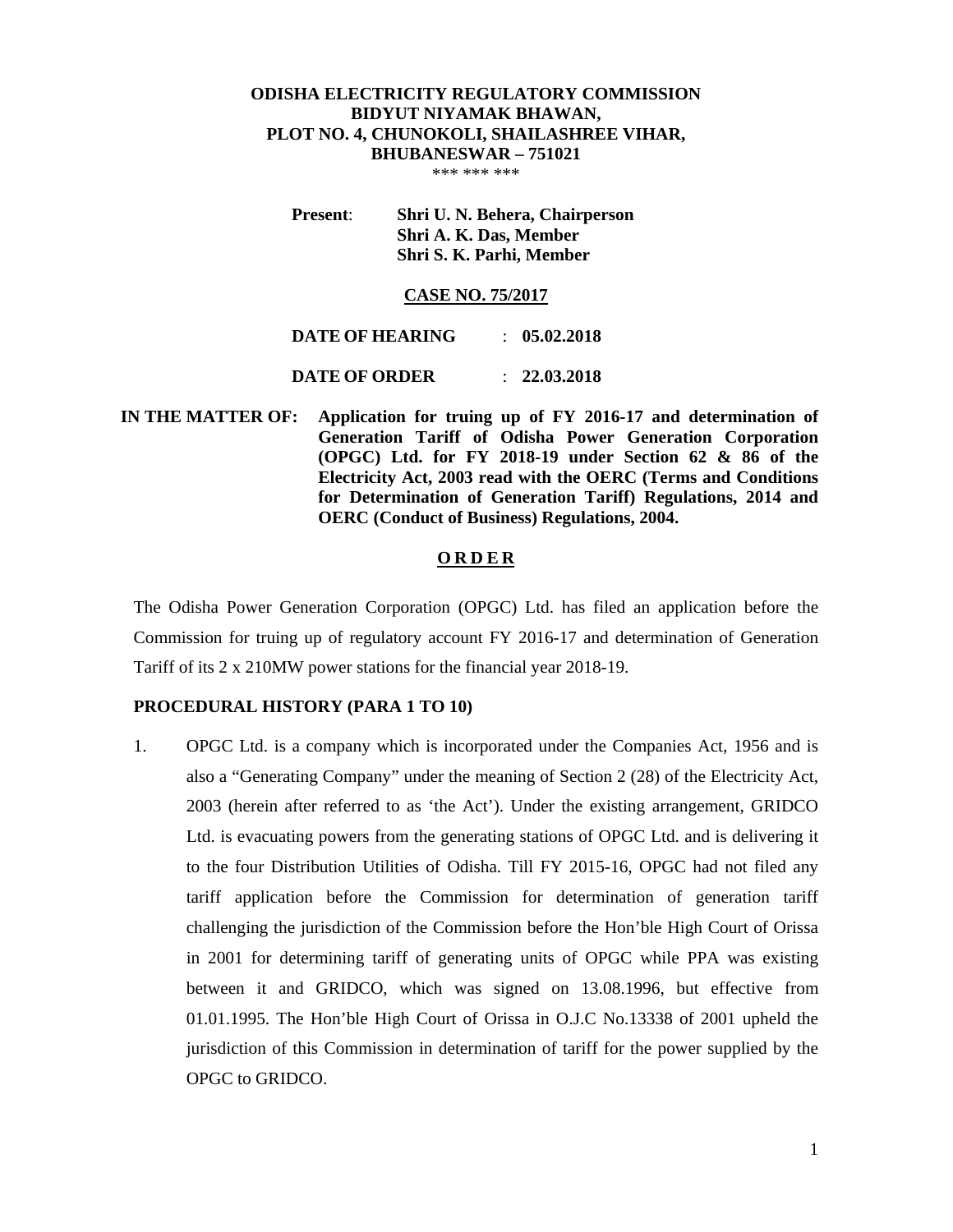- 2. Being aggrieved by the above decision of the Hon'ble High Court, OPGC filed Special Leave Petition Nos. 6812-13/2005 before the Hon'ble Supreme Court of India. The Hon'ble Apex Court vide their interim order dated April 29, 2005 stayed the proceeding of tariff determination pending before OERC. Subsequently, disputes on certain issues arose between the parties to the PPA. Therefore, a Task Force was constituted by GoO and basing on its recommendation a Tripartite Agreement was reached between the Parties and Government of Odisha. This was notified by the State Government in their Notification No.7216 dated 21.06.2008. Thereafter, OPGC and GRIDCO amended the existing PPA on 19.12.2012 by amending certain clauses relating to PLF, incentive etc. which were retrospectively brought into effect from 01.04.2007.
- 3. The Hon'ble Court vide their order dated 14.02.2013 dismissed the appeals as withdrawn by OPGC and directed it to file amended PPA before OERC for consideration. OERC in its order dated 27.04.2015 approved the amended PPA and directed that the power purchase process should be settled by OPGC and GRIDCO as per original PPA and the supplement PPA as approved by the Commission for the period prior to the implementation of OERC (Terms and Conditions for Determination of Generation Tariff) Regulations, 2014. OERC directed OPGC in the same order to file an application for determination of generation tariff as per the approved PPA each year starting from FY 2016-17 since tariff for FY 2014-15 and 2015-16 have already been approved by the Commission in the ARR of GRIDCO.
- 4. Accordingly, OPGC had filed its generation tariff application for determination of tariff for power supply to GRIDCO for FY 2016-17 as per Section 62 and 86 of the Electricity Act, 2003 (read with approved Bulk Power Supply Agreement and the Supplementary Agreement, together referred as 'Amended PPA'), related provisions of OERC (Determination of Generation Tariff) Regulation, 2014 and OERC (Conduct of Business) Regulations, 2004. While filing the said tariff proposal, OPGC had selectively considered the tariff parameters from the PPA & OERC Generation Tariff Regulation, 2014. However, the Commission disposed of the application of OPGC vide their order dated 21.03.2016 in Case No. 53/2015 by approving tariff of OPGC for FY 2016-17 basing only on the OERC Generation Tariff Regulation, 2014.
- 5. OPGC challenged above order of 21.03.2016 in Appeal No. 126/2016 before the Hon'ble APTEL stating that the Commission has erred mainly by applying Regulation norms for determination of tariff of OPGC for FY 2016-17. The said appeal was dismissed by the Hon'ble APTEL vide its Judgment of April 6, 2017 and it upheld the Commission's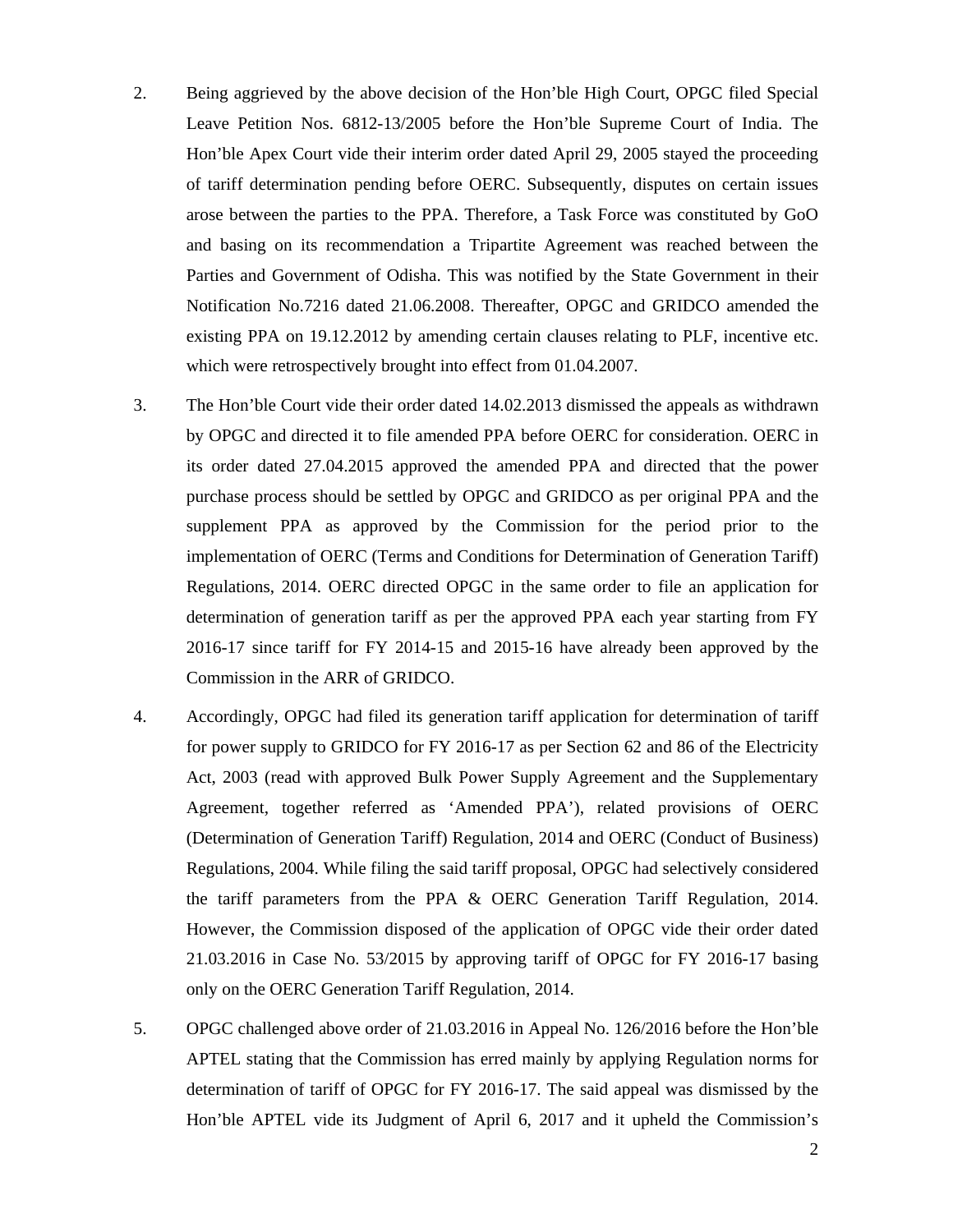Tariff Order for FY 2016-17. Aggrieved by the judgment, OPGC has filed Civil appeal No 9485 of 2017 before the Hon'ble Supreme Court, which has been admitted by the Hon'ble Supreme Court and is pending for adjudication.

- 6. OPGC has filed the present application on 30.11.2017 before the Commission for truing up of FY 2016-17 and determination of Generation Tariff for FY 2018-19 as per Section 62 and 86 of the Electricity Act, 2003 read with OERC (Terms and Conditions for Determination of Generation Tariff) Regulations, 2014 and OERC (Conduct of Business) Regulations, 2004. OPGC has stated that the instant application has been filed for truing up of Regulatory Account for FY 2016-17 and determination of generation tariff for FY 2018-19 without prejudice to OPGC's rights under law and contentions taken in above mentioned Civil Appeal before the Hon'ble Supreme Court. OPGC has also submitted that the instant Petition is subject to the outcome of this Civil Appeal.
- 7. After due scrutiny and admission of the aforesaid application, the Commission directed OPGC Ltd. to publish its application in the approved format. Public notice was given in leading and widely circulated newspapers and was also posted in the Commission's website in order to invite objections/suggestions from the general public. The applicant was also directed to file its rejoinder to the objections/suggestions filed by the objectors. In response to the aforesaid public notice the Commission received 6 nos. of objections from the following persons /organizations:-

(1) Shri G. N. Agrawal, Convenor-cum-Gen. Secy., Sambalpur District Consumers Federation, Balaji Mandir Bhawan, Khetrajpur, Sambalpur-768003, (2) Shri Ananda Kumar Mohapatra, Power Analyst, S/o-Jachindranath Mohapatra, Plot No. L-II/68, SRIT Colony, Budharaja, Ps-Ainthapali, Dist-Sambalpur-768004., (3) Shri Ramesh Ch. Satpathy, Secretary, National Institute of Indian Labour, Plot No.302(B), Beherasahi, Nayapalli, Bhubaneswar-751012, (4) Shri P. K. Pradhan, S/o. Late Kasta Charan Pradhan, Duplex 244, Manorama Estate, Rasulgarh, Bhubaneswar-751010, (5) Shri R. P. Mahapatra, Retd. Chief Engineer & Member (Gen., OSEB), Plot No. 775(Pt.), Lane-3, Jayadev Vihar, Bhubaneswar-751013 & 7. The Chairman-cum-Managing Director, GRIDCO Limited, Janpath, Bhubaneswar-751022 were filed their suggestions/ objections.

Excluding Shri G. N. Agrawal, all the above named objectors along with the representative of Department of Energy, Government of Odisha were present during tariff hearing and their written submissions filed before the Commission were taken on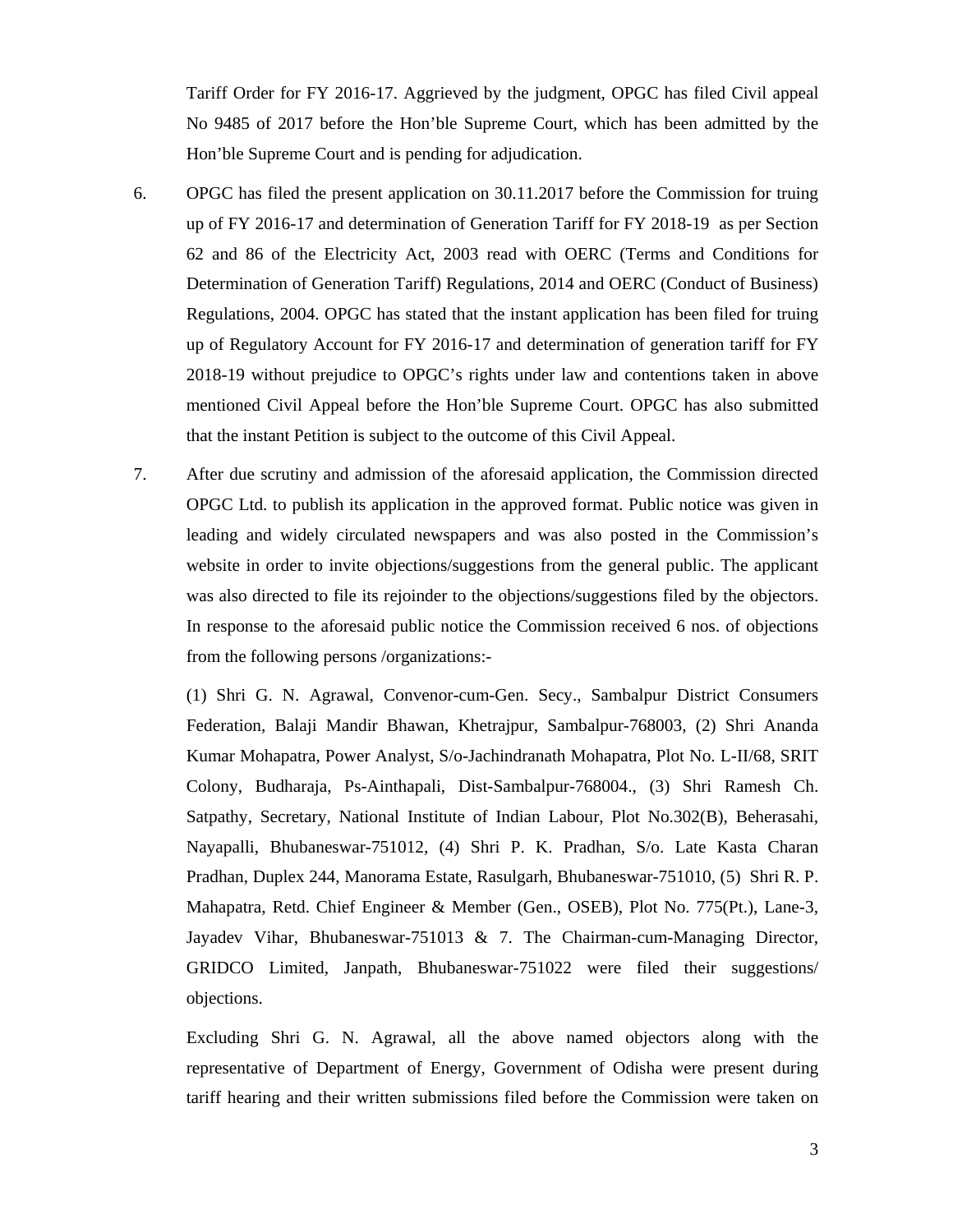record and were also considered by the Commission. The applicant has submitted its rejoinders to the issues raised by the various objectors during hearing.

- 8. In exercise of the power u/S. 94(3) of the Electricity Act, 2003 and to protect the interest of the consumers, the Commission had appointed World Institute of Sustainable Energy (WISE), Pune as Consumer Counsel for objective analysis of the applicant's petition for truing up of FY 2016-17 and determination of generation tariff proposal for its different power stations for FY 2018-19. The Consumer Counsel has presented views on the matter during the hearing.
- 9. The date of hearing was fixed as 05.02.2018 at 3.00 PM and was duly notified in the leading and widely circulated newspaper mentioning the list of objectors. The Commission also issued individual notice to the objectors and Government of Odisha through the Department of Energy informing them about the date and time of hearing and requesting Government to send the Government's authorized representative to take part during the proceedings and offer the views/suggestion/proposal of the Govt. as a stakeholder.
- 10. Accordingly, the Commission has conducted a public hearing at its premises at Bhubaneswar on 05.02.2018 and had heard the Applicant, Objectors, Consumer Counsel and the Representative of the Dept. of Energy, Government of Odisha at length. The Commission has also convened the State Advisory Committee (SAC) meeting on 20.02.2018 at 10.30 AM to discuss about the application for truing up of FY 2016-17 and determination of generation tariff proposal of the present generating company for FY 2018-19. The Members of SAC presented their valuable suggestions and views on the matter for consideration of the Commission.

# **OPGC PROPOSAL FOR TRUING UP OF FY 2016-17 AND DETERMINATION OF GENARATION TARIFF FOR THE FY 2018-19 (PARA 11 TO 44)**

- 11. As per Regulation 2.7 and 2.13 OPGC has submitted the instant petition for truing up of FY 2016-17 and determination of Generation Tariff for FY 2018-19.
- 12. The summarized proposal for truing up of FY 2016-17 and generation tariff proposal for FY 2018-19 of OPGC are mentioned as under:

#### **Truing Up for FY 2016-17**

13. OPGC has proposed the truing up of FY 2016-17 in accordance with the Regulation 2.13 of the OERC Generation Tariff Regulations, 2014: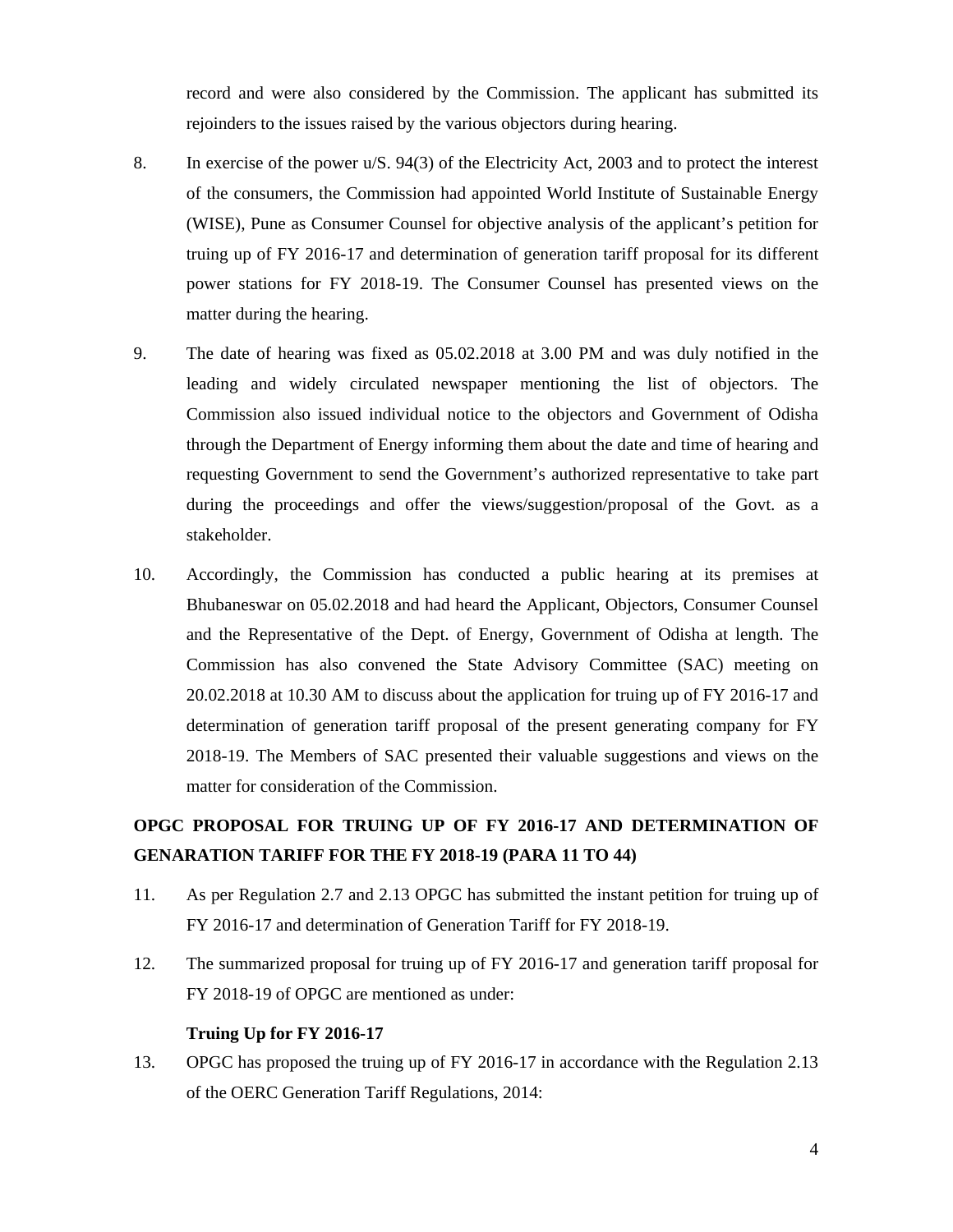#### **Capital cost and additional capitalization**

14. OPGC has proposed that the Commission in its Tariff Order for FY 2016-17 had approved the opening capital cost of OPGC Ltd. as Rs.1060 Crore. Further OPGC has submitted that it has incurred additional capitalization of Rs. 18.13 Crore and Rs.23.62 crore during FY 2015-16 and FY 2016-17 respectively. It has proposed that out of above, Rs. Rs. 17.82 Crore for FY 2015-16 and Rs.22.04 crore for FY 2016-17 have been incurred towards efficient and successful operation of the generating station. Accordingly, OPGC has claimed that the opening and closing gross fixed asset for FY 2016-17 is Rs.1077.82 Crore and Rs.1099.86 Crore respectively and the same is proposed to be considered for truing up of FY 2016-17.

#### **Debt-equity Ratio**

15. OPGC has submitted that the said additional capitalization during FY 2015-16 and FY 2016-17 has been funded through internal sources and in accordance with the Regulation 3.8, the debt-equity ratio of the additional capitalization in FY 2015-16 and FY 2016-17 has been considered as 70:30. The debt-equity claimed for truing up for FY 2016-17 is given in table below:

| <b>Particulars</b>                    | <b>OERC</b> Approval |                | <b>OPGC Proposal for</b> |                         |             |               |
|---------------------------------------|----------------------|----------------|--------------------------|-------------------------|-------------|---------------|
|                                       |                      | for FY 2016-17 |                          | Truing up of FY 2016-17 |             |               |
|                                       | <b>Total</b>         | <b>Debt</b>    | <b>Equity</b>            | <b>Total</b>            | <b>Debt</b> | <b>Equity</b> |
| <b>Approved Original Project Cost</b> | 1,060.00             | 610.00         | 450.00                   | 1,060.00                | 610.00      | 450.00        |
| Debt-Equity as on 31.03.2015          | 450.00               |                | 450.00                   | 450.00                  |             | 450.00        |
| <b>Additional Capitalisation</b>      | -                    |                |                          | 17.82                   | 12.47       | 5.35          |
| during $FY$ 2015-16                   |                      |                |                          |                         |             |               |
| Opening capital for FY 2016-17        | 450.00               |                | 450.00                   | 467.82                  | 12.47       | 455.35        |
| <b>Additional Capitalisation</b>      |                      |                |                          | 22.04                   | 15.43       | 6.61          |
| during FY 2016-17                     |                      |                |                          |                         |             |               |
| Closing capital for FY 2016-17        | 450.00               |                | 450.00                   | 489.86                  | 27.90       | 461.96        |

**Table - 1 Truing up of Debt-Equity for FY 2016-17 (Rs. Crs.)** 

#### **Return on equity**

16. Based on the opening and closing equity capital estimated for FY 2016-17, OPGC has projected return on equity of Rs. 73.38 crore @ 16% on average equity of FY 2016-17. The petitioner stated that, this is in accordance with Regulations 4.5 and 4.6 of the OERC Generation Tariff Regulations, 2014 and has proposed to consider the same for truing-up of FY 2016-17 as against OERC approved return on equity of Rs.72 crore.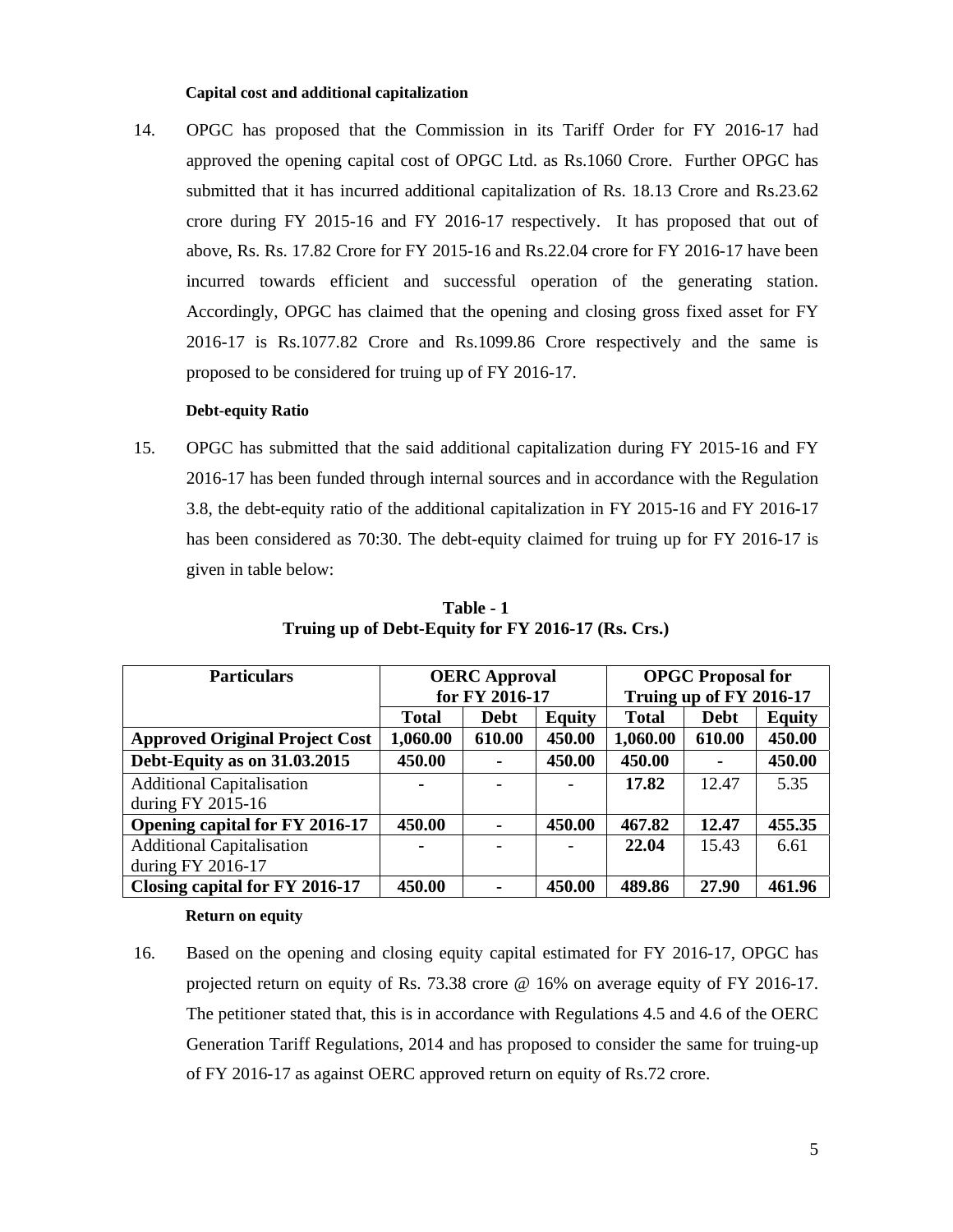#### **Interest on loan capital**

17. OPGC has proposed for truing up of interest on loan of Rs. 1.82 Crore @ 10.71% for FY 2016-17 on estimated normative loan pertaining to the additional capitalisation during FY 2015-16 and FY 2016-17. In addition to this it has claimed that Rs.9.77 crore towards Guarantee fees paid to Govt. of Odisha. Totally, Rs. 11.59 crore has been claimed for truing up of FY 2016-17 under interest on loan capital.

#### **Depreciation**

18. OPGC has stated that, if the depreciation rates as per the OERC Generation Tariff Regulations, 2014 is applied for computing the depreciation, OPGC will not be able recover the entire depreciable value of the assets capitalised from FY 2015-16 onwards. Therefore, OPGC has requested to allow recovery of depreciable value of the assets capitalized from FY 2015-16 onwards by equally spreading in each year from the year of capitalization and up to the end of the term of the PPA (FY 2025-26). Accordingly OPGC has proposed Rs**.** 3.44 Crore for truing up under depreciation for FY 2016-17 on the additional capital assets created during FY 2015-16 and FY 2016-17.

#### **Interest on working capital**

19. OPGC has claimed interest on working capital of Rs.13.58 crore for truing up of FY 2016-17 as against Rs. 13.13 Crore approved by the Commission. The Commission approval and OPGC claim for truing up of interest on working capital for FY 2016-17 are given in the table below:

|                               |              | FY 2016-17                     |                                        |                                                                                    |
|-------------------------------|--------------|--------------------------------|----------------------------------------|------------------------------------------------------------------------------------|
| <b>Particulars</b>            | <b>Norms</b> | Approved<br>in Tariff<br>Order | <b>Claimed for</b><br><b>Truing up</b> | <b>Rationale for truing up</b><br>claim                                            |
| Cost of Coal                  | 1 Month      | 27.78                          | 27.78                                  | As approved in the Tariff<br><i>Order</i>                                          |
| Cost of Secondary Fuel<br>Oil | 1 Month      | 0.87                           | 0.87                                   | As approved in the Tariff<br><i>Order</i>                                          |
| O&M expenses                  | 1 Month      | 9.63                           | 10.14                                  | Normative O&M<br>expenses as approved in<br>the Tariff Order plus<br>water charges |
| Maintenance spares            | 20% of O&M   | 23.10                          | 24.34                                  | Normative O&M<br>expenses as approved in<br>the Tariff Order plus<br>water charges |
| Receivables                   | 1 Month      | 45.37                          | 47.29                                  | Based on the truing up                                                             |

**Table - 2 Truing up of Interest on working capital for FY 2016-17 (Rs. Crs.)**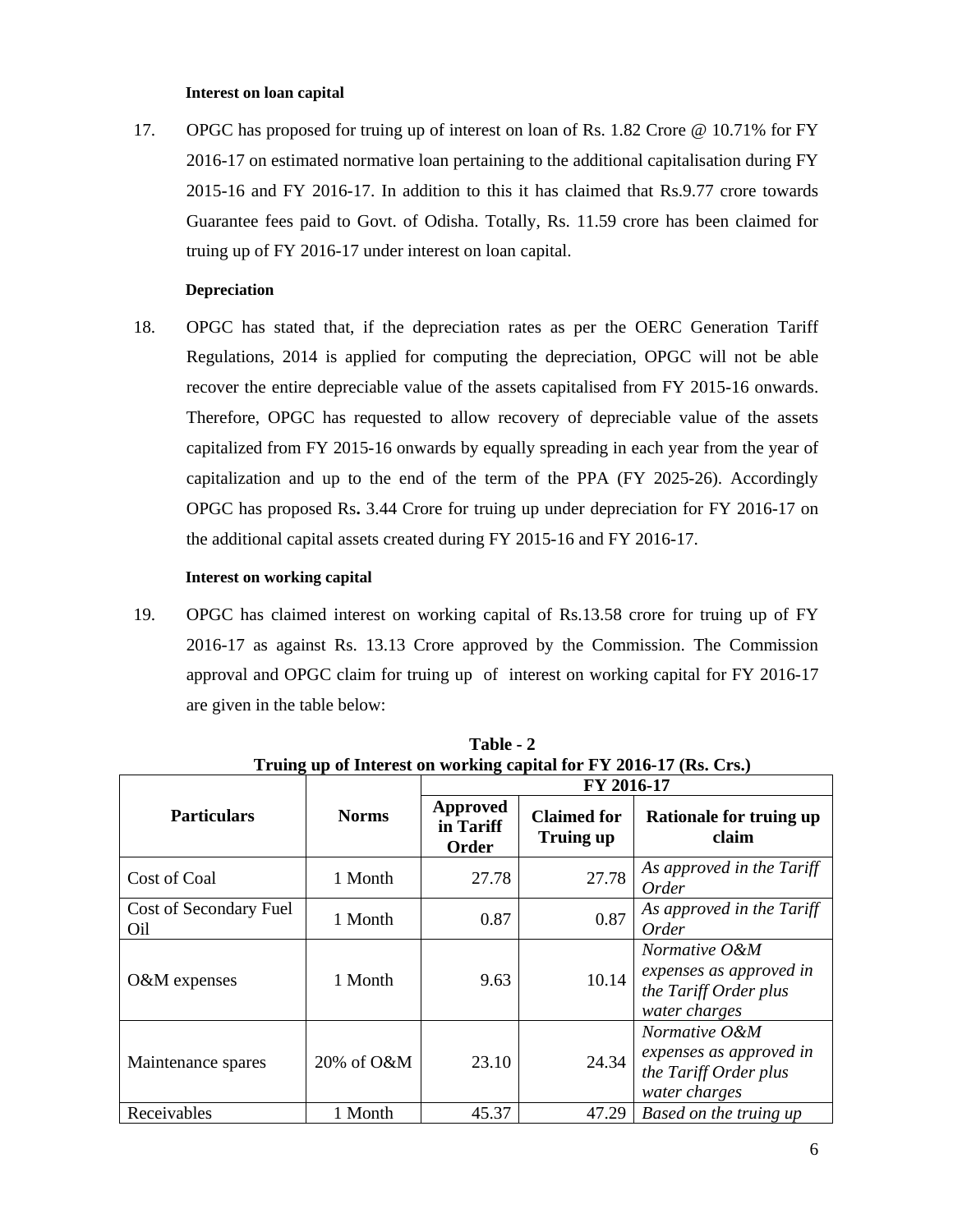|                                                     |                                                       |                                        | FY 2016-17                              |                                             |
|-----------------------------------------------------|-------------------------------------------------------|----------------------------------------|-----------------------------------------|---------------------------------------------|
| <b>Particulars</b>                                  | <b>Approved</b><br><b>Norms</b><br>in Tariff<br>Order | <b>Claimed for</b><br><b>Truing up</b> | <b>Rationale for truing up</b><br>claim |                                             |
|                                                     |                                                       |                                        |                                         | claim of AFC                                |
| <b>Total Working</b><br><b>Capital Requirements</b> |                                                       | 106.75                                 | 110.43                                  |                                             |
| Interest rate                                       |                                                       | 12.30%                                 | 12.30%                                  | <i>SBI Base Rate</i> $+300$<br>basis points |
| <b>Interest on working</b><br>capital               |                                                       | 13.13                                  | 13.58                                   |                                             |

# **Operation and maintenance (O&M) expenses**

20. OPGC has proposed that, the O&M expenses of **Rs. 115.50 Crore** as approved by the Commission for FY 2016-17, has been considered for truing up of same year.

# **Annual fixed cost for Truing up of FY 2016-17**

21. Based on the aforesaid proposal, OPGC has requested for truing up of additional Annual Fixed Cost of Rs. 16.86 crore over and above the Commission approval of Rs.200.63 crore for FY 2016-17. The details of Commission approval and OPGC proposal for truing up of FY 2016-17 is given in the table below:

| Truing up of Annual Fixed Cost for FY 2016-17 (Rs. Crs.) |                     |                     |  |
|----------------------------------------------------------|---------------------|---------------------|--|
|                                                          | <b>OERC</b>         | <b>OPGC</b> Claimed |  |
| <b>Particulars</b>                                       | <b>Approved for</b> | for Truing up for   |  |
|                                                          | FY 2016-17          | FY 2016-17          |  |
| Return on Equity                                         | 72.00               | 73.38               |  |
| Interest on loan capital                                 | 0.00                | 11.59               |  |
| Depreciation                                             | 0.00                | 3.44                |  |
| Interest on working capital                              | 13.13               | 13.58               |  |
| O&M expenses                                             | 115.50              | 115.50              |  |
| <b>Total AFC</b>                                         | 200.63              | 217.49              |  |
| <b>Under recovery</b>                                    |                     | 16.86               |  |

**Table - 3** 

# **Electricity Duty**

22. OPGC claimed that during FY 2016-17 an amount of Rs.10.09 crore has been paid as electricity duties against which they have billed Rs.8.02 crore to GRIDCO. Therefore, OPGC has requested that the differential amounts of Rs. 2.07 crore be trued up for FY 2016-17.

# **Income tax**

23. OPGC has submitted that the Commissions had approved Income Tax of Rs.37.07 crore @ 33.99% on Return on Equity of Rs.72 Crore during FY 2016-17. Considering the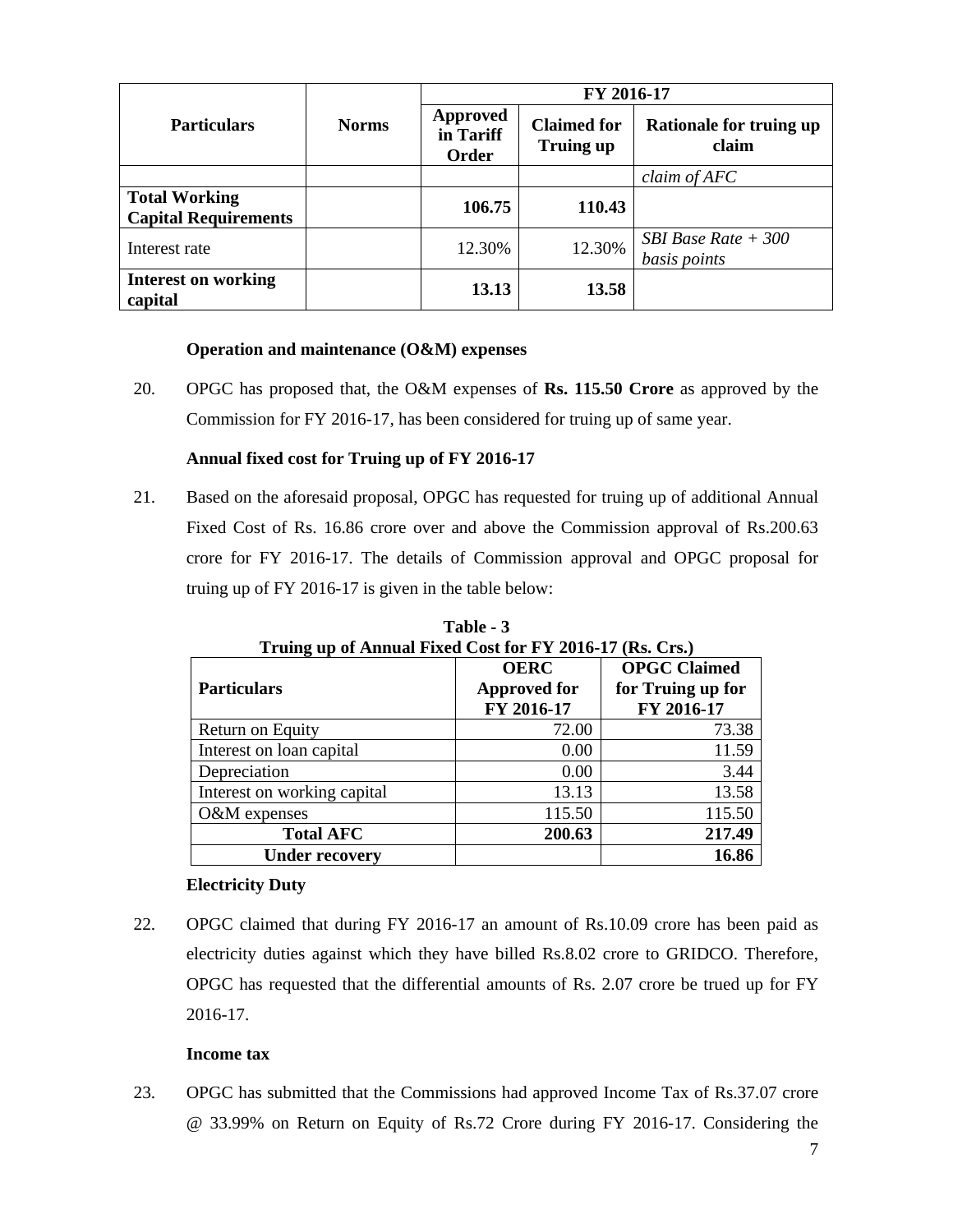OPGC proposed Return on Equity of Rs.73.38 crore and actual Income Tax rate @ 34.61%, it has requested to true up differential amount of Income tax to the tune of Rs.1.76 crore for FY 2016-17.

## **Auxiliary Consumption**

- 24. OPGC has claimed for truing up of Rs 2.47 crore for FY 2016-17 towards impact of revised auxiliary consumption on energy charges in accordance with the Commission's Order dated 23.10.2017 in Case No. 35 of 2017 on the Review Petition filed by OPGC on the Tariff Order FY 2017-18. Further in addition to this, OPGC has requested the Commission to true up Rs.0.78 crore towards differential incentives on accounts of additional 0.5% auxiliary consumption during FY 2016-17.
- 25. Along with additional Annual fixed Cost and other impact as mentioned above, OPGC has proposed Rs. 23.94 crore towards total truing up impact for FY 2016-17.In addition to this, the petitioner has calculated and proposed the cumulative carrying cost of Rs.5.43 crore for the period of FY 2016-17 to FY 2018-19. The above carrying cost has been calculated on the proposed total truing up amounts for FY 2016-17 and by considering the Commission's approved interest rate for working capital requirements i.e, @ 12.30 % and 11.00% for FY 2016-17 and FY 2017-18 respectively and has proposed  $@$  10.95% for FY 2018-19. Altogether OPGC has proposed and claimed Rs. 29.37 crore under truing up for FY 2016-17. OPGC has requested the Commission to approve the truing up of its account for FY 2016-17 along with carrying cost. The same is given in the table below

| Total impact of truing up for FY 2016-17 including Carrying Cost   |         |  |
|--------------------------------------------------------------------|---------|--|
| <b>Particulars</b>                                                 | Rs Crs. |  |
| Under-recovery of AFC                                              | 16.86   |  |
| Under-recovery of ED                                               | 2.07    |  |
| Under-recovery of income tax                                       | 1.76    |  |
| <b>Impact of Revised Auxiliary Consumption on Energy Charge</b>    | 2.47    |  |
| Difference in Incentive entitlement and Incentive billed during FY |         |  |
| 2016-17 on account of additional 0.5% Auxiliary consumption        | 0.78    |  |
| Total Truing up (A)                                                | 23.94   |  |
| <b>Add: Carrying Cost</b>                                          |         |  |
| FY 2016-17 (@12.30% on Rs.23.95 Cr X 50%)                          | 1.47    |  |
| FY 2017-18 (@11.00% on Rs.23.95 Cr X 100%)                         | 2.64    |  |
| FY 2018-19 (@10.95% on Rs.23.95 Cr X 50%)                          | 1.32    |  |
| <b>Total Carrying Cost (B)</b>                                     | 5.43    |  |
| Grand Total $(A+B)$                                                | 29.37   |  |

**Table 4:**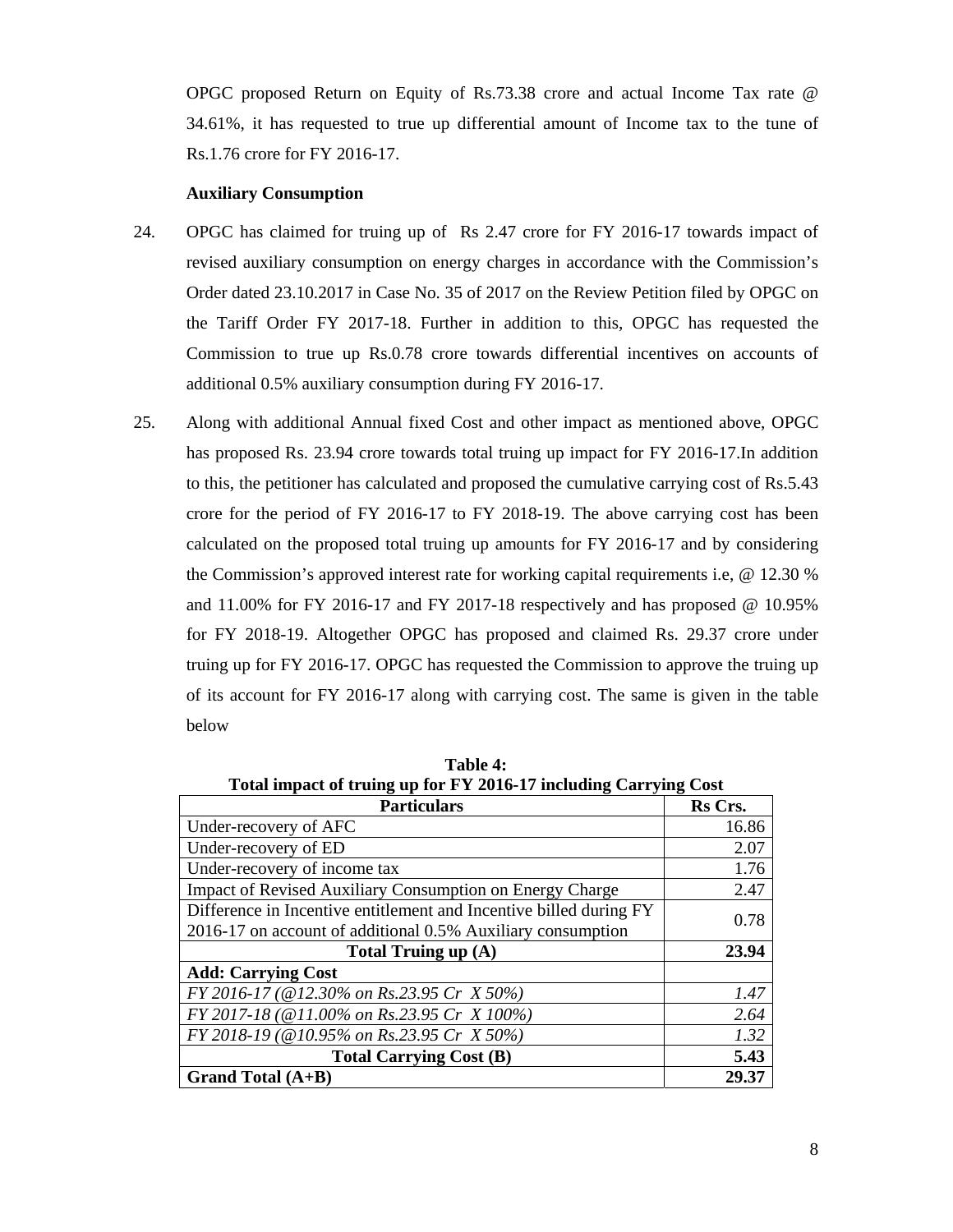# **Generation Tariff Proposal for FY 2018-19**

- 26. OPGC has proposed the Generation Tariff for FY 2018-19 as per the OERC (Terms and Conditions for Determination of Generation Tariff) Regulations, 2014. In accordance with the said Regulation 4.3 the Annual Fixed Cost (AFC) of a generating station comprises of the following components:
	- Return on Equity;
	- Interest on loan capital;
	- Depreciation;
	- Interest on working capital;
	- Operation and maintenance expenses.

# **Capital Cost and additional capitalization**

- 27. OPGC has proposed the closing capital cost for FY 2016-17 as opening capital cost for FY 2017-18. In addition to this, it has proposed Rs. 50.37 Crore for FY 2017-18 and Rs. 55.99 Crore for FY 2018-19 as additional capitalization to be incurred under the provision of OERC Regulations 3.4(b) and 3.4 (d) of the OERC Generation tariff Regulations, 2014
- 28. OPGC has submitted that the proposed additional capitalization for FY 2017-18 and FY 2018-19 are to be incurred towards compliance to the Change in Law and some other works have become necessary for efficient and successful operation of the generating station. OPGC has requested the Commission to approve the additional capitalisation claimed for FY 2017-18 and FY 2018-19 under the provisions of Regulation 3.4 (b) and (d) of the OERC Generation Tariff Regulations, 2014. The details of additional capitalization are given below.

| Capital cost for FY 2018-19 (Rs. Crs.)                 |         |         |  |  |
|--------------------------------------------------------|---------|---------|--|--|
| FY 2017-18<br>$\vert$ FY 2018-19<br><b>Particulars</b> |         |         |  |  |
| Opening capital cost                                   | 1099.86 | 1150.23 |  |  |
| Additional capitalisation                              | 50.37   | 55.99   |  |  |
| Closing capital cost                                   | 1150.23 | 1206.22 |  |  |

**Table - 5** 

# **Debt – Equity Ratio**

29. OPGC has proposed the debt-equity ratio as 70:30 for additional capitalization. The closing balances of gross loan and equity claimed for truing up of FY 2016-17 have been considered as the opening balances for FY 2017-18. The closing balances of gross loan and equity of FY 2017-18, after considering additional capitalization during FY 2017-18,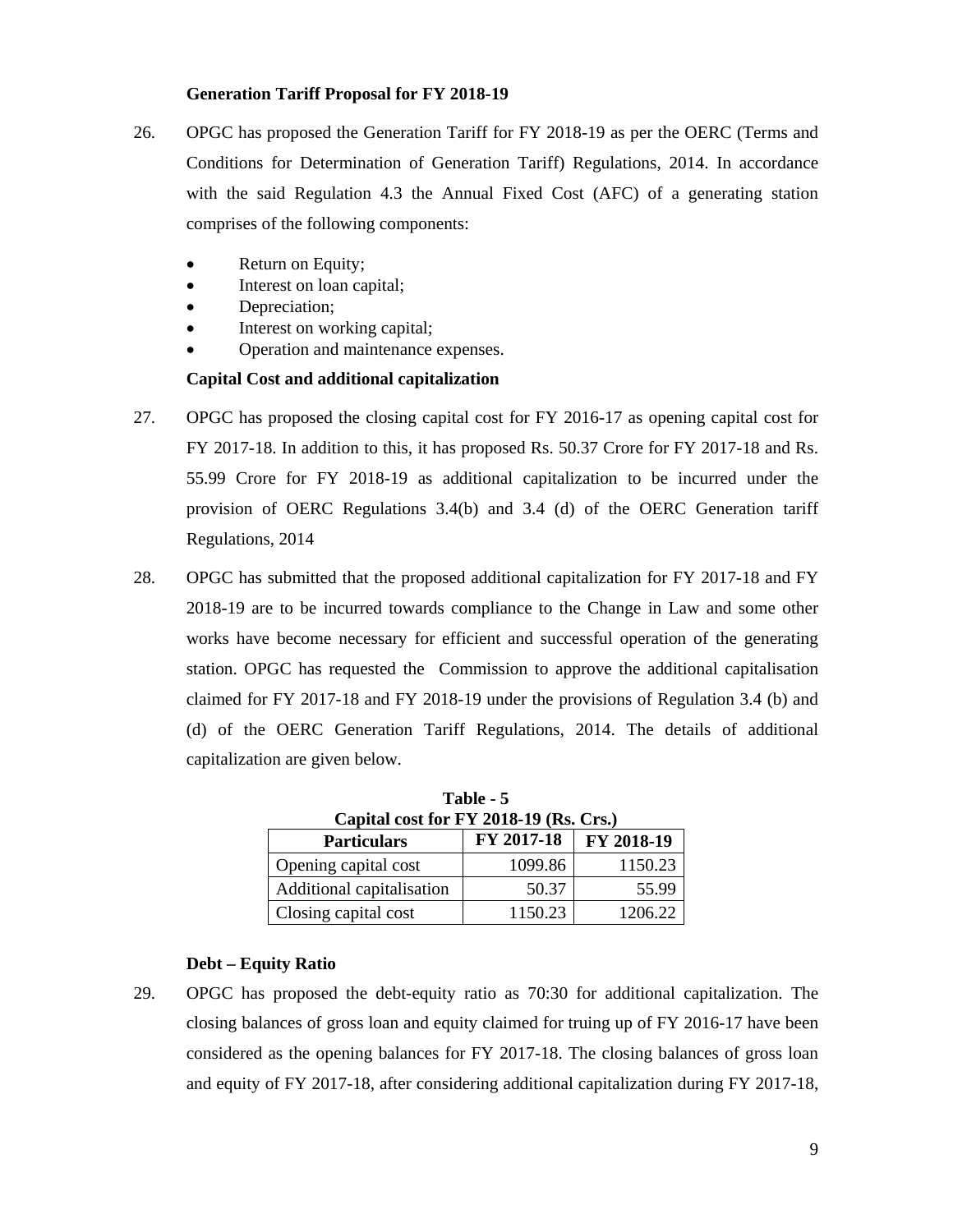have been considered as the opening balances for FY 2018-19. The total debt-equity claimed by OPGC for FY 2018-19 is shown in the table below.

| Dept-Equity for $f Y 2018 - 19$ (Ks. Crs.) |             |               |              |  |  |
|--------------------------------------------|-------------|---------------|--------------|--|--|
|                                            |             | FY 2018-19    |              |  |  |
| <b>Particulars</b>                         | <b>Debt</b> | <b>Equity</b> | <b>Total</b> |  |  |
| <b>Original Approved Project Cost</b>      | 610.00      | 450.00        | 1060.00      |  |  |
| Debt Equity as on 31.03.2017               | 27.90       | 461.96        | 489.86       |  |  |
| Proposed to add during FY 2017-18          | 35.26       | 15.11         | 50.37        |  |  |
| <b>Debt Equity as on 31.03.2018</b>        | 63.16       | 477.07        | 540.23       |  |  |
| Proposed to add during FY 2018-19          | 39.19       | 16.80         | 55.99        |  |  |
| Debt Equity as on 31.03.2019               | 102.35      | 493.87        | 596.22       |  |  |

**Table - 6 Debt-Equity for FY 2018-19 (Rs. Crs.)** 

# **Return on Equity**

30. Based on the equity capital projected by OPGC for FY 2017-18 on account of additional capitalisation, it has proposed return on equity @ 16% of the projected average equity capital of FY 2018-19. Accordingly, OPGC has claimed Rs. 77.67 Crore as return on equity for FY 2018-19.

# **Interest on Loan Capital**

31. OPGC has proposed interest on normative loan on the additional capitalisation during FY 2015-16 and FY 2016-17 and projected additional capitalisation to be incurred during FY 2017-18 and FY 2018-19. Further it has proposed to consider the normative loan repayment equal to depreciation considered for each year. OPGC has proposed rate of interest @ 10.55% which is equivalent to the weighted average rate of interest of the generating company as a whole on the ongoing loan availed from PFC and REC for Units 3 &4 which are under construction. Accordingly, it has claimed interest of Rs. 6.54 crore on average normative loan balance for FY 2018-19. The details are given below.

| Interest on loan for $F Y 2018 - 19$ (Rs. Crs.)<br><b>Particulars</b> | <b>Amounts</b> | <b>Amounts</b> |
|-----------------------------------------------------------------------|----------------|----------------|
| Projected normative loan as on 31.03.2017                             |                | 27.90          |
| Projected normative loan to be added in FY 2017-18                    |                | 35.26          |
| Repayment equal to Depreciation during                                |                |                |
| FY 2015-16                                                            | 1.46           |                |
| FY 2016-17                                                            | 3.44           |                |
| FY 2017-18                                                            | 8.48           | 13.38          |
| Projected normative loan as on 31.03.2018                             |                | 49.78          |
| Projected normative loan to be added in FY 2018-19                    |                | 39.19          |
| Repayment equal to Depreciation during FY 2018-19                     |                | 14.78          |
| Projected normative loan as on 31.03.2019                             |                | 74.19          |
| Average normative Loan balance for FY 2018-19                         |                | 61.99          |
| Interest on normative loan balance @ 10.55%                           |                | 6.54           |

**Table - 7**<br>**Interest on loop for EV 20 Interest on loan for FY 2018-19 (Rs. Crs.)**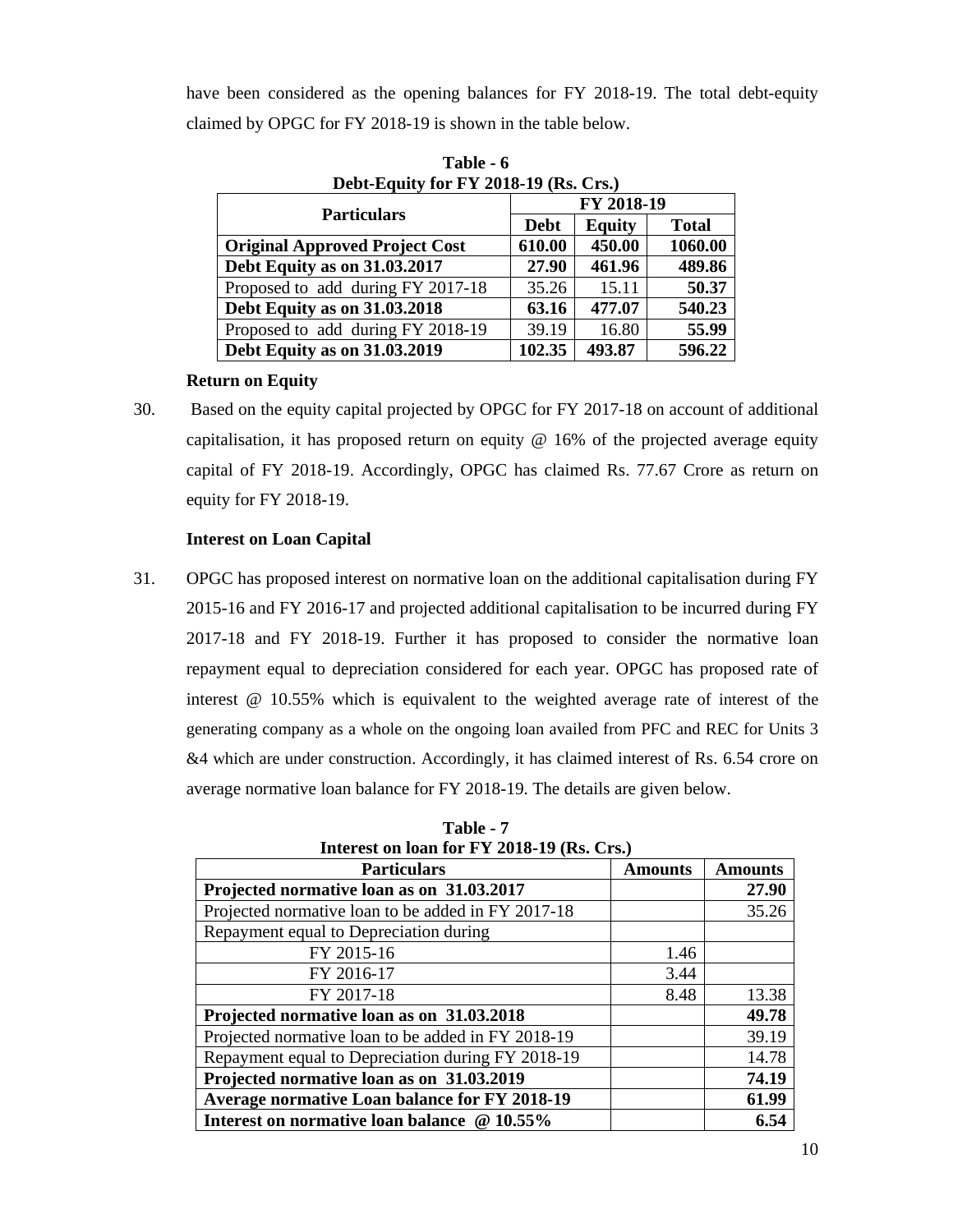# **Depreciation**

32. OPGC has proposed to consider depreciation on the assets capitalised from FY 2015-16 onwards by equally spreading over remaining life of project as per PPA i.e upto FY 2015-26. Accordingly depreciation claimed by OPGC for FY 2018-19 is Rs. 14.78 Crore.

# **Interest on Working Capital**

33. OPGC has projected working capital requirement for FY 2018-19 in accordance with the OERC Generation Tariff Regulations, 2014. For computing Interest on working capital, it has proposed rate of interest @10.95% considering the prevailing MCLR of 7.95% (One Year Tenure) plus 300 basis points. Accordingly, OPGC has claimed interest on working capital of Rs. 13.87 Crore for FY 2018-19. The details are given in table below.

| <b>Froposed interest on working capital for F 1 2010-19 (KS. CTS.)</b> |                 |               |  |
|------------------------------------------------------------------------|-----------------|---------------|--|
| <b>Particulars</b>                                                     | <b>Norms</b>    | <b>Amount</b> |  |
| Cost of Coal                                                           | 1 Month         | 32.41         |  |
| Cost of Secondary Fuel Oil                                             | 1 Month         | 1.08          |  |
| O&M expenses                                                           | 1 Month         | 11.42         |  |
| Maintenance spares                                                     | 20% of O&M      | 27.42         |  |
| Receivables                                                            | 1 Month         | 54.32         |  |
| <b>Total Working Capital Requirements</b>                              |                 | 126.65        |  |
| Rate of Interest                                                       | $\mathcal{C}_0$ | 10.95         |  |
| Interest on working capital                                            |                 | 13.87         |  |

**Table - 8**  Proposed interest on working capital for FV 2018-19 (Rs. Crs.)

#### **O&M Expenses**

34. In accordance with Regulation 4.28 (a) and (b) of the OERC Generation Tariff Regulations, 2014, OPGC has proposed @ Rs.30.51 lakh/MW as normative O&M expenses and @ Rs.0.65 lakh/MW as special compensation allowance for the projects that have completed 20 years of useful life respectively. Accordingly O& M expenses claimed by OPGC for FY 2018-19 is Rs. 130.87 Crore.

# **Summary of Annual Fixed Cost**

35. Based on the above components of annual fixed cost estimations, OPGC has proposed Annual Fixed Cost of Rs.243.73 Crore for FY 2018-19. The details are given in the table below:

| Froposed Annual Fixed Cost for FY 2018-1 |               |  |  |
|------------------------------------------|---------------|--|--|
| <b>Particulars</b>                       | <b>Amount</b> |  |  |
| Return on Equity                         | 77.67         |  |  |
| Interest on loan capital                 | 6.54          |  |  |
| Depreciation                             | 14.78         |  |  |
| Interest on working capital              | 13.87         |  |  |
| O&M expenses                             | 130.87        |  |  |
| <b>Total</b>                             | 243.73        |  |  |

**Table - 9 OPGC Proposed Annual Fixed Cost for FY 2018-19 (Rs. Crs.)**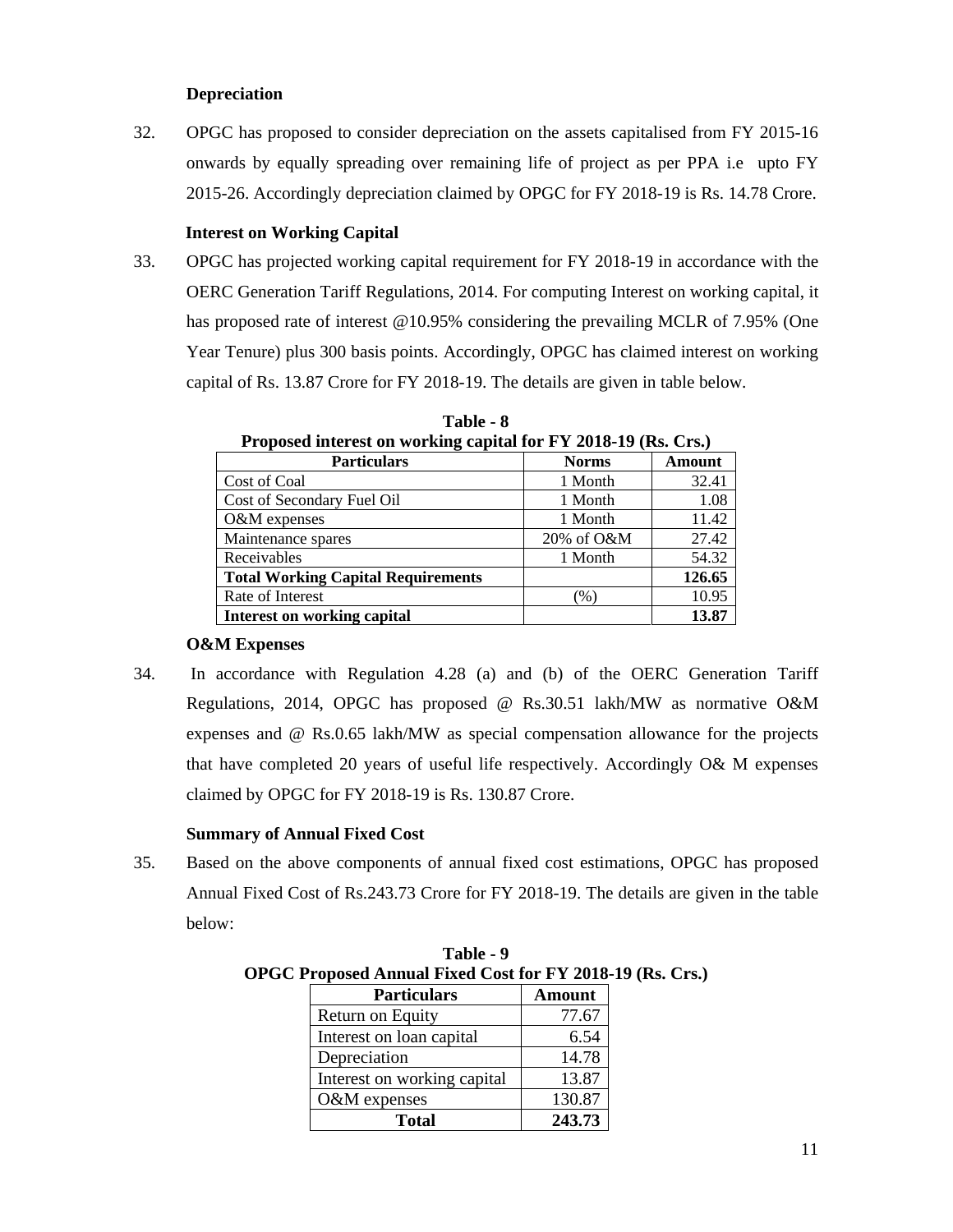# **Norms of Operation**

36. OPGC has proposed the operational norms in accordance with the OERC Generation Tariff Regulations, 2014 for determination of its generation tariff for FY 2018-19. Details of these norms are given in table below.

| OPGC proposed Operational Norms for F Y 2018-19 |            |              |  |
|-------------------------------------------------|------------|--------------|--|
| <b>Particulars</b>                              | Unit       | <b>Norms</b> |  |
| Normative Annual Plant Availability Factor      | $\%$       | 85%          |  |
| Normative Annual Plant Load Factor              | $\%$       | 85%          |  |
| <b>Gross Station Heat Rate</b>                  | (Kcal/Kwh) | 2450         |  |
| Secondary fuel oil consumption                  | ml/Kwh)    | 1.00         |  |
| Auxiliary consumption                           | $\%$       | 9.00         |  |

**Table - 10 OPGC proposed Operational Norms for FY 2018-19** 

# **Fuel Prices & GCV**

37. OPGC in its initial tariff application has proposed the price of coal and secondary fuel oil for FY 2018-19 to be Rs.1368.91/MT and Rs41390/KL respectively. It has claimed that in accordance with the Regulation 4.25 of OERC Generation Tariff Regulations, 2014, this has been estimated by considering the actual weighted average price of coal and secondary fuel oil for the period August, 2017 to October, 2017. Subsequently by an additional submission on dated 05.02.218, it has again proposed the price of coal @ 1491.08/MT by stating revision of price by CIL vide its notification dated 08.01.2018. However, the Gross Calorific Value (GCV) of coal has been proposed by considering the weighted average GCV of coal for the period from November 2016 to October 2017 to avoid seasonal variation. Accordingly it has proposed before the commission to consider as fired of GCV of coal @ 2685.41 kCal/kg and GCV of Secondary fuel oil @ 10000 Kcal/Ltr.

# **Computation of Energy Charges**

38. Based on the operational norms and price and GCV of Coal and secondary fuel oil as mentioned above, OPGC has proposed energy charges @ Rs.1.41/ Kwh for FY 2018-19. The details are given in table below.

| .                                                  |               |         |  |  |  |  |  |
|----------------------------------------------------|---------------|---------|--|--|--|--|--|
| <b>OPGC Proposed Energy Charge for FY 2018-19</b>  |               |         |  |  |  |  |  |
| <b>Units</b><br><b>Value</b><br><b>Particulars</b> |               |         |  |  |  |  |  |
| <b>Gross Generation</b>                            | MU            | 3127.32 |  |  |  |  |  |
| <b>Auxiliary Consumption</b>                       | $\frac{0}{0}$ | 9.00%   |  |  |  |  |  |
| Generation after Aux. Cons.                        | MU            | 2845.86 |  |  |  |  |  |
| <b>Gross Station Heat Rate</b>                     | kcal/kwh      | 2450.00 |  |  |  |  |  |
| GCV of Coal                                        | kcal/kg       | 2685.41 |  |  |  |  |  |
| GCV of Oil                                         | kcal/Ltr.     |         |  |  |  |  |  |

**Table - 11**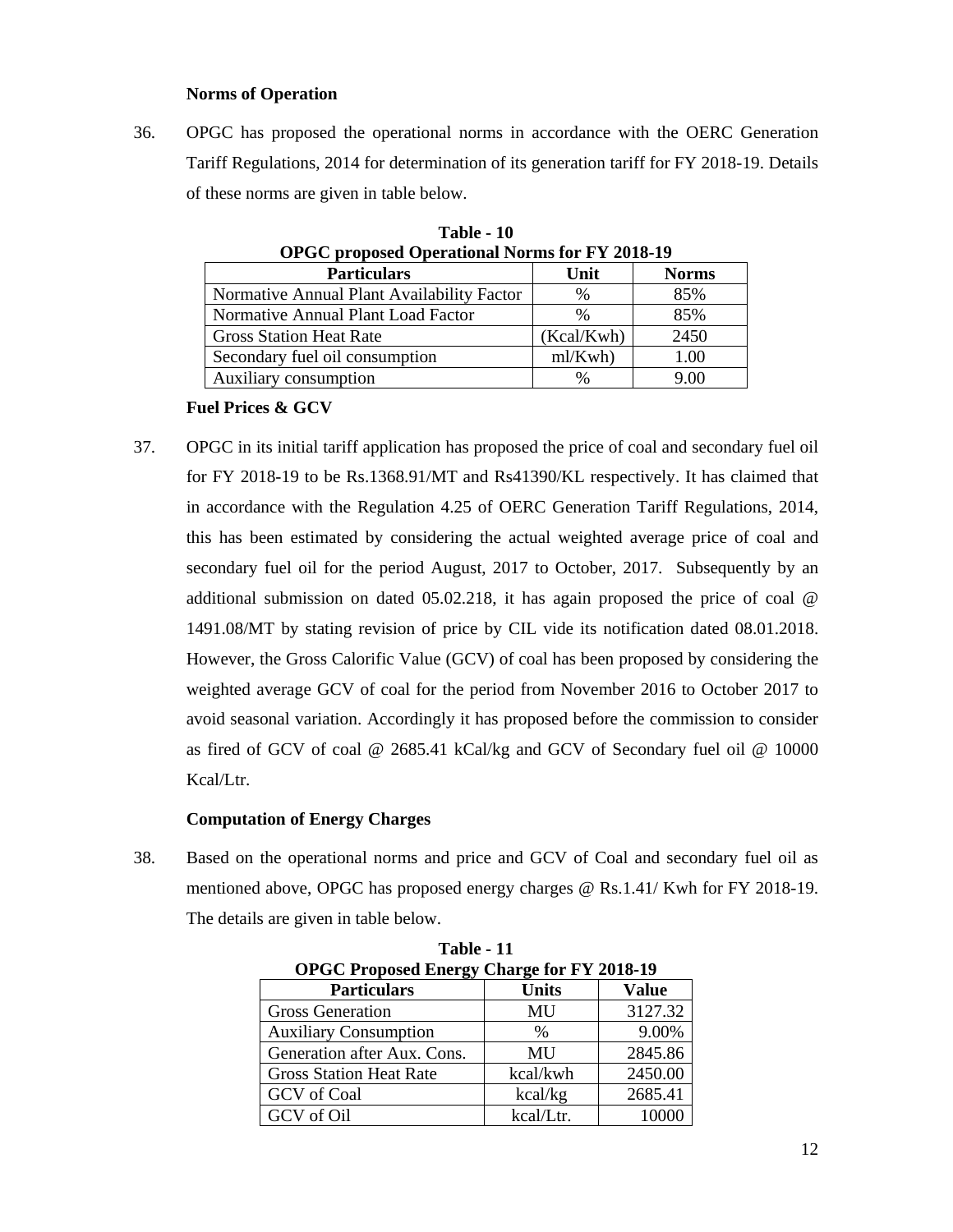| <b>Particulars</b>          | <b>Units</b> | <b>Value</b> |
|-----------------------------|--------------|--------------|
| Specific coal consumption   | kg/kwh       | 0.97         |
| Specific oil consumption    | ml/kwh       | 1.00         |
| Price of Coal               | Rs./MT       | 1368.91      |
| Price of secondary fuel oil | Rs.KL        | 41390        |
| Variable Charge for Coal    | Rs./kwh      | 1.37         |
| Variable Charge for Oil     | Rs./kwh      | 0.05         |
| <b>Energy Charge</b>        | Rs./kwh      | 1.41         |

# **Other Charges**

39. Apart from the Annual Fixed Cost and Energy Charges, OPGC has requested the Commission to provisionally approve other charges and expenses of Rs.62.39 crore for FY 2018-19 which comprises of Electricity duty, water cess and charges, tax and cess on land, SOC and MOC for SLDC, EPRC charges, Income tax and recovery of ARR and tariff petition fees and publication expenses. The details are given in table below.

|                | Of GC proposed Other Charges for 2010-12 |          |                                          |  |  |  |  |
|----------------|------------------------------------------|----------|------------------------------------------|--|--|--|--|
| S. No.         | <b>Particulars</b>                       | Rs. Crs. |                                          |  |  |  |  |
|                | <b>Electricity Duty</b>                  | 15.48    | $Rs.0.55/kwh$ on<br>9%<br>Auxiliary      |  |  |  |  |
|                |                                          |          | Consumption of generation at 85% PLF     |  |  |  |  |
| $\overline{2}$ | Water Cess and Water Charges             | 6.21     | Actual of FY 2016-17                     |  |  |  |  |
| 3              | Tax and Cess on Land                     | 0.18     | Actual of FY 2016-17                     |  |  |  |  |
| $\overline{4}$ | SOC and MOC for SLDC                     |          | Same amounts as approved for FY 2017-    |  |  |  |  |
|                |                                          | 0.33     | 18                                       |  |  |  |  |
| 5              | <b>ERPC</b> Charges                      | 0.16     | Actual of FY 2016-17                     |  |  |  |  |
| 6              | Income Tax*                              | 39.73    | @34.61% of RoE Claimed                   |  |  |  |  |
|                | Recovery of ARR & Tariff                 |          | publication<br>Tariff petition fees $\&$ |  |  |  |  |
| 7              | Petition Fees& publication               | 0.30     | expenses                                 |  |  |  |  |
|                | expenses                                 |          |                                          |  |  |  |  |
|                | <b>Total</b>                             | 62.39    |                                          |  |  |  |  |

**Table - 12 OPGC proposed Other Charges for 2018-19** 

**\* Subsequently,** *Rs.41.11 crore claimed while replying Commission's queries***.**

#### **Incentive**

40. OPGC requested before the Commission to allow incentives, if OPGC achieves excess schedule generation (kWh) over energy generation as per NAPLF @ 85% as specified in Regulations 6.9 and 6.10 of the OERC Generation Tariff Regulations, 2014.

# **Year end Adjustment**

41. OPGC has requested the Commission to approve the recovery of upward or downward variation in Capacity Charge, Energy Charge, Incentive and Other Charges at the end of the FY 2018-19 in accordance with the Regulations 6.3 of OERC Generation Tariff Regulations, 2014.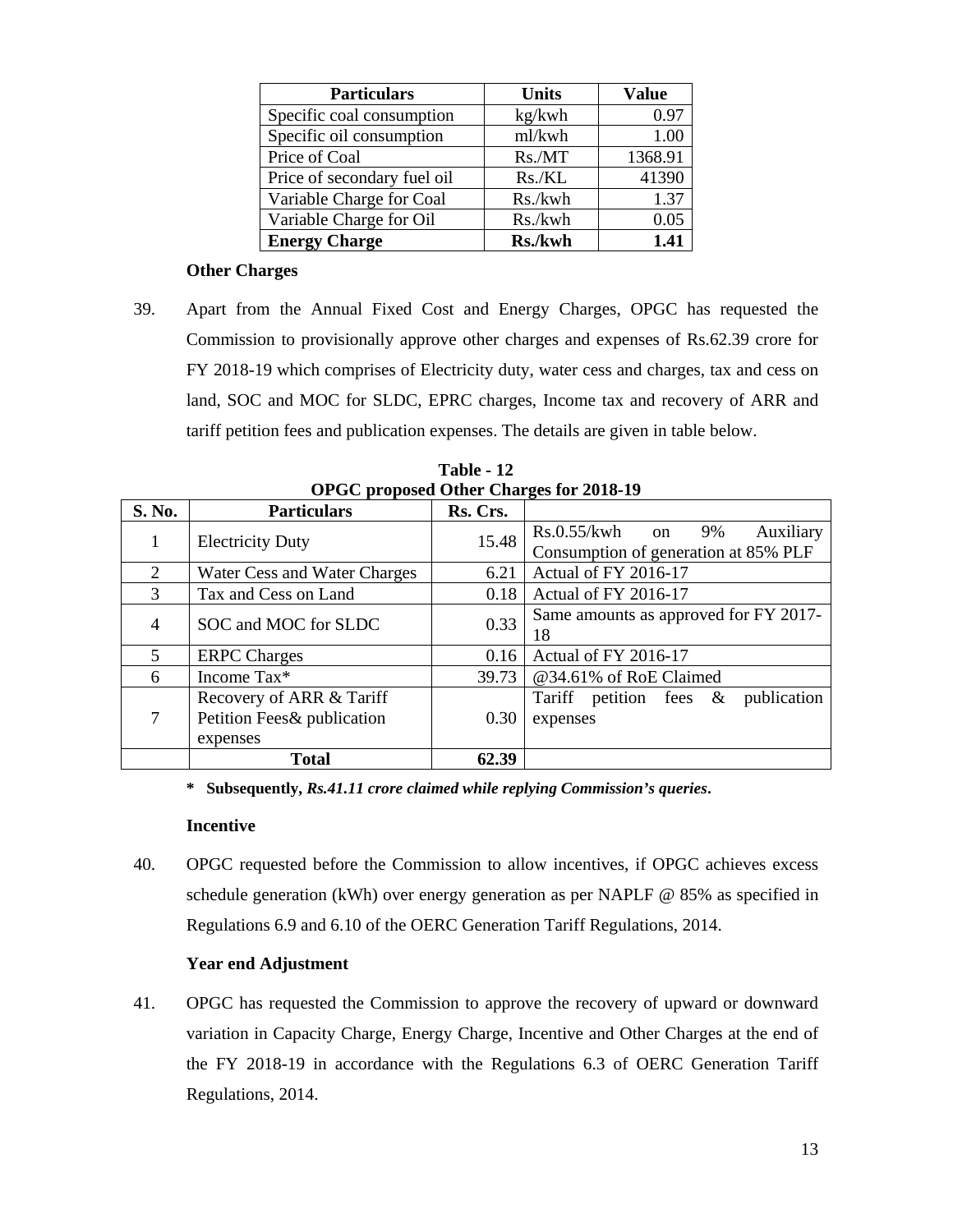# **Impact of Review order dated October 23, 2017 in Case No. 35 of 2017 for FY 2017-18**

42. OPGC has requested before the Commission to allow the recovery of additional impact in Capacity Charge, Energy Charge and Incentive on account of extra 0.5% Auxiliary Consumption for induced draft cooling tower considered in OPGC review order dated October 23, 2017 in Case no 35 of 2017 for FY 2017-18 along with monthly energy bill to be raised for the month of March 2018.

# **Summary of Generation Tariff proposed by OPGC for FY 2018-19**

43. Summary of Generation Tariff proposed by OPGC for FY 2018-19 is given in table below.

| OPGC proposed Generation Tariff for 2018-19 |                                 |          |            |  |  |  |  |
|---------------------------------------------|---------------------------------|----------|------------|--|--|--|--|
| Sr. No.                                     | <b>Particulars</b>              |          | FY 2018-19 |  |  |  |  |
|                                             |                                 | Rs. Crs. | Rs./kwh    |  |  |  |  |
|                                             | <b>Annual Fixed Cost</b>        | 243.73   | 0.86       |  |  |  |  |
|                                             | <b>Energy Charges</b>           | 401.92   | 1.41       |  |  |  |  |
|                                             | <b>Tariff for Sale of Power</b> | 645.65   | 2.27       |  |  |  |  |

**Table - 13 OPGC proposed Generation Tariff for 2018-19** 

44. OPGC has prayed the Commission to approve the truing up of FY 2016-17 along with carrying cost, impact of review order for FY 2017-18 in Case No. 35 of 2017 and recovery of generation tariff (i.e. Annual Fixed Charges and Energy Charges) for FY 2018-19 as mentioned in the above from GRIDCO as per the terms and conditions of OERC (Terms and Conditions for determination of Generation Tariff) Regulations, 2014. Further, OPGC has prayed to approve other charges to be recovered from GRIDCO paid on actual basis during FY 2018-19.

# **VIEWS OF THE OBJECTORS ON THE GENERATION TARIFF PROPOSAL OF OPGC FOR FY 2017-18 (PARA 45 TO 108)**

All the objectors mentioned at Para 8 expressed their views on the following issues.

# **Truing up for FY 2016-17**

45. Some objectors including GRIDCO submitted that the additional expenditure of Rs. 17.82 cr and Rs. 22.04 cr claimed for FY 2015-16 and 2016-17 after cut-off date as per the clause 3.4(d) of OERC Tariff Regulations, 2014, have never been informed through cost benefit analysis to GRIDCO till this application was filed by OPGC. On scrutiny of different item, it is found that all items do not qualify under clause 3.4(d) which stipulate for additional work/services which have become necessary for efficient and successful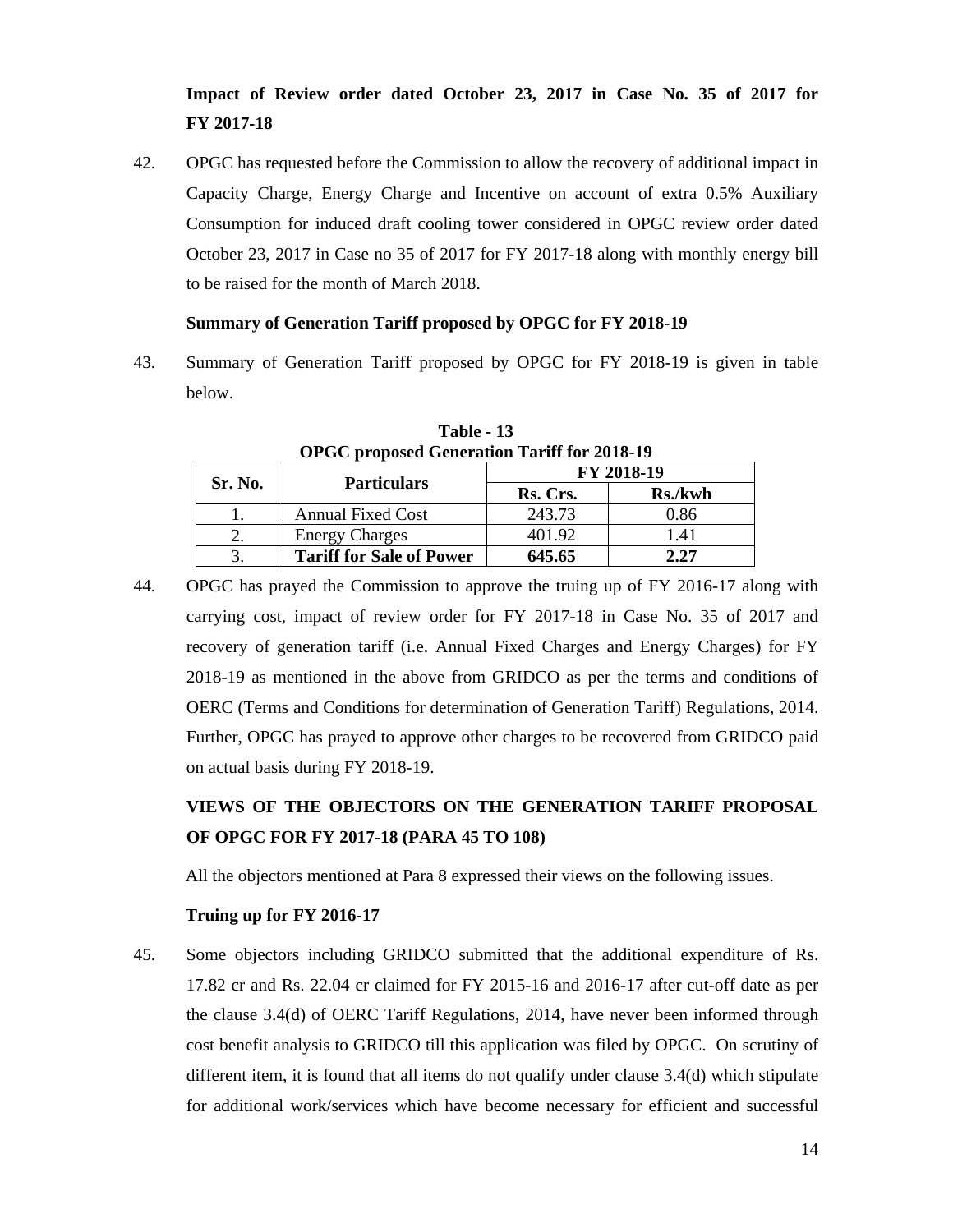operation of a generating station. Instead, such expenditures could have been met from the normative O & M expenditure allowed by the Commission. Also GRIDCO submitted that such expenditures have not been justified by OPGC against each of the item.

- 46. Further, some objectors including GRIDCO opined that, OPGC has never carried out any renovation and modernization work at appropriate time which could have further enhanced its operational efficiency and made the plant healthier. The useful life of the plant would have been further extended beyond 2026. Instead, OPGC is incurring additional expenditures which will adversely affect the tariff structure of an already depreciated thermal plant. Therefore, the Commission may consider to carry out truing up exercise prudently, in view of useful life of 6 years left out for the thermal plant.
- 47. Some objectors pointed out that as per the regulations, the equity for calculation of RoE should be Rs 318 crore (@ 30% of the approved project cost of Rs 1060 crore instead of Rs 450 crore. Further loan component of Rs 610 Crores of OPGC have been fully repaid by  $31<sup>st</sup>$  March 2012, the claim regarding reimbursement of guarantee fee of Rs 9.77 Crores paid to Govt may not be allowed by the Commission as a direct reimbursement under truing up exercise.
- 48. GRIDCO pointed out that OPGC has submitted that the additional expenditures have been funded by the internal resources. Also, all the old loans have already been repaid and no outstanding loan is existing. In this context, the rate of interest of normative loan on account of additional expenditure may be decided appropriately.
- 49. As per provision at Clause 4.28(d) of OERC Tariff Regulation, 2014, O & M norms for the existing plant of OPGC will be determined by the Commission from time to time. Further, special compensation allowance was allowed to OPGC, though the same was not prayed by OPGC. Therefore, according to GRIDCO, during truing up exercise the special compensation allowance may be withdrawn.
- 50. In case of interest on working capital, GRIDCO submitted that the claim of O & M expenses for one-month maintenance spare along with water charges may not be allowed and the figures as approved vide tariff order dated 21.3.2016 may be kept in truing of exercise.
- 51. It is of the opinion of an objector that before allowing auxiliary consumption at 9% instead of 8.5%, as allowed earlier, OPGC needs to submit the details of auxiliary consumption and convince the Commission about the same.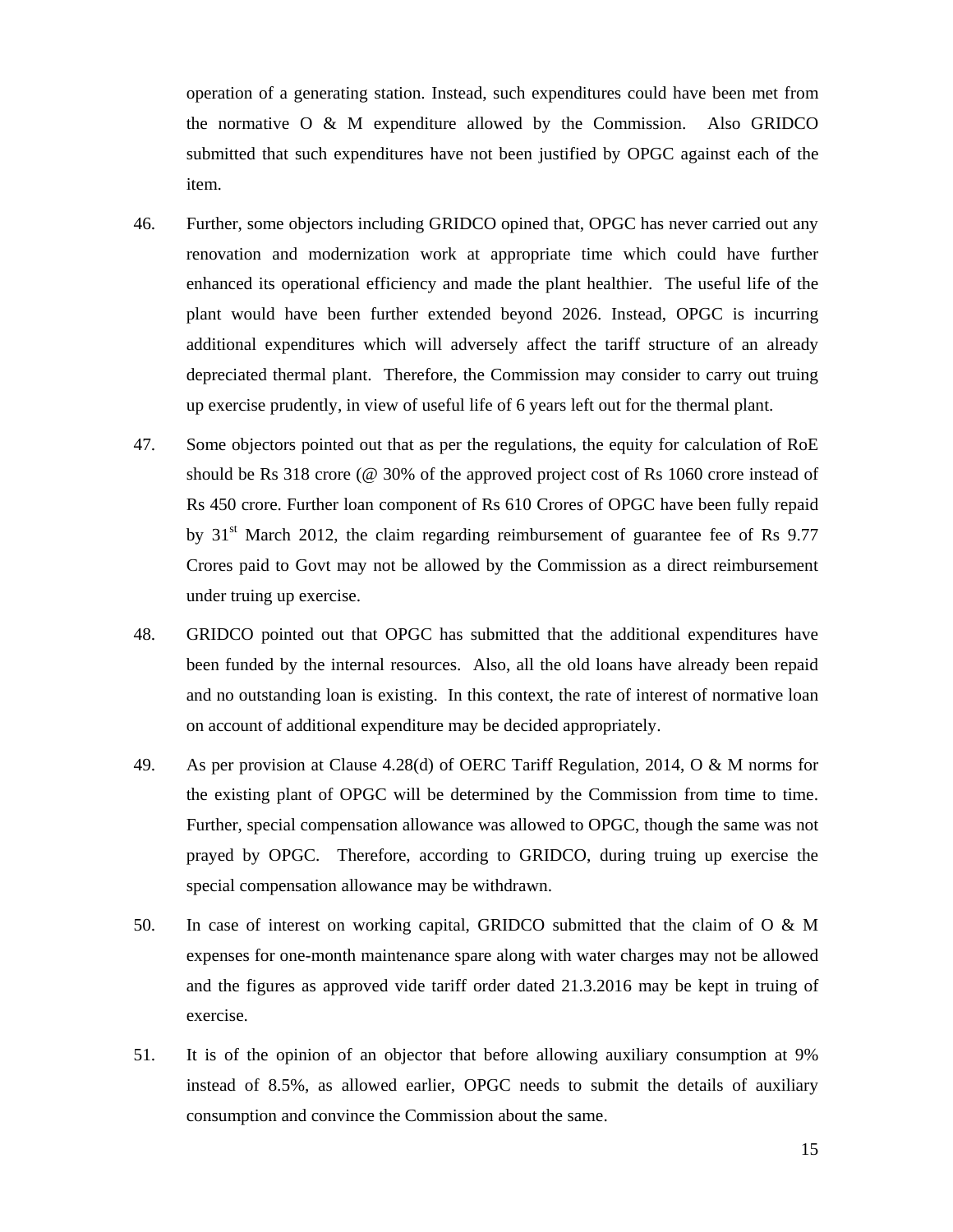- 52. There is a huge difference in GCV between billed end and generating end which gives rise to suspicion. It is submitted by an objector that while truing up for FY 2016-17, the Commission must allow a certain loss of GCV during transit for a pit head station from grade of coal used and ECR to be trued up accordingly.
- 53. GRIDCO submitted that there had been grade slippage in the GCV of coal utilized for generation of power in comparison to declared grade of G13 for FY2016-17. So, the Commission may consider the GCV of linkage coal as the base limit of grade of GCV of coal declared by MCL or actual, whichever is higher while truing up the energy charge rate.
- 54. For calculation base energy charge rate for FY 2017-18, the Commission considered lower limit of the grade of GCV of coal as submitted by OPGC instead of the actual GCV, considered for base ECR for FY 2016-17. Therefore, the Commission may kindly consider the declared grade of GCV of coal for FY 2016-17.
- 55. GRIDCO submitted that, third party sampling of coal at billing end is being done jointly by MCL and OPGC through CIMFER since December 2016. In spite of its request the said report has not been submitted to them. OPGC has been paid an amount of Rs. 110.75 Crore towards annual fuel price adjustment claim for FY 2016-17, of which the major percentage of amount was on account of differential rate paid on account of actual GCV and landed price of coal. GRIDCO had to pay 38 paise / unit on an average over and above the base price of 120.15 paise / unit. Presently, the case no. 43 of 2017 in the matter of GCV of coal and ECR is sub-judice. Therefore, GRIDCO requested that the Commission may give necessary direction for determination of actual ECR in view of grade slippage in GCV of coal during FY 2016-17.
- 56. One of the objectors stated that the truing up of Petition for 2016-17 expects the Commission to pass through some expenses and it does not state about the actual power generation and actual power sale to GRIDCO as per the audited Standalone Financial Statement disclosed in this application for 2016-17. It ignores the benefits it derives from other expenditure incurred by OPGC for FY 2016-17 as per audited Balance Sheet & Profit & Loss Account. Further OPGC must state the reasons of not disclosure of the benefit of 107.56 MU derived from actual power generation of 3234.88 MU as disclosed in audited financial statement as against the Commission's approval of 3127.32 MU for FY 2016-17.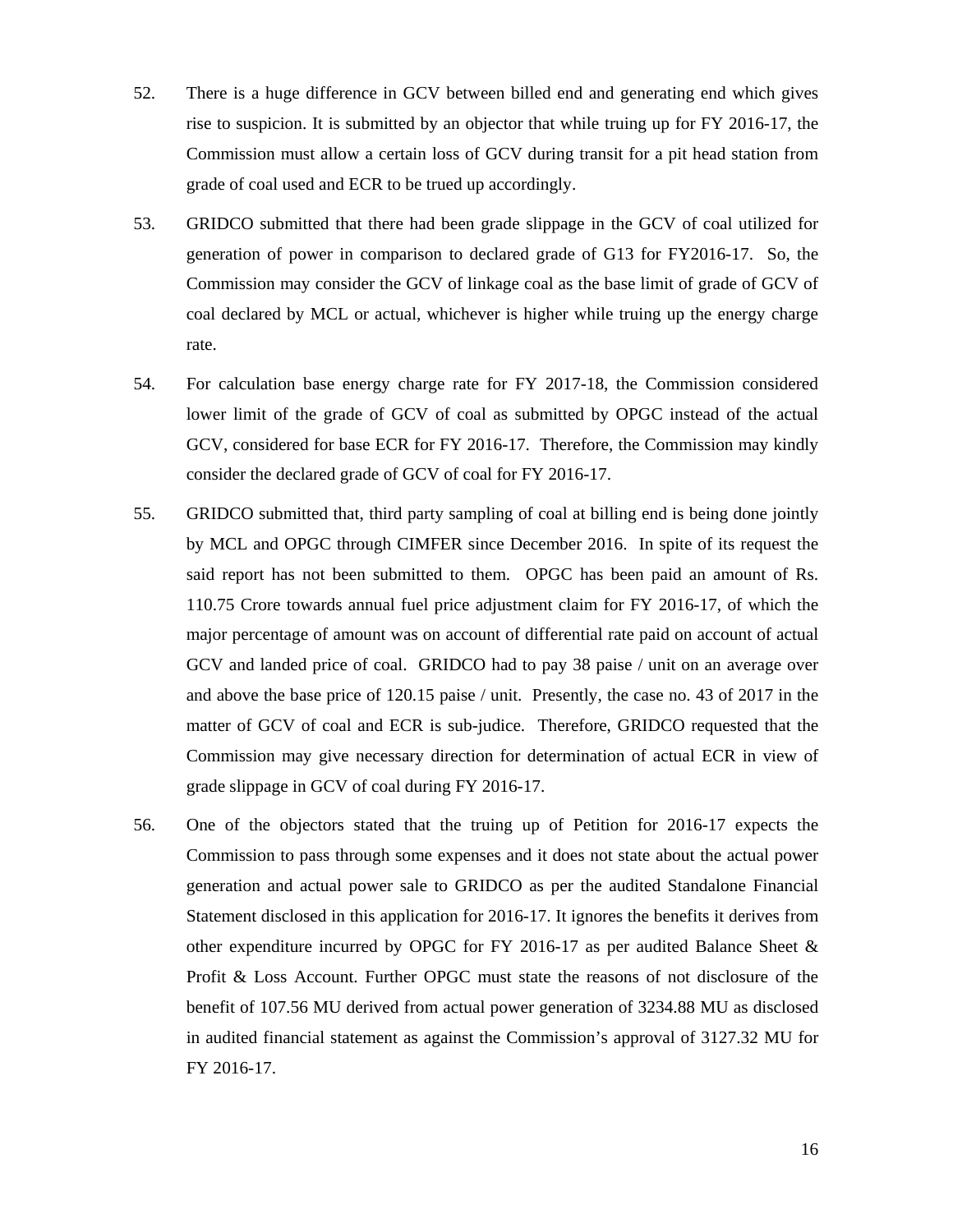- 57. GRIDCO submitted that the under recovery of Income Tax may be considered as per the truing up of equity component in respect of OPGC. Also, the under recovery of incentive, electricity duty and energy charge rate on account of consideration of auxiliary energy consumption of 9%, instead of 8.5%, may be considered after prudent verification without carrying cost.
- 58. Objector pointed out that OPGC has missed out to state the data related to expenditure relating to Total Annual Fixed Cost, Total Energy Charges & the Capacity/ Energy Charges per unit in Tabular Format as per Table No. 17 of Generation Tariff Order of OERC for FY 2016-17. In the absence of such presentation from OPGC side, it is very difficult to true up the Generation Tariff of OPGC for FY 2016-17.
- 59. GRIDCO submitted that OPGC filed the tariff application for FY 2016-17 by cherry picking the provisions of power purchase agreement dated 13.8.1996 and Government notification dated 21.6.2009 as well as the provisions of OERC Tariff Regulations, 2014. The Commission vide its order dated 21.3.2016 determined the tariff as per its Regulations, which was challenged by OPGC before the Hon'ble APTEL. GRIDCO submitted before the Hon'ble APTEL that the tariff of OPGC may be determined either as per provisions of PPA or as per Regulations, as OPGC digressed from the provisions of the PPA while filing the tariff application for FY 2016-17.
- 60. The Hon'ble APTEL pronounced the final order dated 6.4.2017, ratifying the stand of OERC to determine the tariff of OPGC as per the relevant Regulations in force. Consequently, OPGC has preferred Civil Appeal No. 9485 of 2017 before the Hon'ble Apex Court challenging the judgment of the Hon'ble APTEL and the matter is sub-judice at present.
- 61. GRIDCO submitted that the truing up exercise for FY 2016-17 shall be as per provisions under Regulations 2.12 and other relevant provisions of the Regulations.

# **Generation tariff for FY 2018-19**

- **Capital cost**
- 62. Objectors submitted that while determining the Capital Cost for FY 2017-18 the Commission should do prudent verification while truing up for FY 2016-17 and also cost benefit analysis needs to be submitted by OPGC for additional capitalization since useful life of the plant will be over by 2026.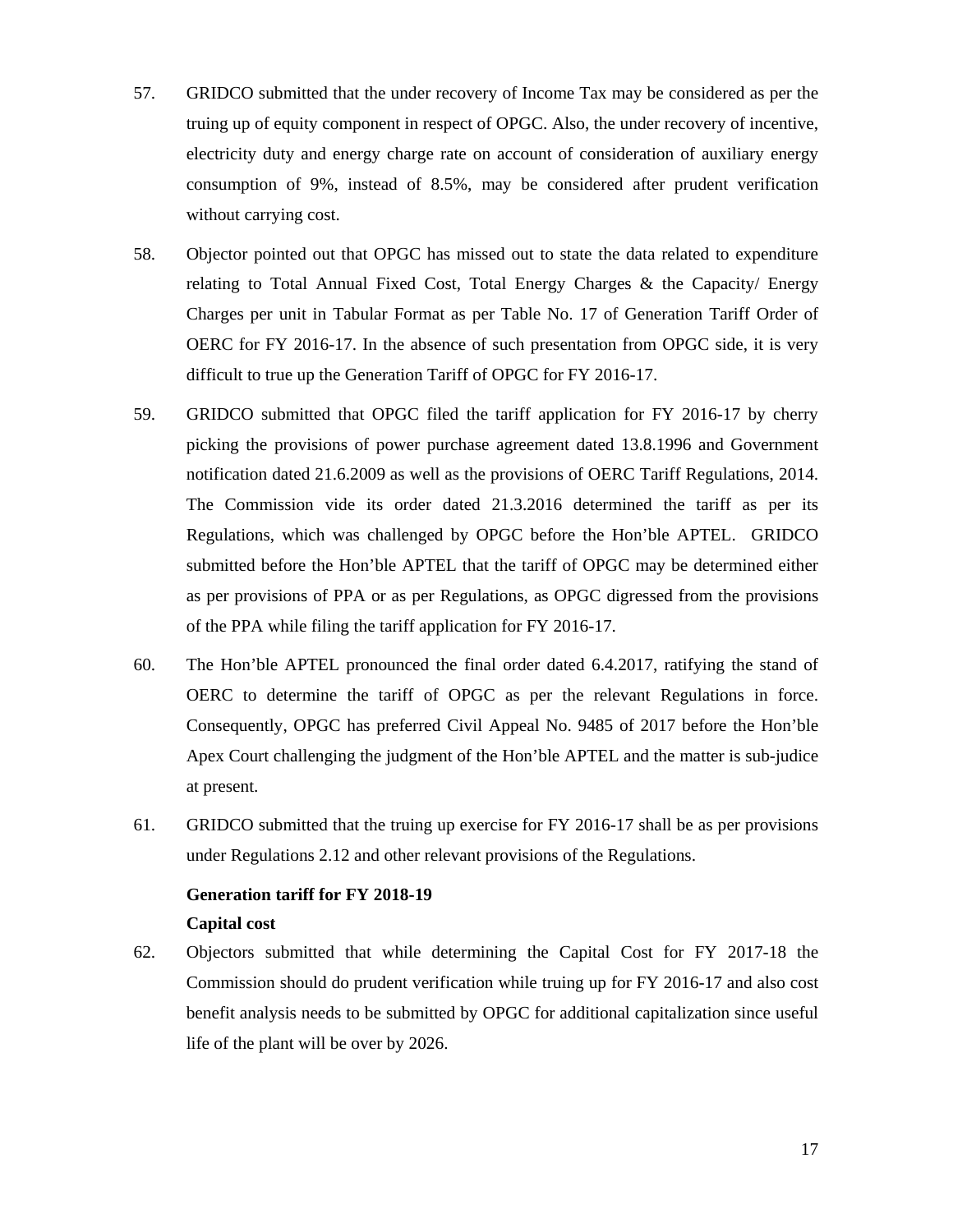#### **GRIDCO's view regarding additional capitalization**

- 63. Based on the truing up application for FY 2016-17, a capital cost may be considered for FY 2017-18 after prudent verification. The cost benefit analysis of proposed additional expenditure of Rs. 50.37 cr has not been submitted by OPGC, which is required for accessing the requirement of each of the expenditure and its impact on tariff, so the same may not be allowed during present tariff determination process unless OPGC submits detailed cost benefit analysis.
- 64. The estimated additional capitalization of Rs. 55.99 cr during FY 2018-19 is not acceptable to the GRIDCO at this stage. The Commission may consider to take prudent view in backdrop of the fact that any additional investment by OPGC through debt is difficult to be recovered through a normally escalated tariff within the limited remaining useful life of the plant, till 2026. Therefore, any further additional capitalization allowed during short period of remaining life may lead to a surge in tariff of power procured from OPGC by GRIDCO and which will be ultimately passed on to the consumers of the state.
- 65. If substantial amount of additional capitalization is considered for efficient operation, then OPGC is requested to come up with a separate detailed application for renovation and modernization with the proposal of life extension. In this way benefit can be derived both by the generator and consumer for an extended period of useful life of thermal plant, which is presently operating just above the normative plant load factor.
- 66. OPGC has not submitted sufficient justification in support of the provisions of regulation 3.4(b) and (d) of OERC tariff regulation, 2014 under which the additional capitalization has been claimed and therefore, the figure mentioned by OPGC are not acceptable to GRIDCO.

#### **Debt and equity**

- 67. GRIDCO requested to consider its submissions regarding additional capitalization while arriving at appropriate debt and equity component for determination of tariff for FY 2018-19.
- 68. GRIDCO requested that equity component may be prudently verified and considered in truing up exercise for FY 2016-17 as per the provisions of the regulation which shall be the base for opening equity for FY 2017-18 and FY 2018-19.
- 69. The Commission may decide upon the loan component allowable to the OPGC mainly on account of additional capitalization. Further, the rate of interest of 10.55% is not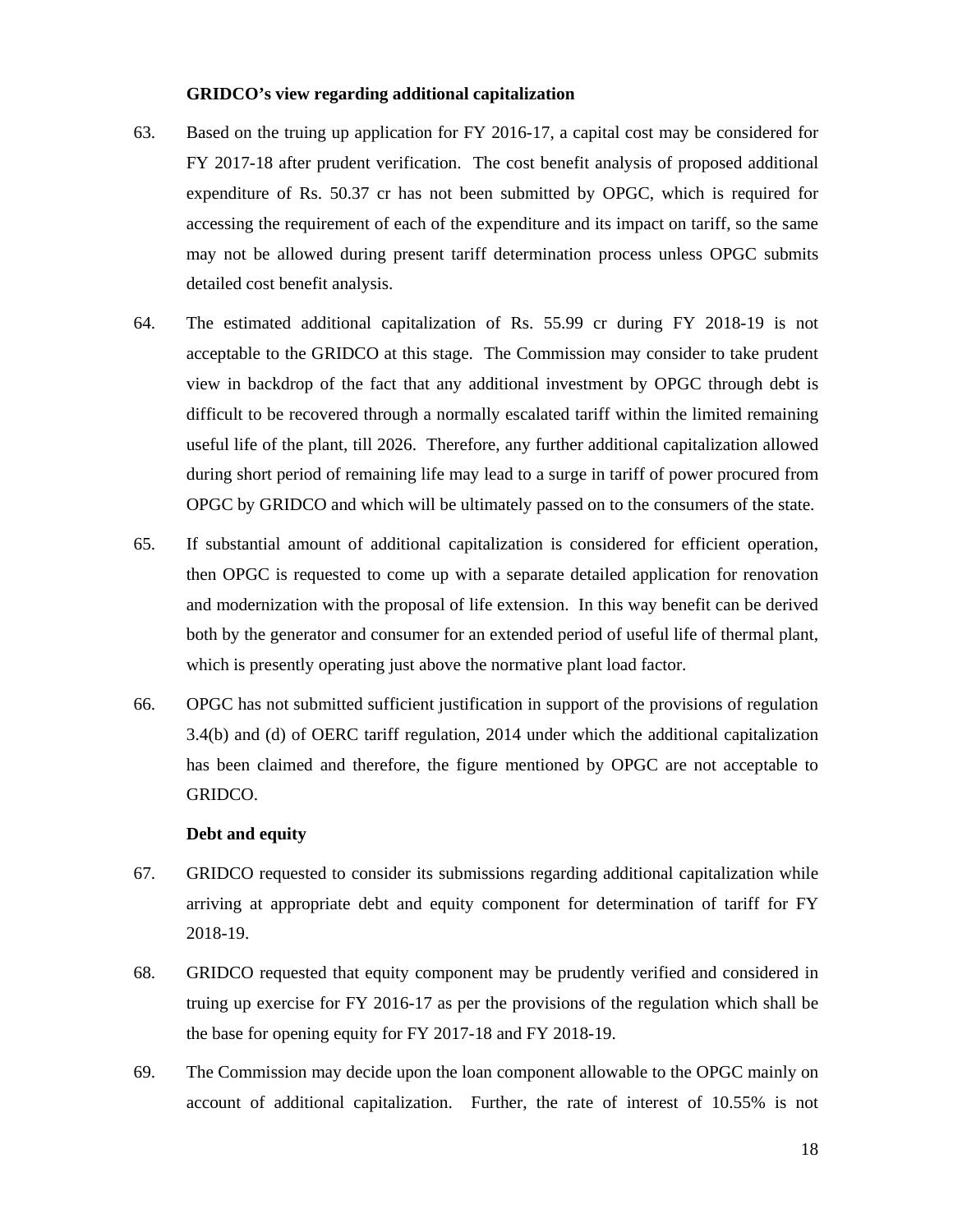acceptable to GRIDCO because it is the weighted average rate of interest of the generating company as a whole. This may be scrutinized by the Commission, if at all any loan component is considered in tariff determination.

## **Depreciation**

70. GRIDCO submitted that OPGC had not claimed any amount under depreciation head in its tariff application for FY 2017-18 and the Commission had not allowed any amount under depreciation. However, the present claim of depreciation arises only if additional capitalization claimed by OPGC is considered to be allowed from FY 2015-16 onwards.

#### **Interest on working capital**

- 71. GRIDCO requested the Commission to consider the following points in case of determination of the interest on working capital as per the provisions under clause 4.24 and 4.25 of the tariff regulations.
	- (a) The cost of coal for one month may be determined based on the GCV and landed price of linkage coal, keeping in view the grade of GCV supplied by the supplier. The GCV of coal may be considered as per the final outcome of case no. 43 of 2017.
	- (b) The O & M expenses for one month may be considered as per provisions under 4.28(d) of tariff regulation.
	- (c) Water charges may not be considered as it is not a component of working capital.
	- (d) Cost of oil may be considered taking into account the actual specific fuel oil consumption by the OPGC instead of normative, if actual is lower than the normative.

#### **O&M cost**

72. GRIDCO pointed out that as per Regulation 4.28(d),  $\overline{O} \& M$  norms for the existing plants of OPGC will be determined by the Commission. Hence, the audited figures of  $\overline{O} \& M$ expenses may be scrutinized.

#### **Energy generation and PLF**

- 73. GRIDCO submitted that the Commission may direct the OPGC to submit the actual norms of operation in respect of unit 1 and 2 of OPGC, prior to determination of the operational norms for FY 2018-19.
- 74. OPGC has proposed PLF reduction but all thermal power stations of the state such as IPPs, and central sector NTPC projects are now generating at more than 85 to 90% PLF.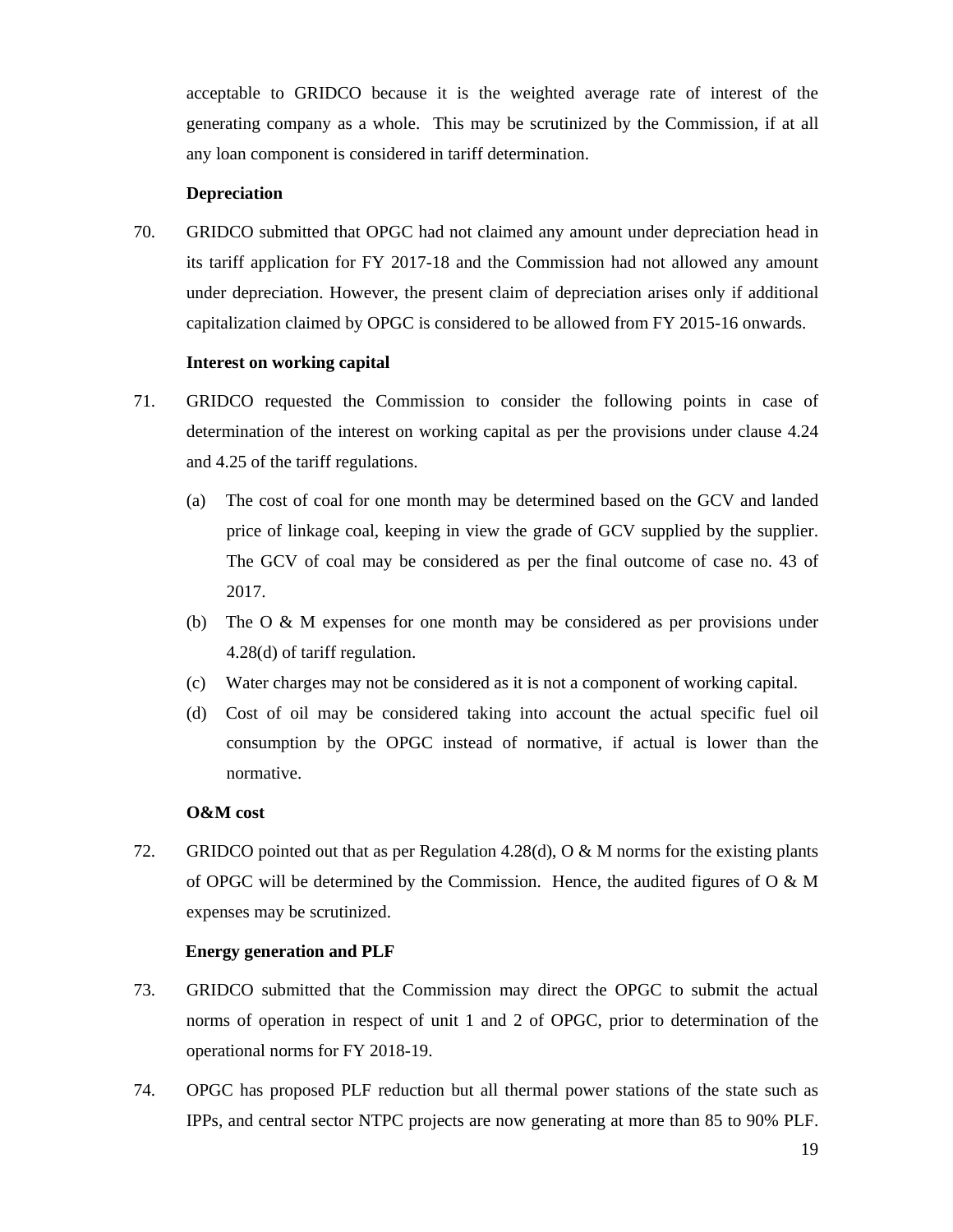Objector requested the Commission to pass order by directing OPGC to be functional with more than 85% PLF.

75. One of the objectors requested OPGC to clarify why they are not able to cross PLF above 90% as PLF for age old TTPS is 93.61% and OPGC has projected PLF of 87.02% for FY 2018-19.

### **Auxiliary Consumption**

- 76. Objectors raised that, OPGC proposed auxiliary consumption at the rate of 9.0% whereas central thermal power stations like NTPC achieve auxiliary consumption of as low as 5.5% and so, auxiliary consumption needs to be considered prudently by the Commission.
- 77. One of the objectors submitted that the auxiliary consumption to be allowed is maximum 9 % or actual whichever is lower.
- 78. OPGC has claimed the auxiliary consumption of 9% in its tariff application for FY 2018- 19. GRIDCO submitted that the auxiliary consumption for FY 2017-18 may be scrutinized by comparing the actual figure as per clause  $5.3$  (e) (ii) of OERC Tariff Regulations, 2014.

#### **Fuel Consumption and Cost**

- 79. OPGC proposed coal consumption per unit (kg/kWh) as 0.91 in instant petition but in previous petition, for FY 2017-18, it was 0.94 kg/kWh. OPGC needs to comply the variance. Similarly, oil consumption (Ml/kWh) is 1 Ml/kWh in instant petition but in previous petition it was 3.5 ML/kWh. OPGC needs to state reason for same.
- 80. Objectors pointed out that the specific oil consumption to be allowed is 0.5 ml as their actual specific oil consumption is less.
- 81. Another objector stated that oil price proposed by OPGC is Rs 41,390.00 /KL in instant petition but in previous petition it was Rs 29649.64/KL. Also total oil consumption stated by OPGC is 3127 KL in instant petition but in previous petition for FY 2017-18 it was 10695.80 KL. OPGC is urged upon to state the reason behind such huge variance in oil consumption.
- 82. One of the objectors pointed out that the Cost of Coal per MT stated by OPGC in the instant Petition is Rs 1368.91 per MT whereas in previous petition it had stated Rs 1645.04 per MT. OPGC has to state the reason for inflated coal cost by Rs. 276.13 per MT in the previous petition of FY 2017-18.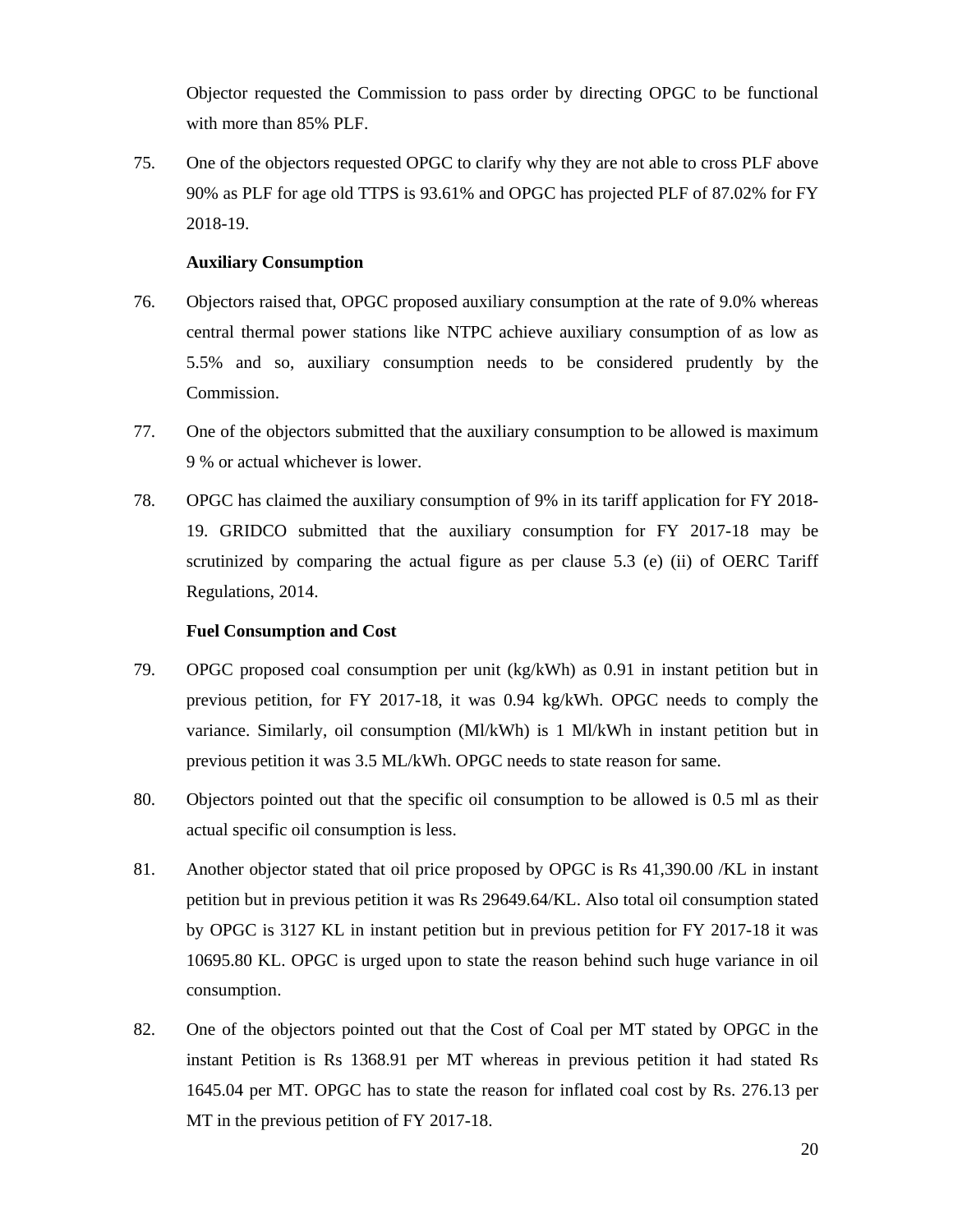- 83. Objectors submitted that OPGC has not submitted the Invoices/Bills, grade of coal, relating to purchase of Coal from MCL and so they are unable to analyze "the receive" GCV, "the billed" GCV of coal, a parameter for determination of generation tariff as per regulation, 2014. Also, tax / cess / contribution to funds / royalties paid by the consumers on account of purchase of coal from MCL cannot be ascertained without details of bills. Even the OPGC does not state anything about the mines from which it procures coal.
- 84. The fired value of coal as stated in the instant petition is 2685.41 Kcal/Kg which is applicable for G-16 Grade coal as notified by Coal India Limited dated  $29<sup>th</sup>$  May 2016. This poor quality of coal is neither available in Orissa nor is produced by MCL. The data of production of coal by MCL in October 2017 reveals that MCL produced the coal grades ranging from G-7 to G-14. So the coal GCV of 2685, G-16 grade, is not produced by MCL.
- 85. One of the objector submitted that CERC considers the "as received" GCV of coal which is equivalent to "as billed" GCV of coal for pit head stations. OPGC has tried to mislead by denying in the fact that billed value or received value of coal does not applicable to generating stations. Subsequently, the Delhi High Court also ordered in favour of CERC for consideration of "as billed" GCV of coal. So, the objector urged to consider the "as billed" and "as received" GCV of coal consumed by OPGC while determining the generation tariff of OPGC in light of tariff order of TSTPP by CERC dated  $16<sup>th</sup>$  Feb 2017 and  $31<sup>st</sup>$  Aug 2017.
- 86. The OPGC has benefited from revision of Grade of Coal and GCV value of Coal value by MCL for the FY 2017-18 and has to state the benefits it accrues from such degradation of coal vide notification dated  $7<sup>th</sup>$  April 2017. The grade slippage matter can be referred to CMPDIL and it was requested to the Commission to ask OPGC about their course of action in this matter.
- 87. One of the objectors submitted that OPGC in the instant application has proposed coal consumption of 2.87 Million Tonnes (MTPA) @ Rs 1368.91 Per Tonne for ensuing FY 2018-19 which is very high as national standard regulated by CERC. The proposed requirement of Coal for ITPS of OPGC is very high in comparison to TTPS and TSTPP of NTPC Ltd located in Odisha. The objector has calculated the annual coal requirement of OPGC as 1.73 MTPA by considering the coal consumption approved by CERC for 2000 MW TSTPP. The objector requested to the Commission to take a pragmatic view on the coal consumption and determine the coal consumption of OPGC.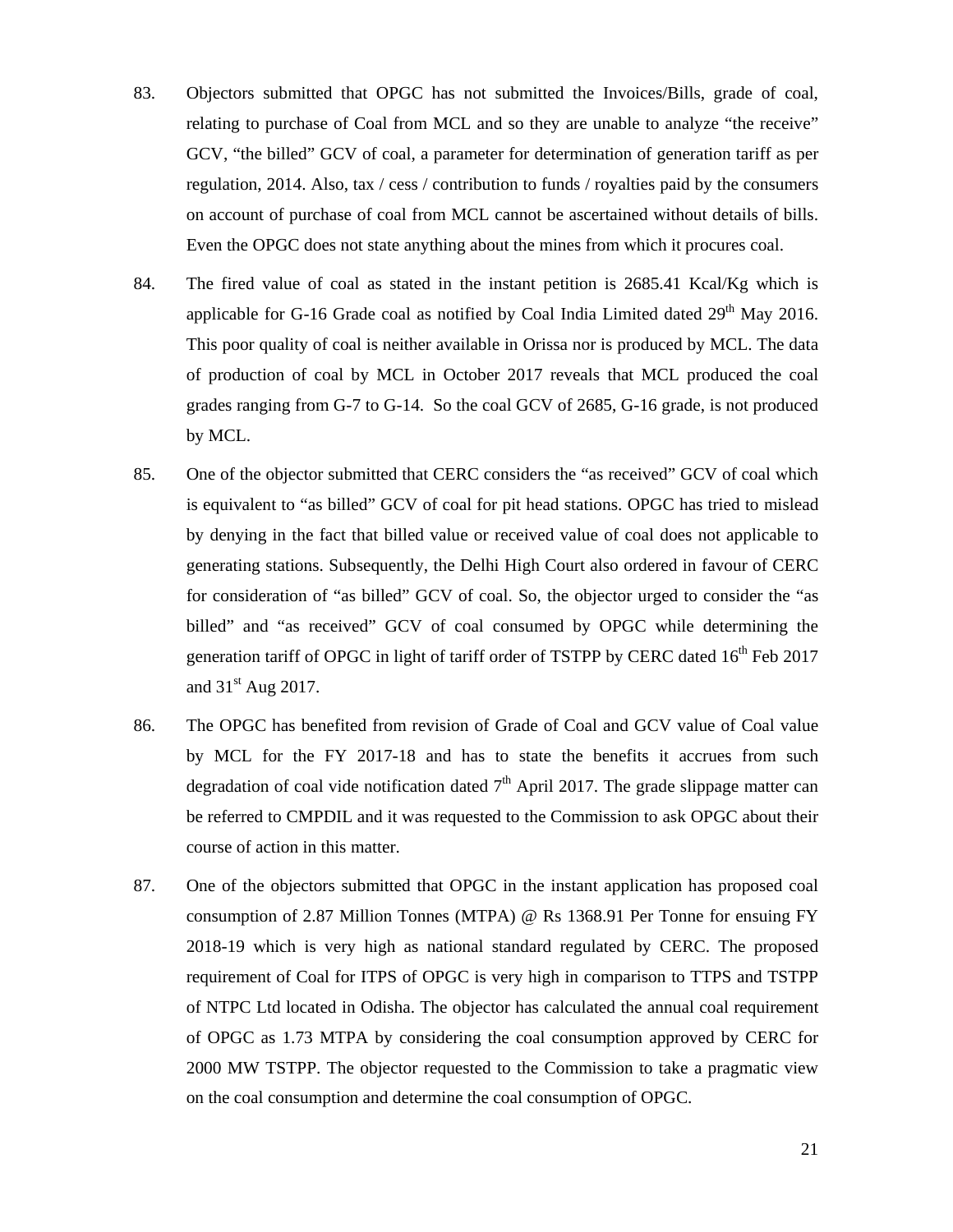- 88. Revised Price notification of coal dated on 9th January 2018 says that the Pithead Run of Mine(ROM) prices of all grades of non-coking coal produced by Coal Companies of Coal India Private Limited are being revised. The said Notification clears that price of some grades of coal have increased while some have decreased. Commission has to take into record the notification before determination of generation tariff of OPGC.
- 89. OPGC is receiving Grade 14 Coal from MCL by MGR for a distance of 11 km where GCV ranges b/w 3100- 3400 Kcal/Kg for FY 2017-18. GRIDCO accepts the GCV in Kcal/Kg on "As Fired" basis which is 2650 at a loss of 650 Kcal/Kg for a distance of 11 km which is not acceptable to the objector.
- 90. GRIDCO submitted that the actual price and GCV of coal and oil for last three months may be considered. The Commission may also consider the joint third party sampling of coal report done by CIMFER at billing end for FY 2017-18 vis-à-vis grade of coal supply declared by MCL. The Commission may consider the GCV of coal in respect of OPGC in view of final order in case no. 43 of 2017 and amply clarify the GCV matter so as to avoid any case of dispute.
- 91. GRIDCO has also submitted that OPGC may be directed to furnish joint third party sampling of coal report at billing end along with monthly energy bill.
- 92. OPGC has not submitted the details of GCV and price of oil utilized for generation of power and therefore, GRIDCO requested that OPGC may furnish the consolidated statement regarding the same for FY 2017-18.
- 93. One of the objectors pointed out that OPGC has admitted before the Commission about dissatisfaction which is the result of third party sampling by CIMFR but has never objected in writing to MCL.

## **Generation Tariff**

- 94. Another issue was that OPGC is including a number of other expenses for determining the fixed cost and these require detailed scrutiny by the Commission.
- 95. One of the objectors stated that OPGC seeks the Commission's approval for determining generation tariff of Rs 2.27 p/u for FY 2018-19 which is less by Rs. 0.37 p/u than in FY 2017-18. The major reason behind this is the decrease in proposed energy charges for FY 2018-19 by Rs. 101.13 Crore. The reasons for decrease have to be analyzed.
- 96. Objectors urged that while determining the generation tariff of FY 2018-19 of OPGC the Commission is humbly requested to consider the clauses  $61(c)$ , (d), (e) of EA-2003.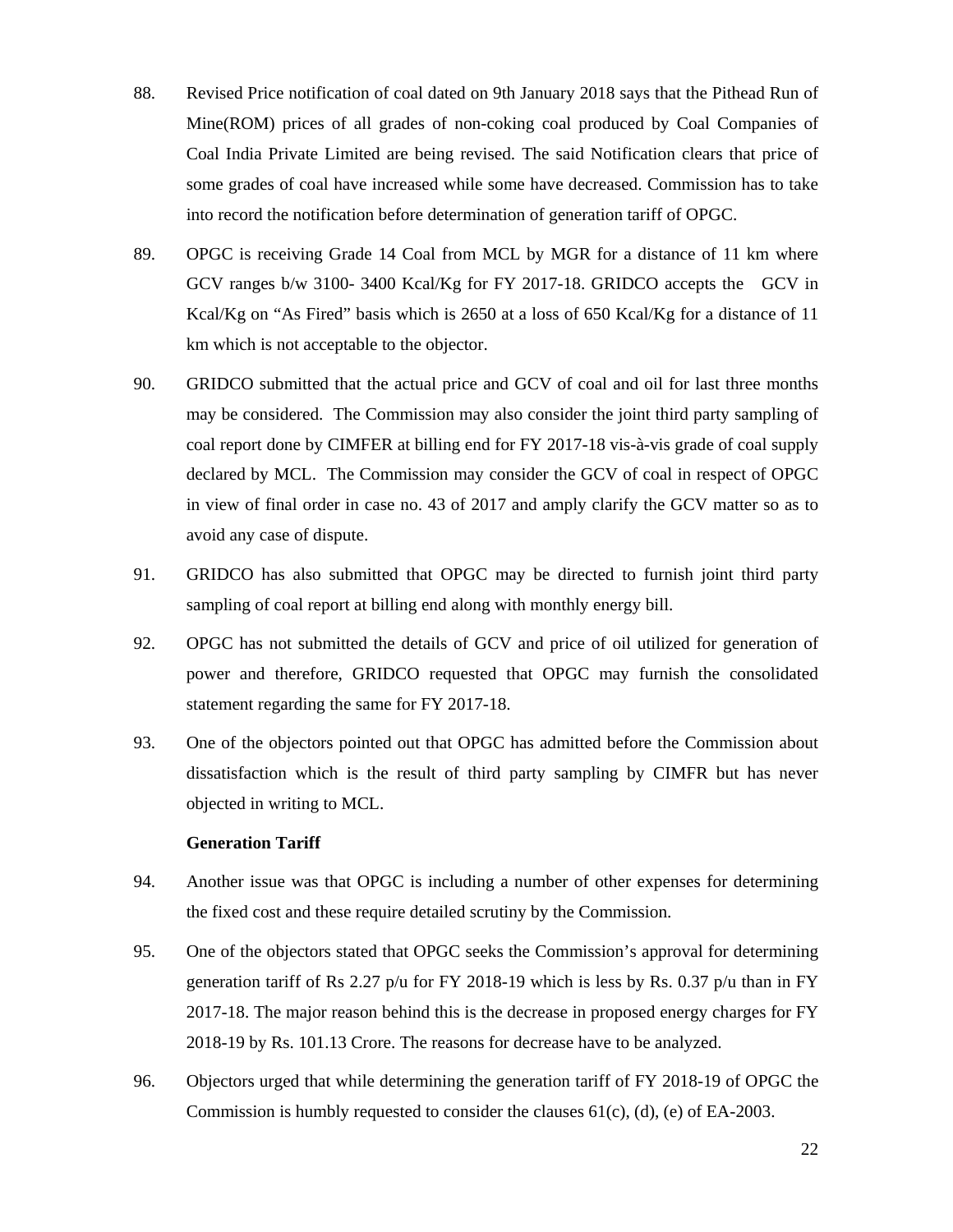97. Another submission was the Commission may determine the generation tariff for power generated by OPGC based on the norms as specified in OERC regulations, 2014.

#### **Other charges**

98. GRIDCO has actually paid Rs. 16.32 cr to OPGC during FY 2017-18 (up to Dec 17) for other charges like electricity duty, water cess and water charges, SOC and MOC, ERPC charges and income tax. The Commission may allow the other charges accordingly and income tax may be allowed based on the provision under clause 4.7 and 4.8 of Tariff Regulations.

# **Other Issues**

- 99. One of the objectors submitted that the matter of OPGC so passed by the Commission has been confirmed by the Hon'ble ATE and licensee is to act accordingly.
- 100. An objector submitted that OPGC has not come forward to the Commission for rest of the units, which needs to be augmented. So also the past profits so accrued needs to be invested in the units and for its up-gradation.
- 101. OPGC should be directed to have proper working and arrange funds of its own or from the state instead of depending upon the tariff.
- 102. One of the objector submitted that the applicant on behalf of OPGC acquainted with engineering and lacks expertise and competency in accountancy and commerce to file ARR and tariff application and that cannot be considered as true. So, the submission of OPGC that the statements and facts of the applications are not true because of the illegal, untruth declaration and incompetency of the applicant. Therefore, the Commission may revoke under Sections 94 & 95 of the Electricity Act, 2003 for penal action as assigned by law.
- 103. OPGC, having 51% government stake, has to audit their receipt and expenditure account through CAG, Government of India. OPGC has to produce all the relevant CAG report before Commission.
- 104. Objector requested the Commission to direct to OPGC to produce
	- (i) The number of the force outage  $&$  reason for such in FY 2016-17 and since July 2017.
	- (ii) Month wise cash flow statement showing sources of inflow and outflow of cash from the FY 2010-11 to 2017-18.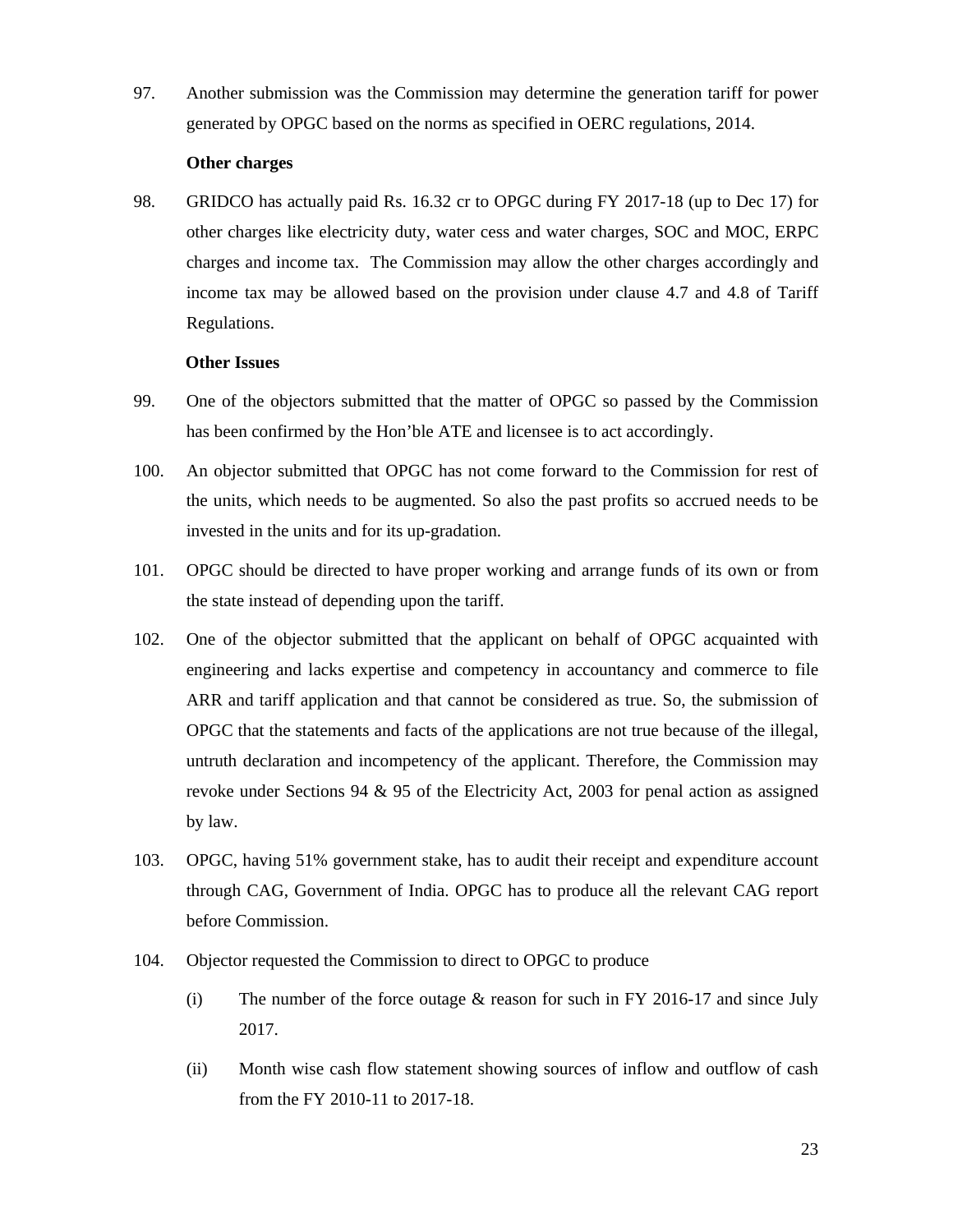- (iii) Detail action plan they have prepared for development of mini-hydro projects now under their disposal.
- (iv) Salary structure in the company along with the benefits has achieved by paying higher salary.
- (v) The number of cases pending before different courts and amount paid for legal expenses of the said cases from 2015-16, 2016-17, and 2017-18 and year wise dividend paid to government since 2000-01 to 2017-18.
- (vii) The details information relating to share allocation of the joint venture with OHPC i.e. OCPL and other details on the workers working, their salary, grade  $\&$ other work assigned to the workers working under OCPL.
- 105. One of the objectors submitted that OPGC in their ARR application have mentioned their functioning as per the PPA signed between GRIDCO and OPGC knowing full well PPA is separate and tariff hearing is separate.
- 106. The instant petition of OPGC reveals the weakness of Teamwork between OPGC, MCL, OPTCL & GRIDCO.
- 107. Objector has urged before the Commission to implement Multi-Year Tariff(MYT) Principles, a mandate of EA-2003 in determining the tariff, charges, fees etc of various licensees of Odisha.
- 108. OPGC has moved to the Hon'ble Supreme Court by preferring an Appeal after conceding defeat before the Hon'ble APTEL in the matter of determination of Generation Tariff of OPGC for FY 2016-17 by OERC. Government of Odisha holds 51% share in OPGC. Objector requested OPGC to clarify if it has authority to appeal without consent of Government of Odisha.

### **VIEWS OF CONSUMER COUNSEL (PARA 109)**

- 109. WISE, Pune on behalf of the Consumers made a presentation on the Analysis of ARR and tariff filing of OPGC for FY 2018-19. The Consumer Counsel's observations/suggestions are as below:
	- a) OPGC has claimed the additional capitalization since FY 2015-16. OPGC claimed majority of capitalization as per Clause 3.4 (d), i.e. which have become necessary for efficient and successful operation of a generating station. OPGC has not submitted any detailed justification regarding necessity of work. Also, some expenditure seems to be O&M in nature, so, those expenditures should be reviewed.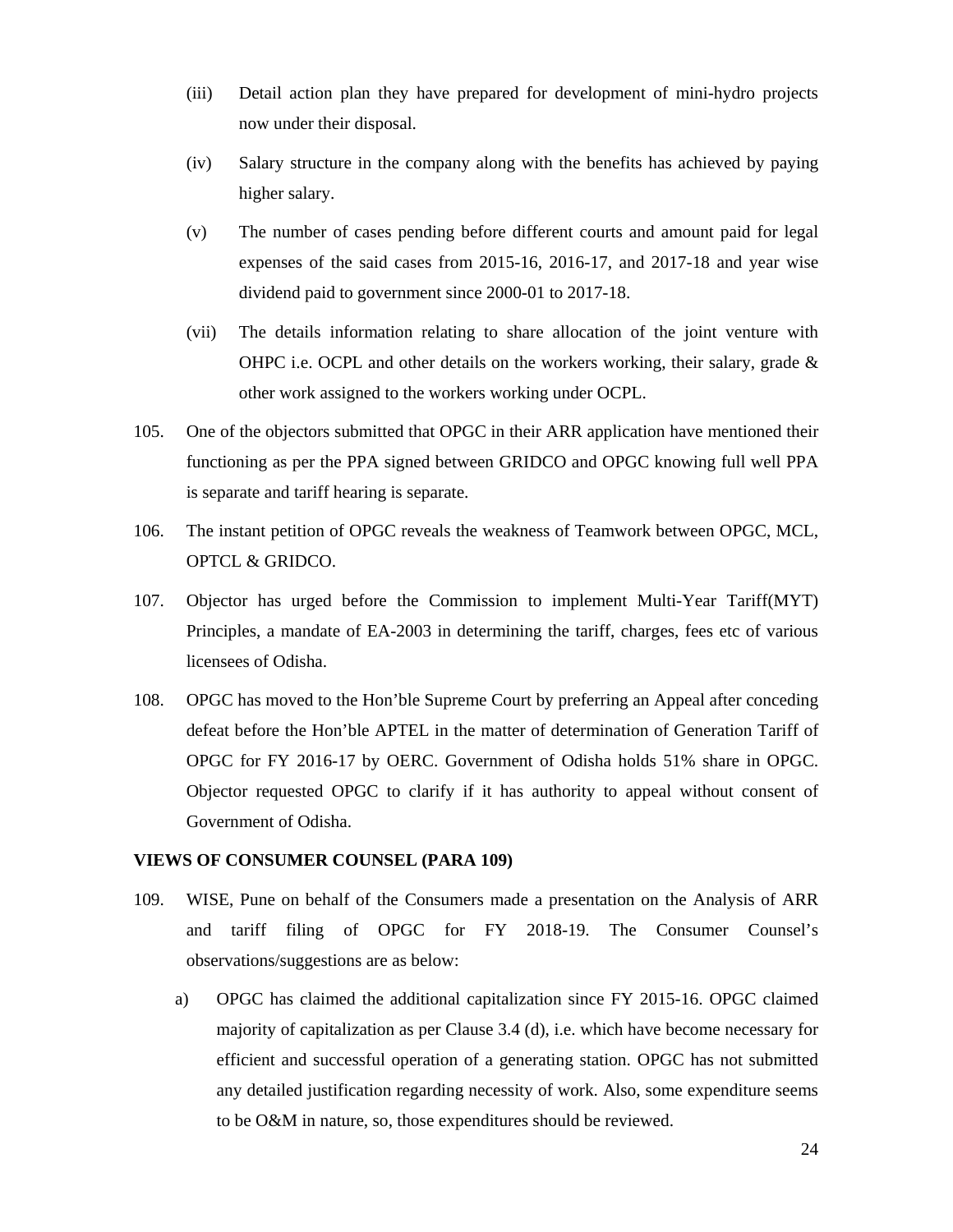- b) The claim of RoE, interest on loan, and depreciation are linked to proposed additional capitalization; therefore, the additional capitalization claim should be reviewed thoroughly.
- c) Additional capitalization has been claimed for FY 2017-18 and FY 2018-19 under the provisions of Regulation 3.4 (b) and (d) of the OERC Generation Tariff Regulations, 2014. The claim may be included after due scrutiny and only if reflected in the audited account at the time of true-up, not in the present tariff determination process.
- d) The equity of additional capitalization is considered as 30% of capitalization and RoE is calculated as 16% on proposed equity base for FY 2018-19. The RoE claim should be verified with the approval of additional capitalization, if any.
- e) OPGC has calculated the interest on normative loan on the basis of interest rate of 10.55%, which is weighted average rate of interest of generating company as a whole. The Commission may review the loan details pertaining to the generating company.
- f) In case of one-month O&M expenses in working capital calculation, along with normative O&M expenses water charge are also considered by OPGC. This should be reviewed by the Commission.
- g) According to regulations 4.28 (d), O&M norms for the existing plants of OPGC and OHPC will be as determined by the Commission from time to time. The last eight years' actual average O&M expenses is Rs.114.85 crore. These can be considered for calculating the O&M expenses of OPGC.
- h) Now, OPGC proposes the PLF as 85%, as per Regulations. However, the actual PLF for FY 2016-17 was 87.92%. The old plants like TTPS's PLF is more than 90%, although it is an older plant. So, the Commission can appropriately decide the PLF.
- i) In case of GCV of coal, in FY 2017-18 order, the Commission approved the GCV as 3400 kCal/kg; however, OPGC proposes the same as 2685 kCal/kg for FY 2018-19. In Para 114 of last year order the Commission opined that: "OPGC should ensure all quality checks in procurement of coal. GRIDCO should also satisfy itself of the quality of coal and its price against the specified standards. The GCV of coal for which the price is being paid by OPGC should not be less than the minimum of the range of GCV specified in the standard." The same principle should be continued for present tariff determination process also.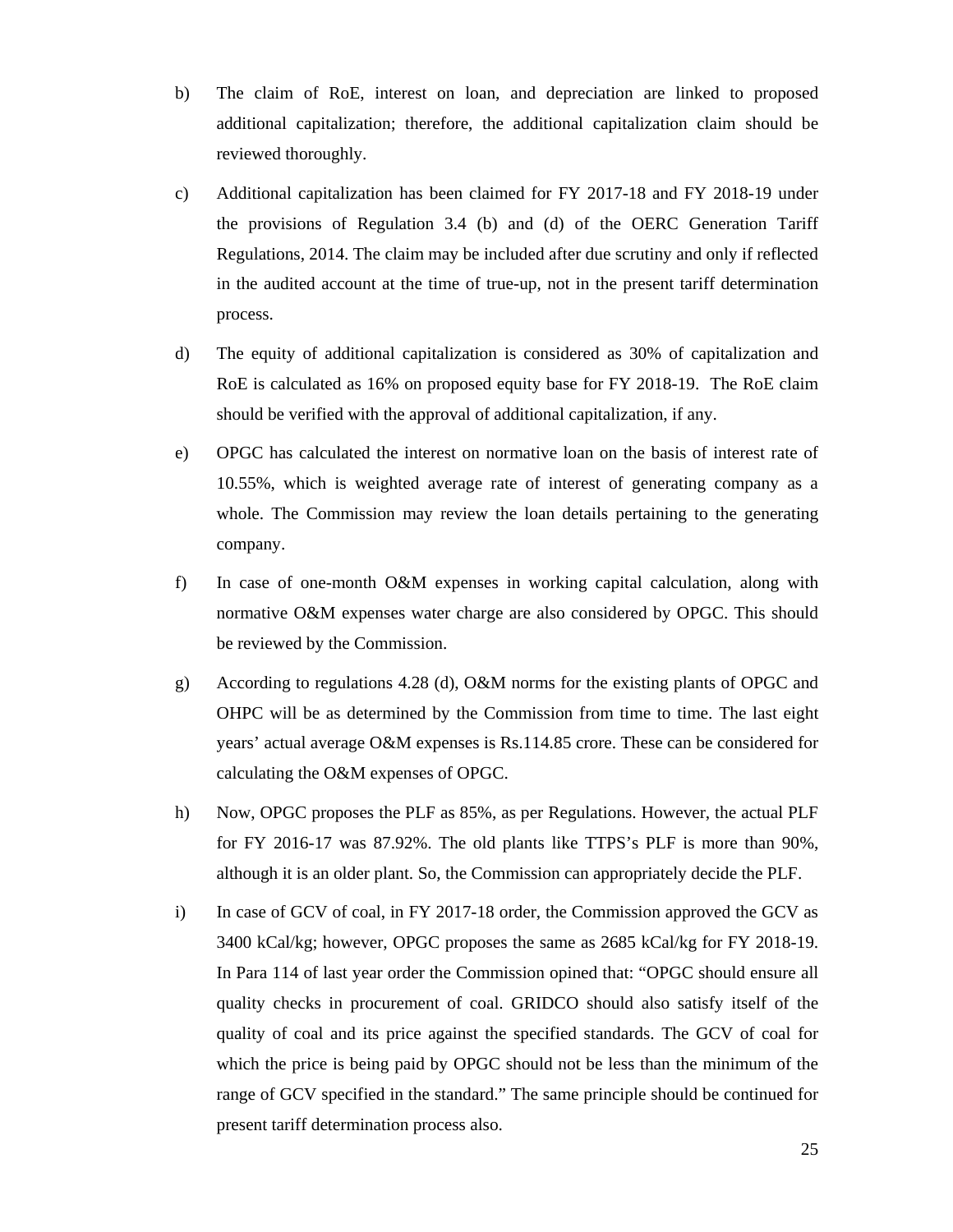- j) The weighted average coal price for FY 16-17 was 1565.60 Rs/ MT and thereafter, it has been continuously decreasing in FY 2017-18. Latest price of coal is Rs 1368.51 / MT as on November 2017. So, the Commission should finalise the price accordingly.
- k) In earlier years, oil was used as a mix of FO and LDO in the ratio of 90:10. This year the proposal is to use LDO only. OPGC should give justification of only LDO use. Also, the cost is very higher compared to earlier years. This should be reviewed also.
- l) Electricity duty is calculated @ Rs 0.55 / kWh on auxiliary consumption of 9%, whereas last year it was Rs  $0.30 /$  kWh. The Commission should review the electricity duty claim as per present rate. Income tax can be approved on the basis of approved RoE, which is again based on equity to be approved by the Commission.

#### **OBSERVATION OF THE STATE ADVISORY COMMITTEE (SAC) (PARA 110)**

110. The Commission convened the State Advisory Committee (SAC) meeting on 20.02.2018 at 10.30 AM. The Members of SAC deliberated on different issues related to power sector and the Annual Revenue Requirement of various licensees. However, no specific view was offered relating to Annual Revenue Requirement and Tariff filing of OPGC.

# **VIEWS OF THE GOVT. OF ODISHA (PARA 111)**

111. Govt. of Odisha vide their Letter No. ELC-OERC-03/2018/ 2253 dated 12.03.2018 have communicated their views/suggestions on various issues involving tariff setting for FY 2018-19. Govt. has not given any specific views on generation tariff of OPGC for FY 2018-19.

# **OPGC's RESPONSE TO THE OBJECTORS (PARA 112 TO 149)**

### **Truing up for FY 2016-17**

112. OPGC submitted that the truing up details of FY 2016-17 has been filed in accordance with clause 2.13 of OERC Generation Tariff Regulations, 2014 and accordingly, the truing up of capital expenditure has been claimed. OPGC has also submitted that the stakeholders failed to mention any specific capital expenditure as being inadmissible and merely made bald averments. The actual additional capital expenditure incurred during a year is allowable in accordance with the provisions of Regulations. Hence, prior intimation to GRIDCO does not arise as the same is not warranted as per Regulations. The list of works for which the additional capitalization has been claimed are of capital in nature. Also, the additional capitalization incurred in FY 2015-16 has been claimed along with justification.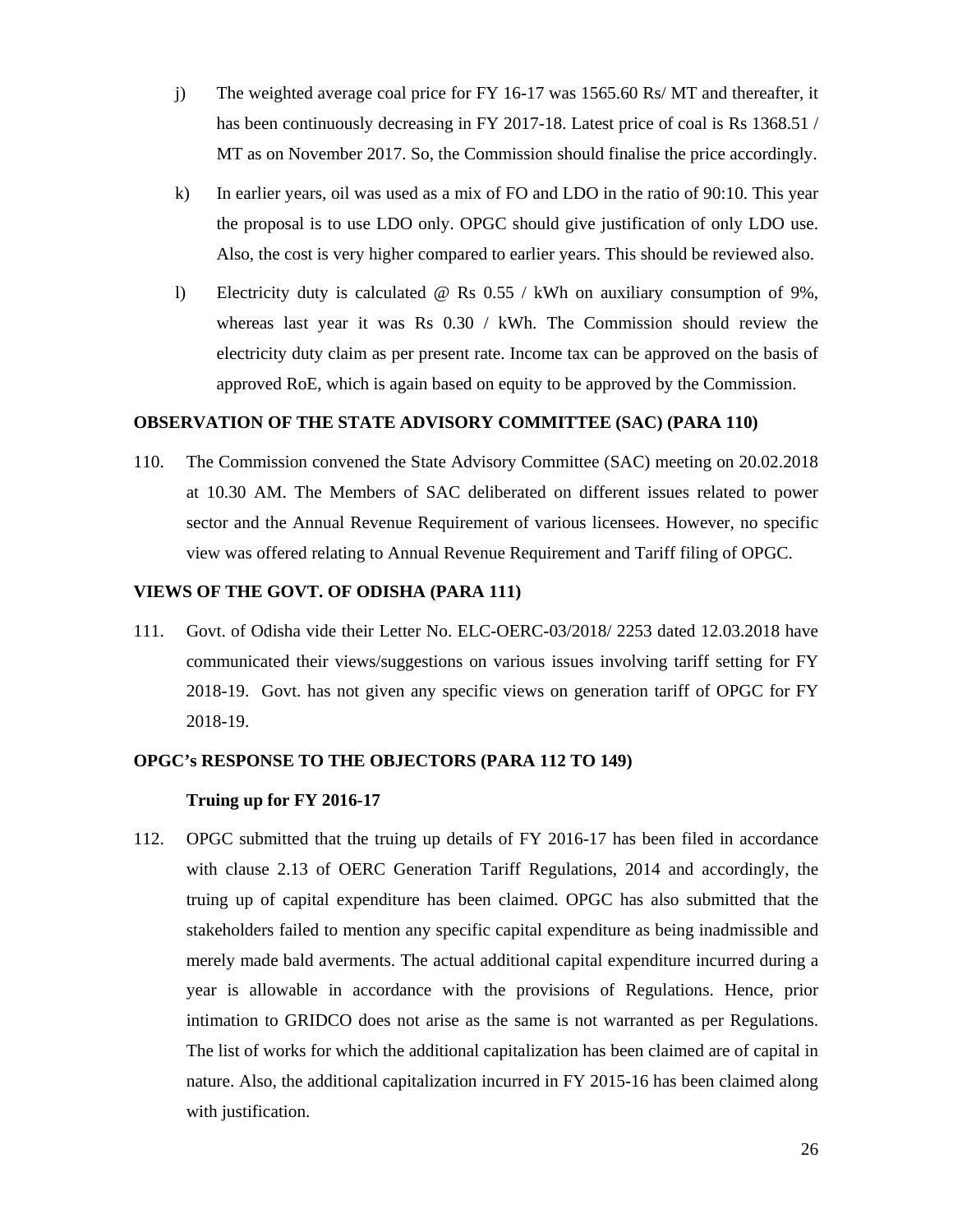- 113. OPGC denied the GRIDCO's contention that OPGC has cherry picked the provisions of amended PPA and Regulations. No such finding has been arrived by the Hon'ble APTEL and OPGC had adopted a consistent position and adopted the norms as per the amended PPA.
- 114. OPGC submitted that renovation and modernization and additional capitalization are fundamentally different and for this reason are accorded separate and distinct treatment under the OERC Generation Tariff Regulations, 2014. The list of works claimed for additional capitalization are not in lieu of the renovation and modernization or not intended to enhance the life. Such works are only for sustained operation compliance to statutory requirements and replacement of the obsolete equipment. The renovation and modernization is required when the performance become uneconomical. Despite being more than 20 years old, the operational performance of OPGC is among the best generating stations in the country. Per unit cost of power procurement from OPGC is significantly lower than all central generating stations, located in Odisha in particular.
- 115. OPGC strongly refuted the statement of GRIDCO of not carrying out renovation and modernization work at appropriate time which could have further enhanced its operational efficiency and made the plant healthier. Further, the discussion with GRIDCO has been initiated towards renovation and modernization for enhancement of plant life and will be taken up for implementation on receiving concurrence from the respective Boards of OPGC and GRIDCO and approval of OERC.
- 116. The Commission in its tariff order for FY 2016-17 had approved the debt and equity of Rs 610 Crore and Rs 450 Crore, respectively. Hence the issue of opening base equity for FY 2016-17 has attained finality and cannot be reopened now. Further, OPGC has considered the debt-equity ratio, as already consistently approved, and claimed debtequity as 70:30 for additional capitalization in tariff calculation although the same has been funded from internal sources. The opening equity base for FY 2016-17 is Rs 455.35 Crore which includes the equity portion of additional capitalization during FY 2015-16.
- 117. The guarantee fee deposited by the OPGC during loan tenure was based on outstanding as on  $1<sup>st</sup>$  April; however, the Government calculated the same on the basis of total loan amount. Due to this different method, demand notice of Rs 9.77 Crore was raised, although OPGC is not accepting the method. However, it was linked to release of equity to OPGC, and OPGC paid the same as it was beyond the control of OPGC.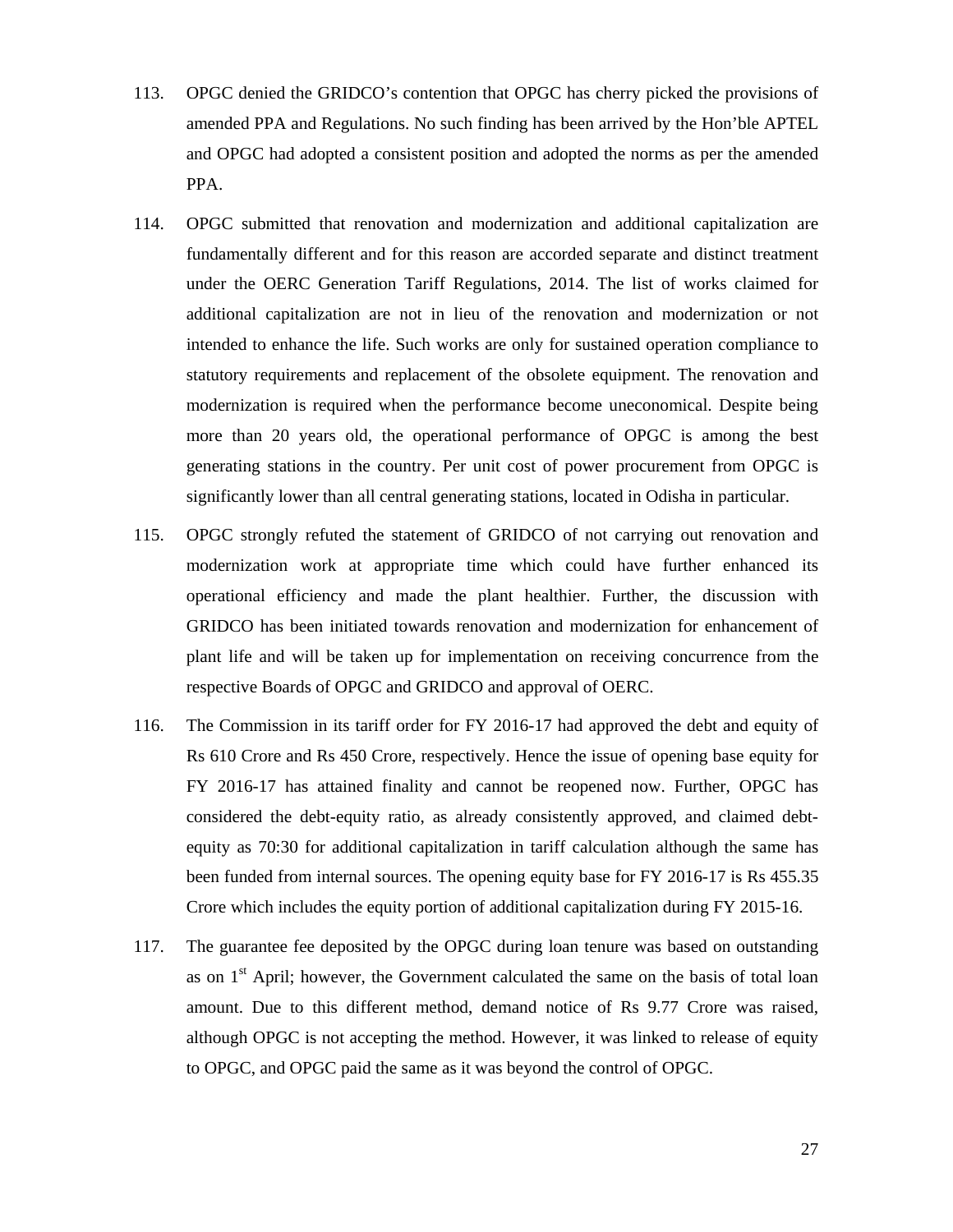- 118. OPGC has denied to accept the view of GRIDCO that since the loan has already been repaid, guarantee commission related to such loan need not be reimbursed in FY 2016- 17. The amount was under reconciliation for long and paid only in FY 2016-17 (although related to earlier years). If OPGC deposited the amount without reconciliation in the concerned year, the same would have been reimbursed by GRIDCO along with portion of guarantee commission already reimbursed. OPGC confirmed that several rounds of discussion evolved in accordance with the June 2003 notification and finally OPGC deposited the amount based on the letter dated 8.2.2017.
- 119. OPGC has submitted that O&M expenses allowed under the Regulations are inadequate to meet the additional expenditure. The total additional expenditure claimed from FY 2015-16 to FY 2018-19 is Rs 146.22 Crore, i.e. Rs 0.34 Crores / MW. Hence, the apprehension that it may influence the tariff to a large extent is misplaced.
- 120. OPGC has filed the tariff petition for FY 2016-17 as per amended approved PPA and hence not claimed any special allowance. However, as per Regulations, the Commission approved the special compensation allowance. So, OPGC has prayed for not to disallow the allowance.
- 121. OPGC has submitted that as per provisions under 4.28 (e), water charges are a part of total O&M expenses allowable to a thermal generating station. Hence water charges should also be included while computing one-month O&M charges and capital spares @20% of O&M expenses for working capital requirement.
- 122. The Commission has approved the auxiliary consumption as 9% and OPGC claimed the same. The annual average auxiliary consumption of the OPGC plant is 10.3%. OPGC shall be obliged if the Commission is pleased to consider the higher of the actual or the normative auxiliary consumption.
- 123. The Case No. 43 of 2017 pertains to billing dispute on account of non-implementation of the Commission's tariff order. The present petition has been filed without prejudice to OPGC's rights under law and contentions taken in the said case.
- 124. As per the Supreme Court order in the case of PTC India Limited vs CERC [(2010) 4 SCC 603], OPGC submitted that when statutory regulations such as Tariff Regulations cover the field, it is not open to any respondents to advance any contentions contrary to the express terms of such regulations. Thus when Regulations 4.33 expressly stipulates the measurement of GCV on an 'as fired' basis, the contentions that GCV should be measured on any other basis is wholly without merit and deserves to reject.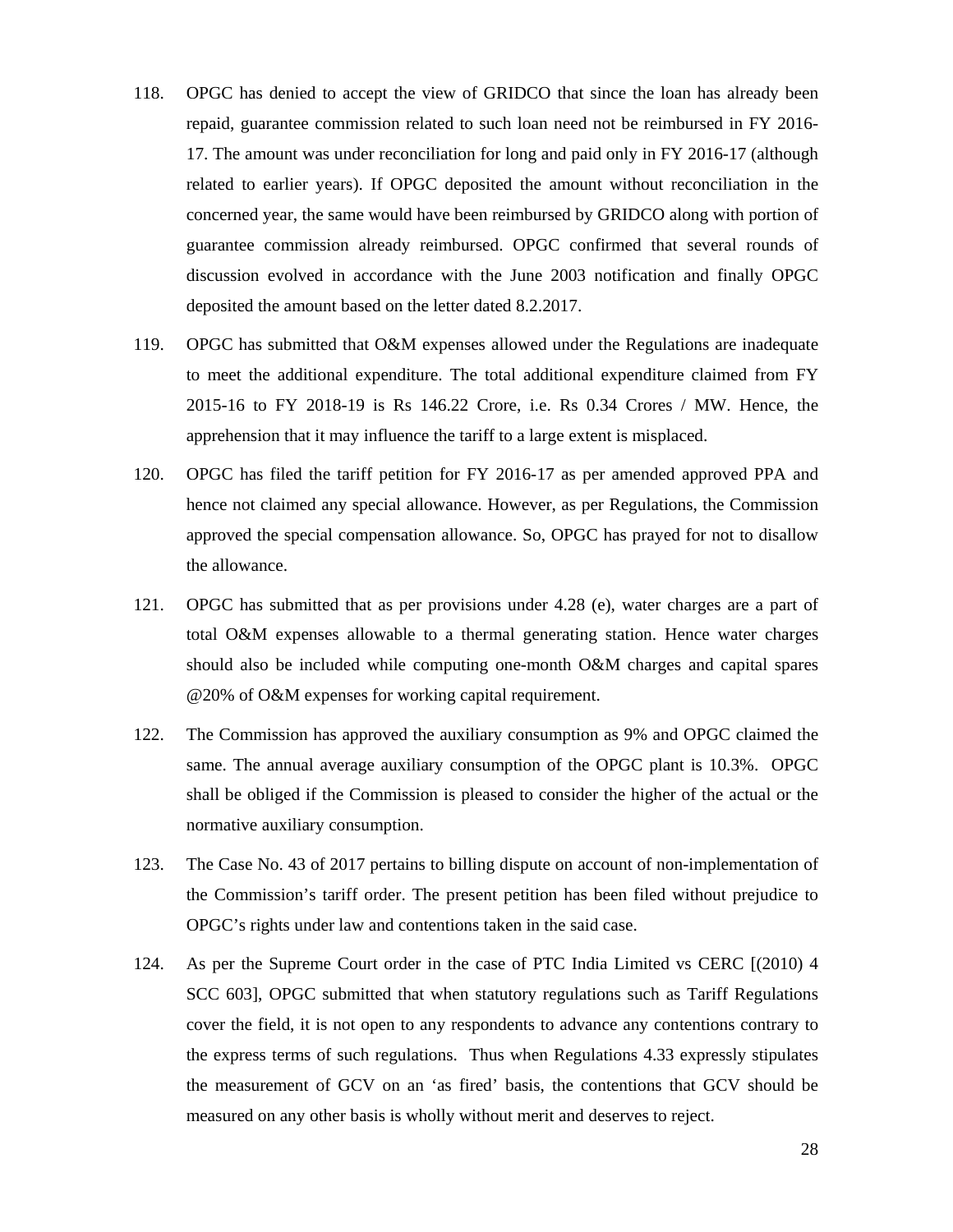- 125. The actual generation in FY 2016-17 was higher than that of approved by the Commission and OPGC denied the fact that the incremental energy was generated without any additional expenditure, as submitted by the stakeholder. OPGC has recovered only the allowable charges, in accordance with Regulations, for the actual energy sold to GRIDCO.
- 126. GRIDCO's submission of truing up of ECR has been rejected by OPGC as it is contrary to settled law and OERC Tariff Regulations, 2014. ECR is not subjected to true up anywhere in the country and true up process is conducted for capital expenditure incurred in tariff period. Hence, any attempts to re-open the settled payments of ECR in previous years ought to be summarily rejected as not maintainable in law.
- 127. OPGC has expressed that it is a well settled principle that carrying cost is admissible on the truing up amount for a particular year on account of time difference between the year for which such entitlement pertains to and the year in which the recovery is allowed.
- 128. OPGC has also submitted that imported power from grid would be settled on net basis, every month, in accordance with the practice being followed as per the approved PPA.

#### **Generation tariff for FY 2018-19**

- 129. OPGC has submitted that the present petition has been filed according to the OERC Tariff Regulations, 2014. The instant petition is being filed without prejudice of OPGC's right under law and its contentions taken in civil appeal no 9485 of 2017befoe the Supreme Court in respect of the applicability of terms and conditions of tariff set out in the amended PPA.
- 130. OPGC has denied the fact that the number of other expenses are part of fixed cost and claimed the capital cost as per Regulations.
- 131. OPGC has submitted that disallowance of additional capitalization at the time of tariff determination puts financial stress on OPGC as the recovery of the same would be deferred by 2 years till the truing up exercise. OPGC requested to allow the same in tariff determination process for FY 2018-19.
- 132. The interest on loan has been computed by OPGC on the normative average loan for the year by applying the rate of interest.
- 133. For tariff petition for FY 2016-17 and FY 2017-18, additional capitalization was claimed as reimbursement without claiming depreciation, as per amended PPA. However, as the Commission has adopted Tariff Regulations, now the same is followed by OPGC.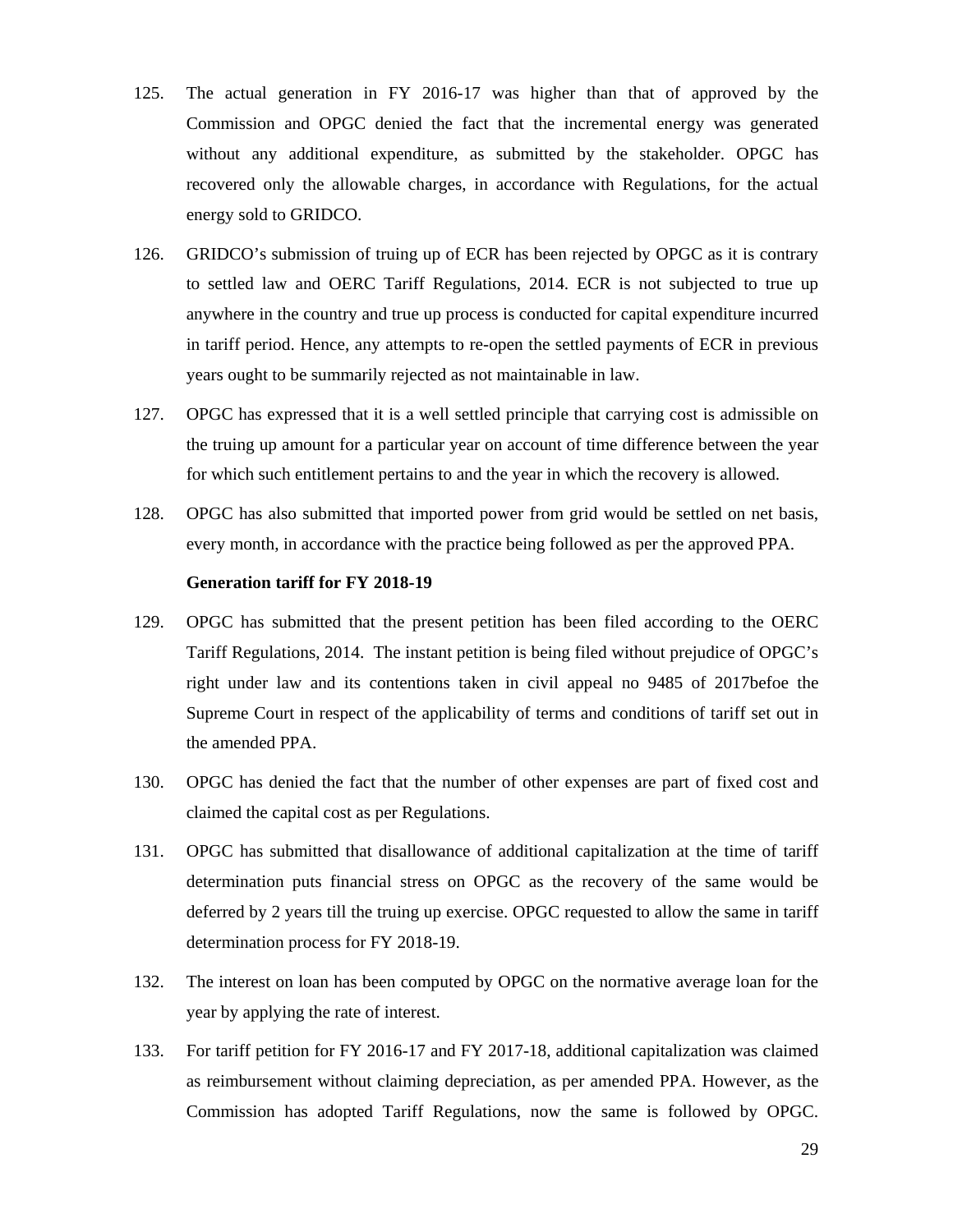However, the additional capitalization cannot be recovered as per the depreciation rate given in the regulations. So, OPGC has requested to allow the recovery of depreciable value of asset from FY 2015-16 onwards, by equal spread during each year, from the year of capitalization and up to FY 2025-26.

#### **Performance parameters**

- 134. PLF for FY 2018-19 is projected after considering the outages. Comparison with other power stations would lead to distorting the facts. Also, the PLF of a particular year depends of schedule maintenance outages and other operating conditions beyond control of OPGC.
- 135. Auxiliary consumption of 9% is taken as per provisions of Regulations. The reference to auxiliary consumption of central generating stations is misplaced as they are governed by separate Regulations of CERC.
- 136. OPGC has expressed that stakeholders cannot cherry pick the provisions of the Regulations which are beneficial to it. Any scrutiny of actual performance parameters should also take into account key parameters, which are detrimental for estimation of tariff.

#### **O&M expenses**

137. OPGC has submitted that it has claimed normative O&M expenses as per Regulations and no additional expenses has been claimed towards employee cost.

#### **Fuel consumption and fuel cost**

- 138. OPGC has submitted that the energy charges as proposed for FY 2017-18 is not relevant to this present application and the same was based on the material facts at that point of time. Revisiting the energy charges for FY 2017-18 is not warranted now.
- 139. OPGC has also submitted that it does not have the choice of sourcing coal from any specific mine of MCL as per the terms of long term linkage.
- 140. OPGC has submitted that it has coal supply agreement, dated 17 November 2009, with MCL for 20 years for grade of G-13. However, due to depletion of availability of good quality coal, MCL has revised the coal quality to G-14. The price and GCV of coal are beyond the control of OPGC, although the agreement provides compensatory provisions regarding coal quality. OPGC referred a case filed before Competition Commission of India against CIL, dated 9 December 2013, where it was established that the FSA leans towards protecting the interest of Coal Company as against the requirement of coal users.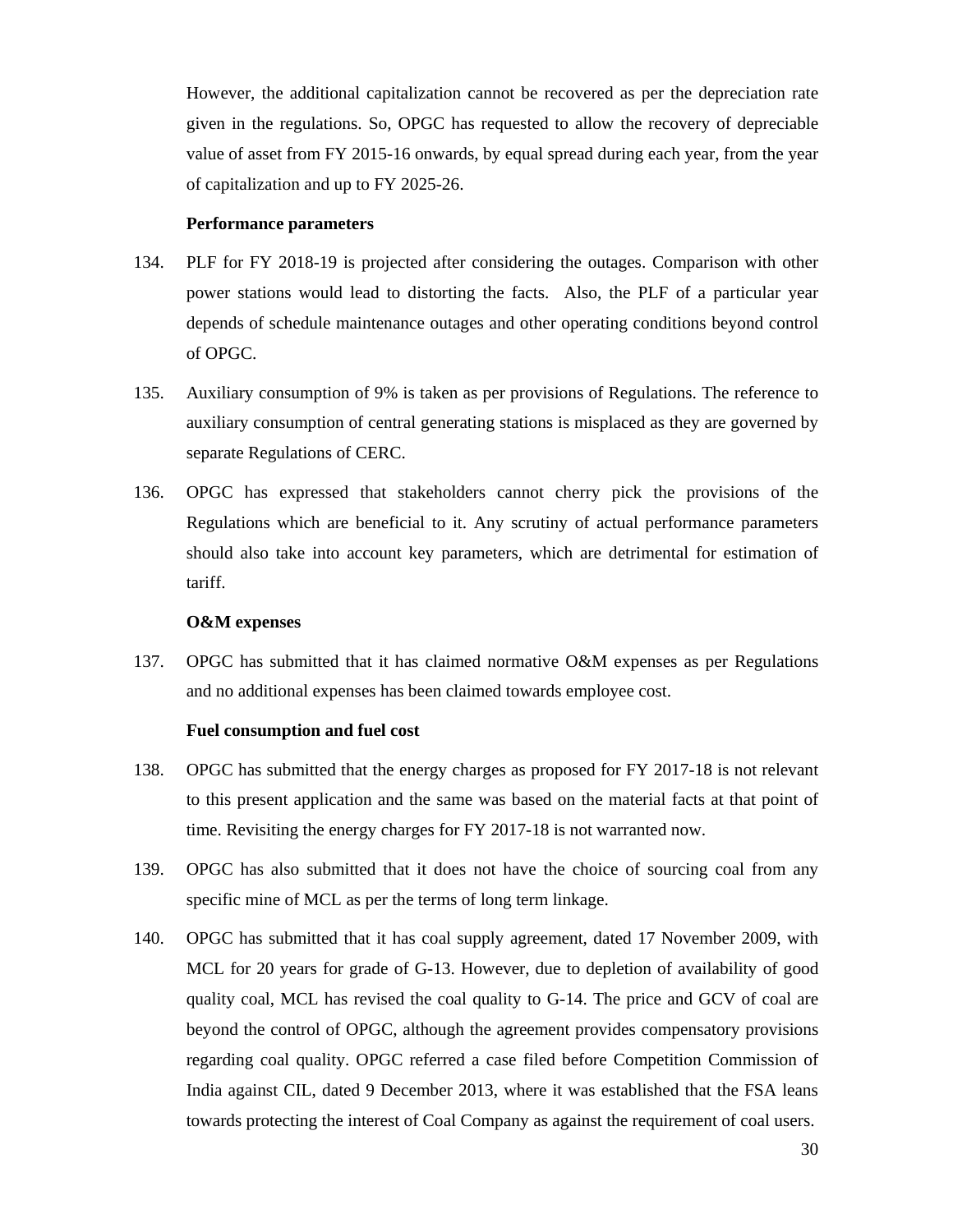- 141. The 'as fired' GCV of coal is the actual value for the coal fired into the boiler and significantly lower than the 'as billed' GCV due to the fact that coal is fired under normal ambient conditions having presence of moisture and other extraneous substances. However, the 'as billed' GCV is higher because coal sample is prepared under laboratory condition to ascertain the grade of coal supplied by CIL/MCL. The GCV as indicated in the price notification is only for billing purposes against the declared coal grade as per the FSA.
- 142. OPGC has computed the energy charge for estimation of working capital requirement for FY 2018-19 by considering 'as fired' GCV of coal as given in Regulations 4.33.
- 143. OPGC also has submitted that measuring GCV 'as fired' basis is not only followed by OPGC, but other state and central sector projects including IPPs. CERC considered 'as received' GCV with total moisture compensation to derive ECR. 'As billed' GCV for the purpose of estimating ECR is not followed by any regulator or generator.
- 144. OPGC has denied the fact that it has accrued huge benefit due to revision of grade of coal. OPGC further clarified that the Regulations allow pass through of any increase or decrease in the energy charge rate on account of change in cost and quality of the fuel.
- 145. Also the coal requirement of OPGC and its comparison with other power plants, on the basis of installed capacity, is not acceptable to OPGC as the requirement is dependent on different parameters of the power plants.

## **Other issues**

- 146. OPGC has stated that it has submitted all the relevant information in the requisite formats in the petition as well as the queries raised by the Commission.
- 147. The work of upcoming units 3 and 4 is in progress and OPGC will submit a separate petition for determination of tariff of units 3 and 4 in accordance with the provisions of OERC Tariff Regulations, 2014. OPGC is meeting its obligations towards equity contribution for the upcoming units 3 and 4 from its past profits / reserves and fresh infusion of funds by the stakeholders.
- 148. OPGC has denied that it seeks any additional funds through tariff for augmentation of the additional units. OPGC has filed the petition for approval of tariff in accordance with the approved amended PPA, Electricity Act 2003 and OERC Tariff Regulations, 2014.
- 149. OPGC has submitted that the petition has been filed by a company, which is a separate legal entity from an individual. OPGC is empowered to authorize a competent person to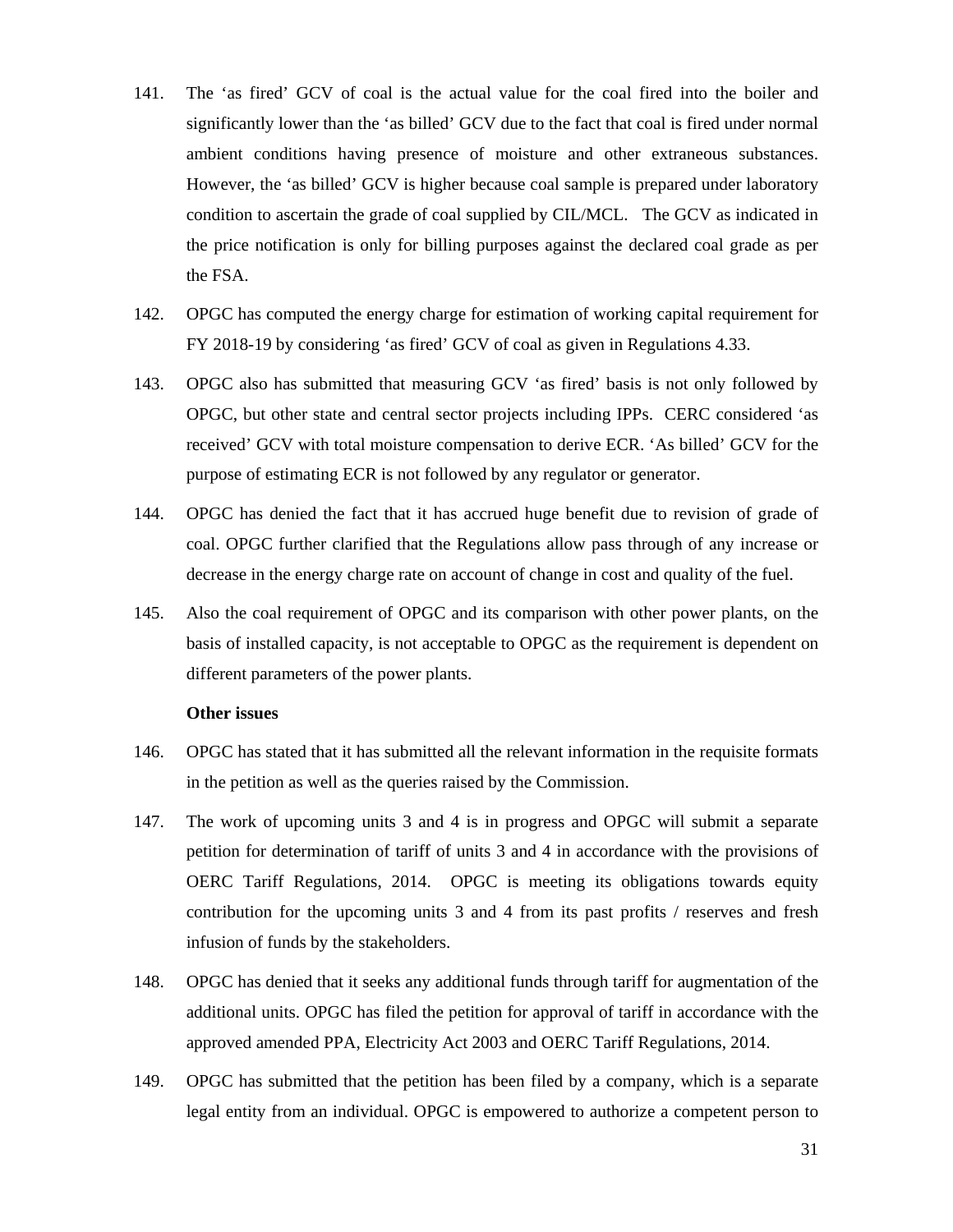sign any document including the petition. Further, the filing of petition involves inputs from various departments.

OPGC submitted that being a Govt. Company, its books of accounts are audited through C&AG of India.

# **COMMISSION'S OBSERVATIONS AND ANALYSIS OF OPGC'S PROPOSAL (PARA 150 TO 191)**

150. The Commission has been determining Generation Tariff of OPGC since 2016-17 on the basis of OERC (Terms and Conditions for Determination of Generation Tariff) Regulation, 2014.

# **Truing up for FY 2016-17**

151. In accordance with the Regulation 2.13 of the OERC Generation Tariff Regulations, 2014, OPGC in its proposal has requested the Commission to approve Rs. 23.94 crore as truing up amount for FY 2016-17 and its related carrying cost of Rs.5.43 crore for the period FY 2016-17 to FY 2018-19. Altogether, it has proposed Rs. 29.37 crore towards truing up for FY 2016-17. The details of components of truing up are given below:

#### **Additional Capitalization**

• OPGC has submitted that, it has incurred additional capitalization of Rs. 18.13 Crore and Rs.23.62 crore during FY 2015-16 and FY 2016-17 respectively. Out of which, it has claimed that Rs. 17.82 Crore and Rs.22.04 crore respectively have been incurred during the same period towards efficient and successful operation of the generating station as per OERC Tariff Regulation 3.4(d) and should be considered for truing up of account for FY 2016-17. The rest of the amount has been spent for creation of minor assets which the Petitioner has not claimed. The Commission requires evidential information from OPGC for prudence check and detail scrutiny. During public hearing, almost all the objectors requested the Commission to treat the expenditure on additional capitalization as expenditure on repair and maintenance. Therefore, this matter requires a separate hearing. OPGC may file a separate application in this regard. Since Truing Up of debt-equity ratio, Return on Equity, loan capital, depreciation, interest on working capital, income tax and carrying cost etc. are related to additional capitalization and can be considered once the additional capitalization is approved by the Commission, therefore, Truing Up amount claimed on the Annual Fixed cost for FY 2016-17 is not accepted now.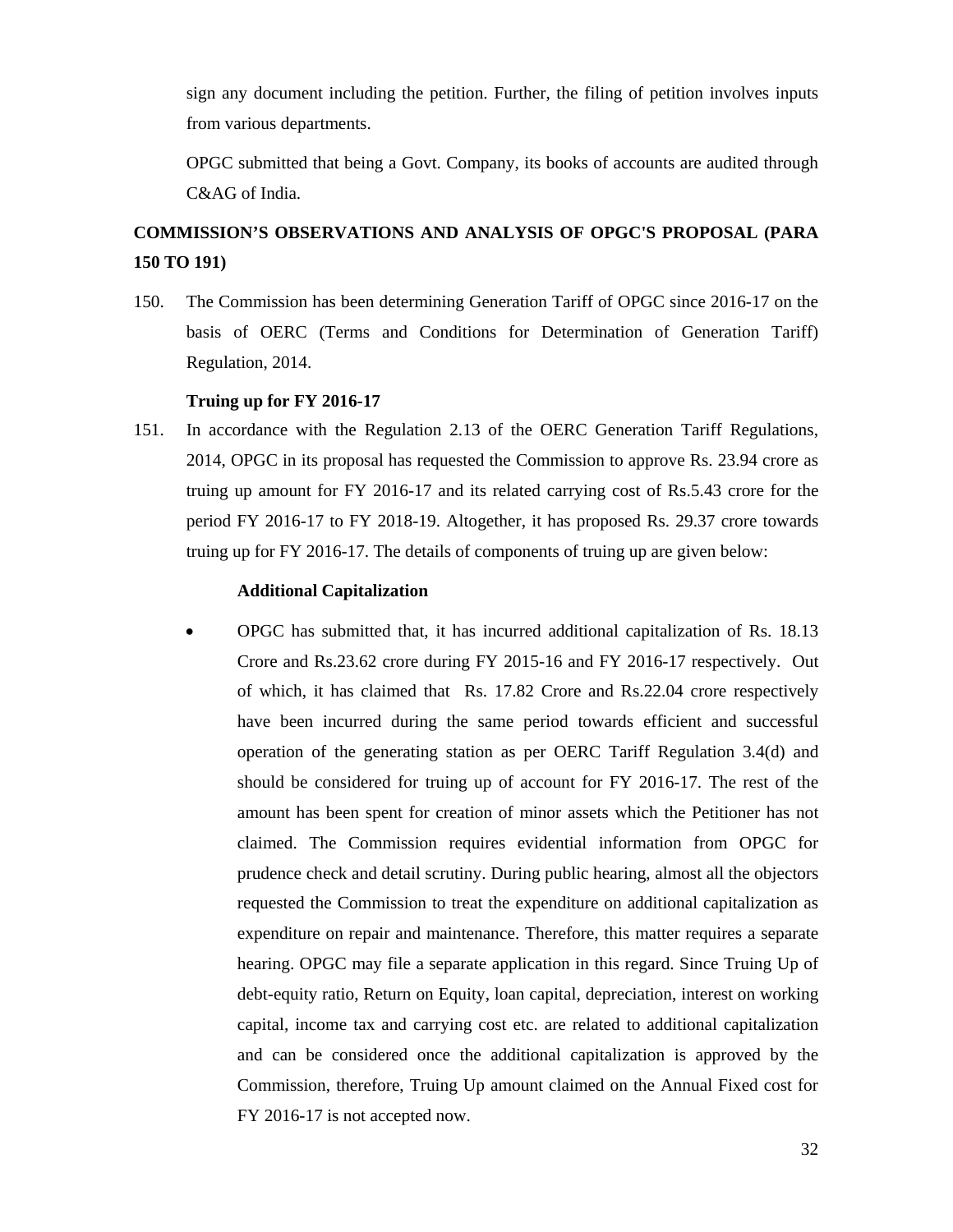#### **Guarantee Commission**

• Reimbursement of guarantee commission for loan incurred during the period prior to 2016-17 relates to the period when tariff was being guided as per the PPA. Therefore, if it is reimbursed by GRIDCO, the Commission shall appropriately adjust the same in GRIDCO's ARR, if claimed by GRIDCO.

#### **Electricity Duty**

• OPGC has claimed that during FY 2016-17, it has paid electricity duty of Rs.10.09 crore against which Rs.8.02 crore has been billed to GRIDCO. It has now requested the Commission to pass on Rs.2.07 crore in ARR since same has not been paid by GRIDCO in terms of reimbursement. The Commission finds that electricity duty is not a truing up item and it can be reimbursed from GRIDCO on actual basis after its payment.

#### **Auxiliary Consumption**

• OPGC proposed for truing up of Rs.2.47 crore for FY 2016-17 towards impact of revised auxiliary consumption on energy charges consequent to the Commission's review order dated 23.10.2017 on tariff order for FY 2017-18. In that order the Commission has held that the auxiliary consumption shall be considered 9% of gross generation instead of 8.5% which is in line with Generation Tariff Regulation. The petitioner is directed to submit month wise tariff impact to GRIDCO due to rise in auxiliary consumption and GRIDCO shall reimburse the same after scrutiny as arrear bill of FY 2016-17.

# **GENERATION TARIFF FOR FY 2018-19 AND COMMISSION'S DECISIONS**

- 152. The Commission has been determining the generation tariff of two generating units of OPGC starting from FY 2016-17 as per the OERC (Terms and Conditions for Determination of Generation Tariff) Regulations, 2014.
- 153. As per clause 4.1 of OERC (Terms and Conditions of Determination of Generation Tariff) Regulations, 2014 the tariff for supply of electricity from a thermal generating station comprises of two parts, (a) Capacity Charges (recovery of annual fixed cost)  $\&$  (b) Energy Charges (recovery of primary and secondary fuel cost).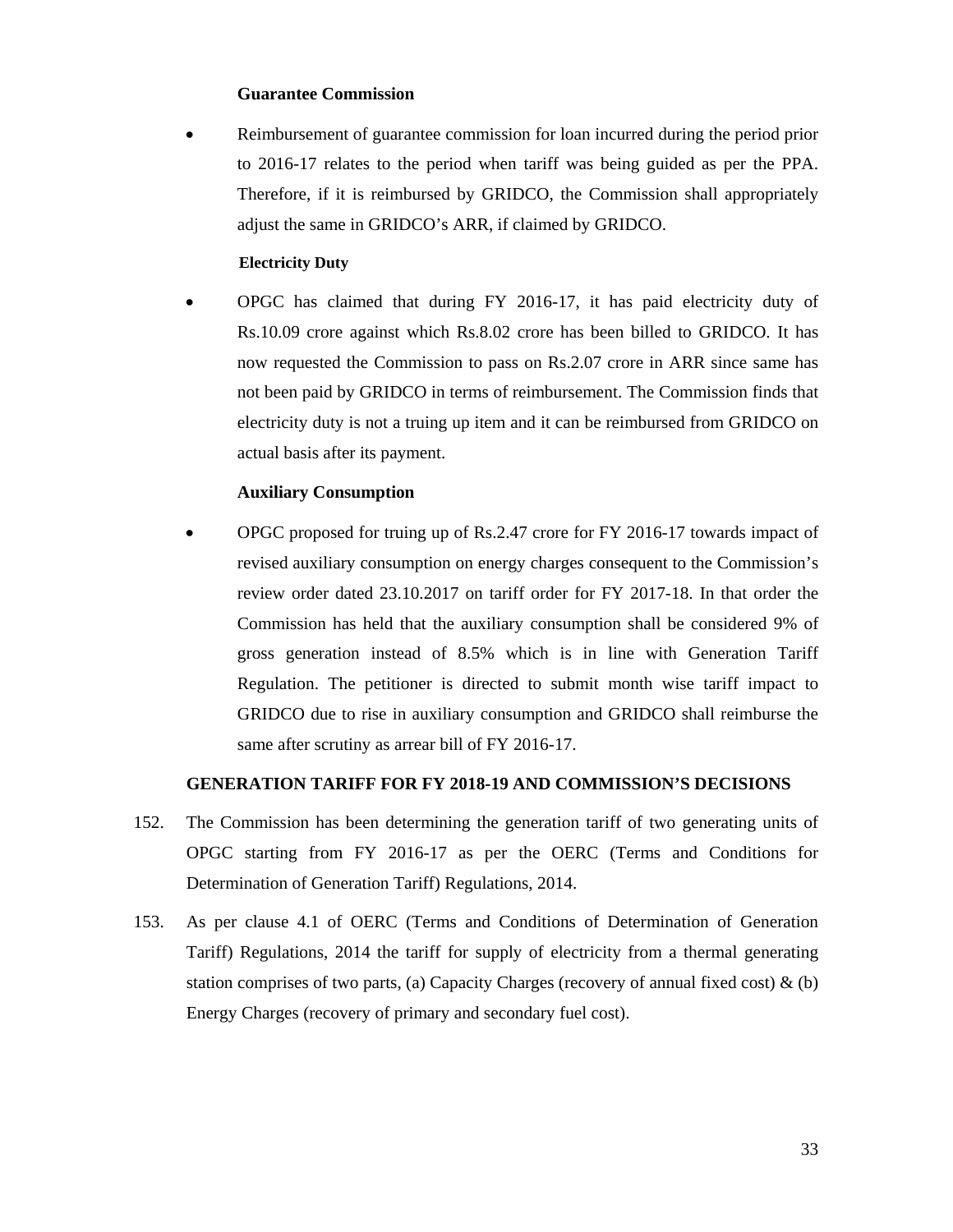#### **Computation of Annual Fixed Cost**

- 154. As per clause 4.3 of OERC (Terms and Conditions of Determination of Generation Tariff) Regulations, 2014, the Capacity Charges (recovery of annual fixed cost) consists of the following :
	- a. Return on Equity;
	- b. Interest on loan Capital;
	- c. Depreciation;
	- d. Interest on Working Capital;
	- e. Operation and Maintenance Expenses

#### **Capital Cost and additional capitalization**

- 155. In the present petition, OPGC has proposed that the closing capital cost for FY 2016-17 should be considered as opening capital cost for FY 2017-18. In addition to this, it has proposed Rs. 50.37 Crore for FY 2017-18 and Rs. 55.99 Crore for FY 2018-19 as additional capitalization to be incurred towards compliance of Change in Law and some other works which have become necessary for efficient and successful operation of the generating station under the provision of Regulations 3.4(b) and 3.4 (d) of the OERC Generation tariff Regulations, 2014. Accordingly OPGC has requested the Commission to approve the additional capitalization claimed for FY 2017-18 and FY 2018-19 for determination of its generation tariff of FY 2018-19.
- 156. The Commission has already elaborated the issue of allowing additional capitalization claimed by OPGC for truing up related to FY2016-17. Additional capitalization requires prudence check of all related issues as per Regulation and has to be determined separately. Since the matter shall be considered through a separate application of Petitioner we do not consider the same towards capital cost at present. The additional capitalization proposed for FY 2017-18 and 2018-19 shall be considered separately by the Commission. It is directed that if any future capital investment is required in the generating station as per Regulation, OPGC should obtained prior approval from the Commission. Thereafter, deviation if any from proposed investment based on Commission's approval and actual investment shall be considered for truing up.
- 157. The project cost of Rs.1060 crore has been approved and accepted by the Commission in earlier tariff orders. The same shall be considered for determination of Generation Tariff of OPGC for FY 2018-19. This Project cost of Rs.1060 crore includes equity of Rs.450 Crore and Loan of Rs.610 Crore which are utilised for determination debt equity ratio.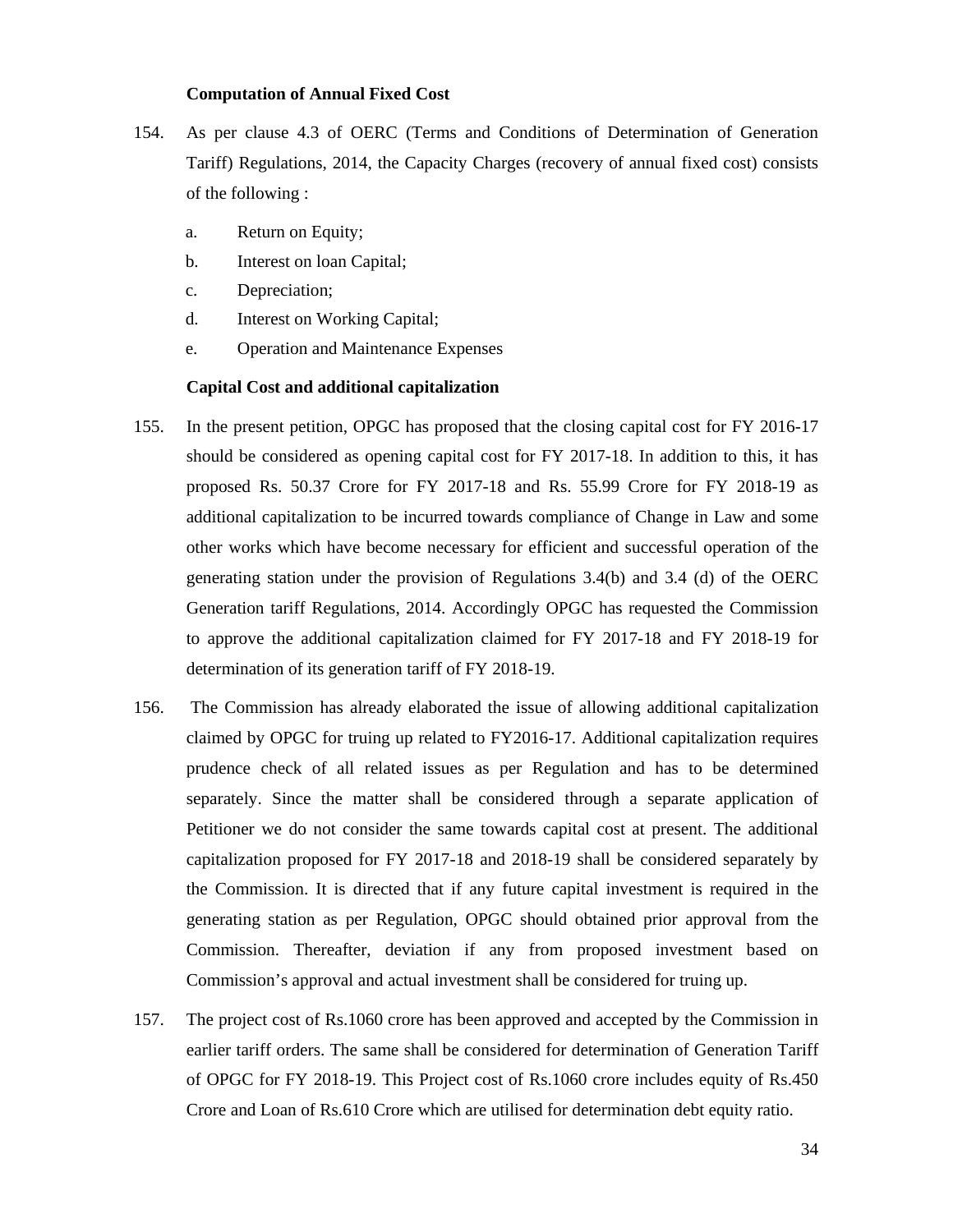# **Debt – Equity Ratio**

- 158. Regulations 3.7 of OERC (Terms & Conditions for Determination of Generation Tariff) Regulation, 2014 provides that, "*in case of the generating stations declared under commercial operation prior to 01-04-2014, the debt-equity ratio allowed by the Commission for determination of tariff for the period ending 31-03-2014 shall be considered."*
- 159. The generating Station IB TPS I & II of OPGC have achieved COD in the year 1996 & 1997 respectively. As stated earlier we have already considered debt equity ratio of the project. This will also be applicable for FY 2018-19 also.

# **Return on Equity (RoE)**

160. As per clause 4.5 of OERC (Terms & Conditions for Determination of Generation Tariff) Regulation, 2014, RoE shall be computed in rupee terms, on the equity base determined in accordance with regulation 3.7 of said provisions @ 16% of the Equity Capital. Accordingly, the Commission allows return on equity  $@16\%$  on the equity capital of Rs.450 crores which comes to Rs.72 crores for FY 2018-19.

# **Interest on Loan Capital and Depreciation**

161. Since the normative loan has already been paid and asset has fully depreciated, the Commission does not allow anything on this account.

# **O&M Expenses**

162. In the instant petition, OPGC has proposed O&M expenses on normative basis @ Rs.30.51 lakh/MW and @ Rs.0.65 lakh/MW as special compensation allowance for the projects those have completed twenty years of useful life respectively under the head O& M expenses for FY 2018-19 in accordance with Regulation 4.28 (a) and (b) of the OERC Generation Tariff Regulations, 2014. The Commission approves the same and allows Rs.130.87 crore (Rs.30.51 lakh/MW x 420 + Rs.0.65 lakh/MW x 420) towards O&M expenses. The detailed calculations are given in the table below:

**Table -14 Calculation of Operation & Maintenance Expenses of OPGC for FY 2018-19** 

|                        |                    |                      |                                                                                       | (Rs. in Crs.)        |
|------------------------|--------------------|----------------------|---------------------------------------------------------------------------------------|----------------------|
| SI.                    | <b>Particulars</b> | <b>OERC</b> Approval | <b>OPGC Proposal</b>                                                                  | <b>OERC</b> Approval |
| $\overline{\text{No}}$ |                    | for FY 2017-18       | for FY 2018-19                                                                        | for FY 2018-19       |
|                        | Normative O&       | 120.54               | 128.14                                                                                | 128.14               |
|                        | M Expenses         |                      | $(420 MW \times Rs.28.70 \mid (420 MW \times Rs.30.51 \mid (420 MW \times Rs.30.51))$ |                      |
|                        |                    |                      | Lakh / MW for $FY$ Lakh / MW for $FY$ Lakh / MW for $FY$                              |                      |
|                        |                    | $2017 - 18$          | $2018-19$                                                                             | $2018-19$            |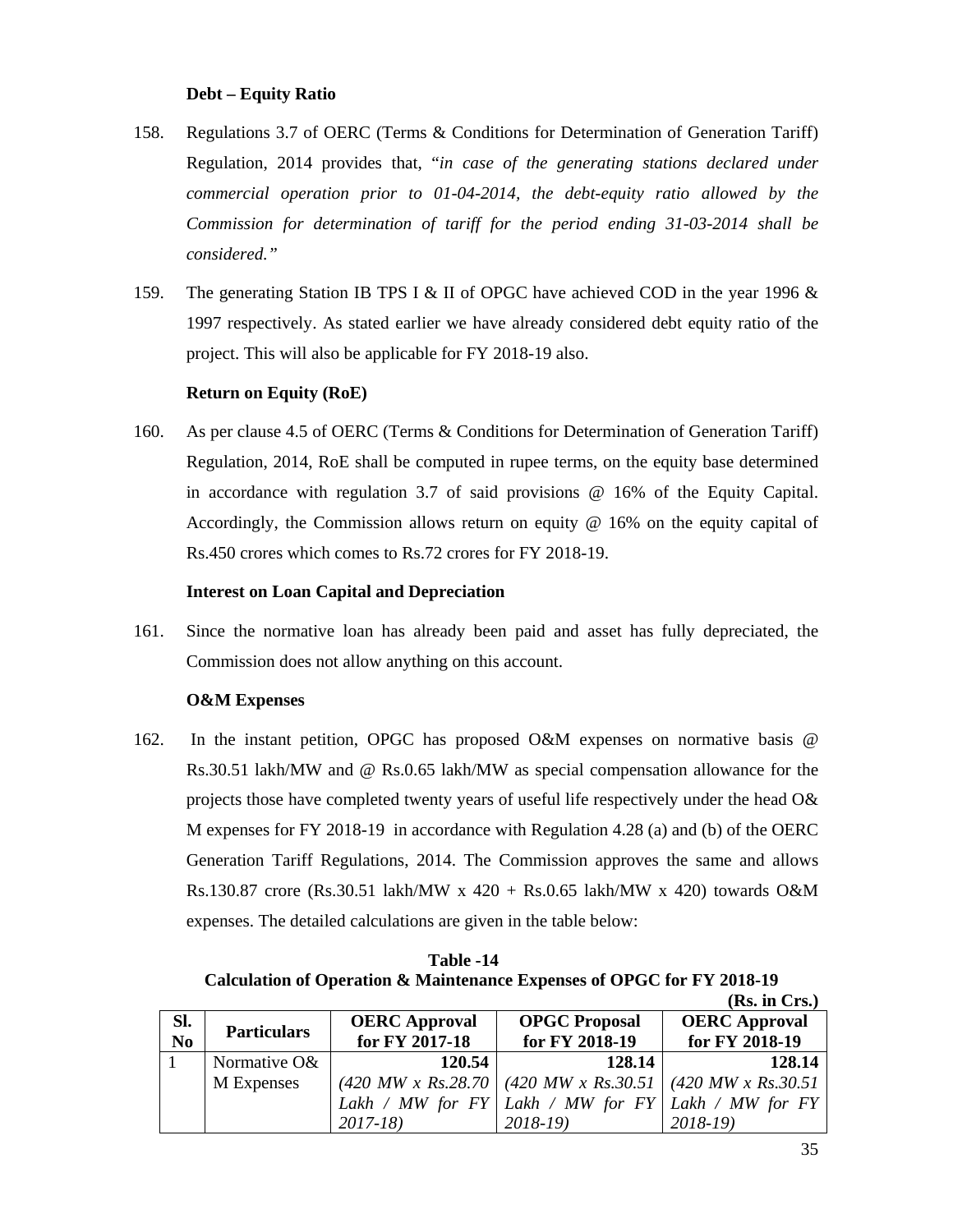| Special      | 2.73                  | 2.73                                                                                          | 2.73                  |
|--------------|-----------------------|-----------------------------------------------------------------------------------------------|-----------------------|
| Compensation |                       | $(420MW \times Rs.0.65)$ $(420MW \times Rs.0.65)$ $(420MW \times Rs.0.65)$                    |                       |
| Allowance    |                       | lakh/MW for Station   lakh/MW for Station   lakh/MW for Station                               |                       |
|              |                       | $H \setminus H$ and $H \setminus H$ is $H \setminus H$ and $H \setminus H$ is $H \setminus H$ |                       |
|              | <i>respectively</i> ) | <i>respectively</i> )                                                                         | <i>respectively</i> ) |
| <b>Total</b> | 123.37                | 130.87                                                                                        | 130.87                |

# **Interest on Working Capital**

- 163. Regulation 4.24 (a) and Regulation 4.26 of the OERC Generation Tariff Regulations, 2014 stipulate the norms for determination of working capital requirement and permissible rate of interest on working capital. In line with to norms of the regulations, OPGC has projected the working capital requirement and considered rate of interest on working capital @10.95% (prevailing MCLR at 7.95% for one year tenure plus 300 basis points) and accordingly, OPGC has claimed an interest of Rs. 13.87 crore on working capital for FY 2018-19.
- 164. Considering the norms of the regulations, the Commission has determined working capital requirement and also the interest thereon. The detailed working capital requirements and interest on working capital calculated by the Commission are given in the table below:

|                | Carculation of microst on $\alpha$ or king Capital of OTOC for FT 2010-12                |                                                                                        |              |                   |                                        |                   |  |  |
|----------------|------------------------------------------------------------------------------------------|----------------------------------------------------------------------------------------|--------------|-------------------|----------------------------------------|-------------------|--|--|
| <b>Sl</b>      | <b>Particulars</b>                                                                       | <b>OERC</b><br>Proposed by OPGC for FY<br><b>Approval for</b><br>2018-19<br>FY 2017-18 |              |                   | <b>OERC</b> Approval<br>for FY 2018-19 |                   |  |  |
| N <sub>0</sub> |                                                                                          | Amts<br>(In Crs.)                                                                      | <b>Norms</b> | Amts<br>(In Crs.) | <b>Norms</b>                           | Amts<br>(In Crs.) |  |  |
| $\mathbf{1}$   | Cost of Coal                                                                             | 28.78                                                                                  | One month    | 32.41             | One month                              | 30.66             |  |  |
| $\overline{2}$ | Cost of Secondary<br>Fuel Oil                                                            | 0.72                                                                                   | One month    | 1.08              | One month                              | 0.45              |  |  |
| $\mathfrak{Z}$ | O& M Expenses                                                                            | 10.27                                                                                  | One month    | 11.42             | One month                              | 10.91             |  |  |
| $\overline{4}$ | Maintenance Spare                                                                        | 24.65                                                                                  | 20% of O&M   | 27.42             | $20\%$ of<br>O&M                       | 26.17             |  |  |
| $\mathfrak{S}$ | Receivables                                                                              | 46.92                                                                                  | One month    | 54.32             | One month                              | 49.82             |  |  |
| 6              | <b>Total Working</b>                                                                     | 111.34                                                                                 |              | 126.65            |                                        | 118.01            |  |  |
|                | Capital                                                                                  |                                                                                        |              |                   |                                        |                   |  |  |
|                | <b>Requirements</b>                                                                      |                                                                                        |              |                   |                                        |                   |  |  |
| $\overline{7}$ | <b>Interest Rate</b><br>(prevailing MCLR)<br>for one year tenure<br>$+300$ basis points) | 11.00%                                                                                 |              | 10.95%            |                                        | 10.95%            |  |  |
| 8              | <b>Interest on working</b><br>Capital                                                    | 12.25                                                                                  |              | 13.87             |                                        | 12.92             |  |  |

**Table: 15 Calculation of Interest on Working Capital of OPGC for FY 2018-19** 

Hence, the Commission approves Rs.12.92 crore towards interest on working capital against OPGC proposal of Rs.13.87 crore for FY 2018-19.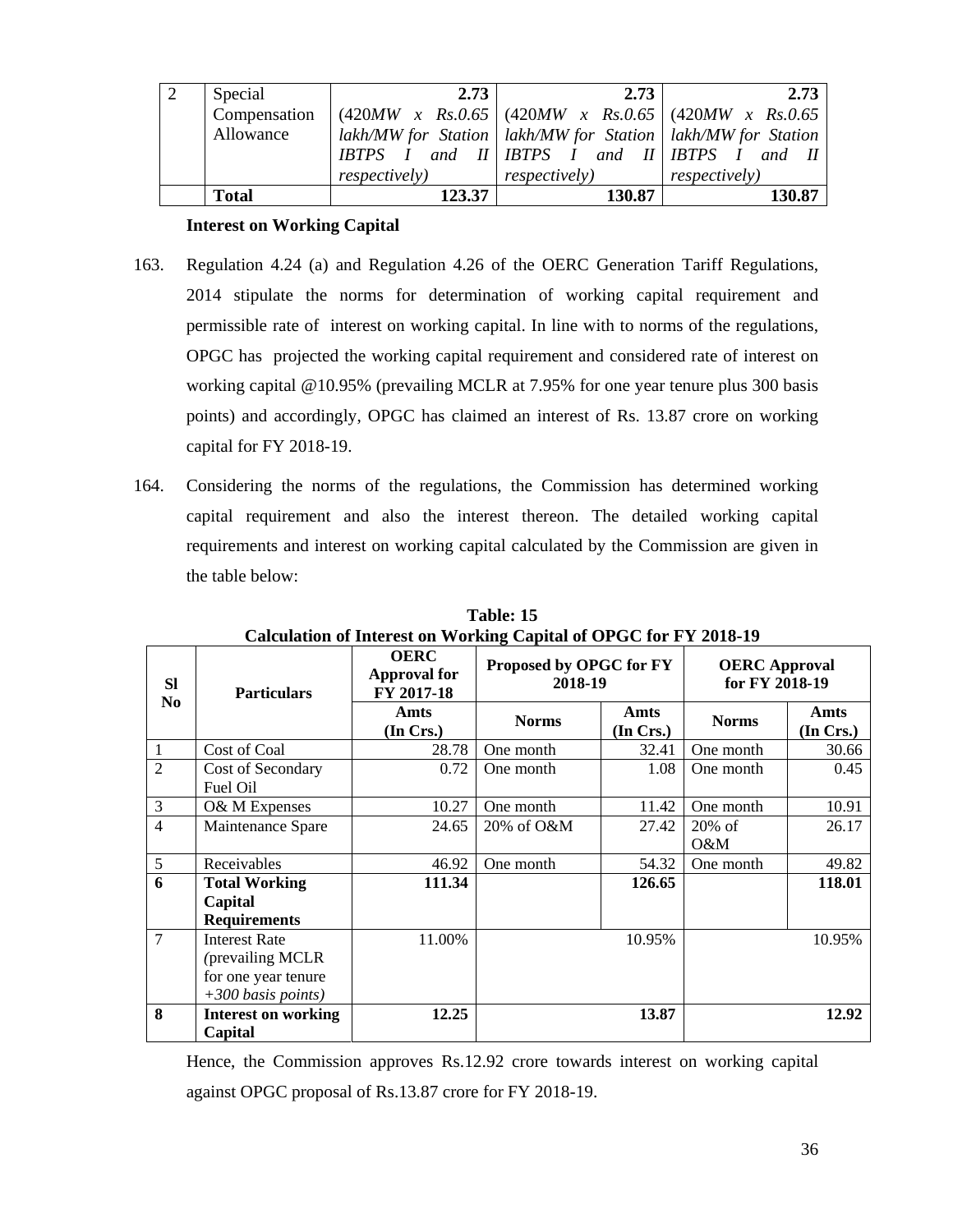# **Summary of Total Annual Fixed Cost**

165. On the basis of the above estimations, the Commission approves of Rs.215.79 crore towards total annual fixed cost of OPGC plants against Rs.243.73 crore proposed by Petitioner for FY 2018-19. The annual fixed cost charges are summarized in the table below:

| SI.<br>No. | <b>Particulars</b>                 | <b>OERC</b><br><b>Approval</b><br>for FY 2017-18 | <b>OPGC</b><br><b>Proposal</b><br>for FY 2018-19 | <b>OERC</b><br><b>Approval</b><br>for FY 2018-19 |
|------------|------------------------------------|--------------------------------------------------|--------------------------------------------------|--------------------------------------------------|
| 1.         | Return on Equity                   | 72.00                                            | 77.67                                            | 72.00                                            |
| 2.         | Depreciation                       | 0.00                                             | 14.78                                            | 0.00                                             |
| 3.         | <b>Interest on Loan Capital</b>    | 0.00                                             | 6.54                                             | 0.00                                             |
| 4.         | <b>Interest on Working Capital</b> | 12.25                                            | 13.87                                            | 12.92                                            |
| 5.         | O&M Expenses                       | 123.37                                           | 130.87                                           | 130.87                                           |
| 6.         | <b>Total Annual Fixed Cost</b>     | 207.52                                           | 243.73                                           | 215.79                                           |

**Table - 16 Annual Fixed Cost of OPGC for FY 2018-19** 

#### **Operational Norms**

- 166. OPGC in its tariff proposal has submitted Plant Load Factor (PLF) @ 85.00%, Auxiliary Consumption @ 9.0%, Station Heat Rate @2450 kCal/kwh & Secondary Fuel Oil Consumption @ 1.00ml/Kwh in accordance with the norms of the OERC Generation Tariff Regulations, 2014.
- 167. From the audited accounts filed by OPGC, the Commission observes that during FY 2014-15 onwards actual PLF and rate of Secondary fuel oil consumption are gradually improving above the stipulated norms in regulations which can be seen from the table below.

| <b>Table - 17</b> |                         |                              |                        |  |  |  |  |  |
|-------------------|-------------------------|------------------------------|------------------------|--|--|--|--|--|
| <b>Financial</b>  | <b>Gross Generation</b> | PLF                          | <b>Oil Consumption</b> |  |  |  |  |  |
| Year              | $(\mathbf{MU})$         | $\left( \frac{0}{0} \right)$ | m/Kwh                  |  |  |  |  |  |
| 2014-15           | 2798.92                 | 76.07                        | 0.58                   |  |  |  |  |  |
| 2015-16           | 3117.32                 | 84.73                        | 0.43                   |  |  |  |  |  |
| 2016-17           | 3234.88                 | 87.92                        |                        |  |  |  |  |  |

168. As per norms mentioned in chapter 5 of the OERC Generation Tariff Regulations, 2014, the Commission can determine PLF, Station Heat Rate, Secondary fuel oil consumption rate and Auxiliary Consumption rate for existing Thermal Generating Stations of OPGC from time to time. In its tariff proposal for FY 2018-19, GRIDCO has proposed PLF @87.02% for OPGC whereas OPGC has achieved a PLF of 87.92% in 2016-17. Therefore, the Commission considering the actual available PLF data for FY 2016-17 and

**(Rs. in Crs.)**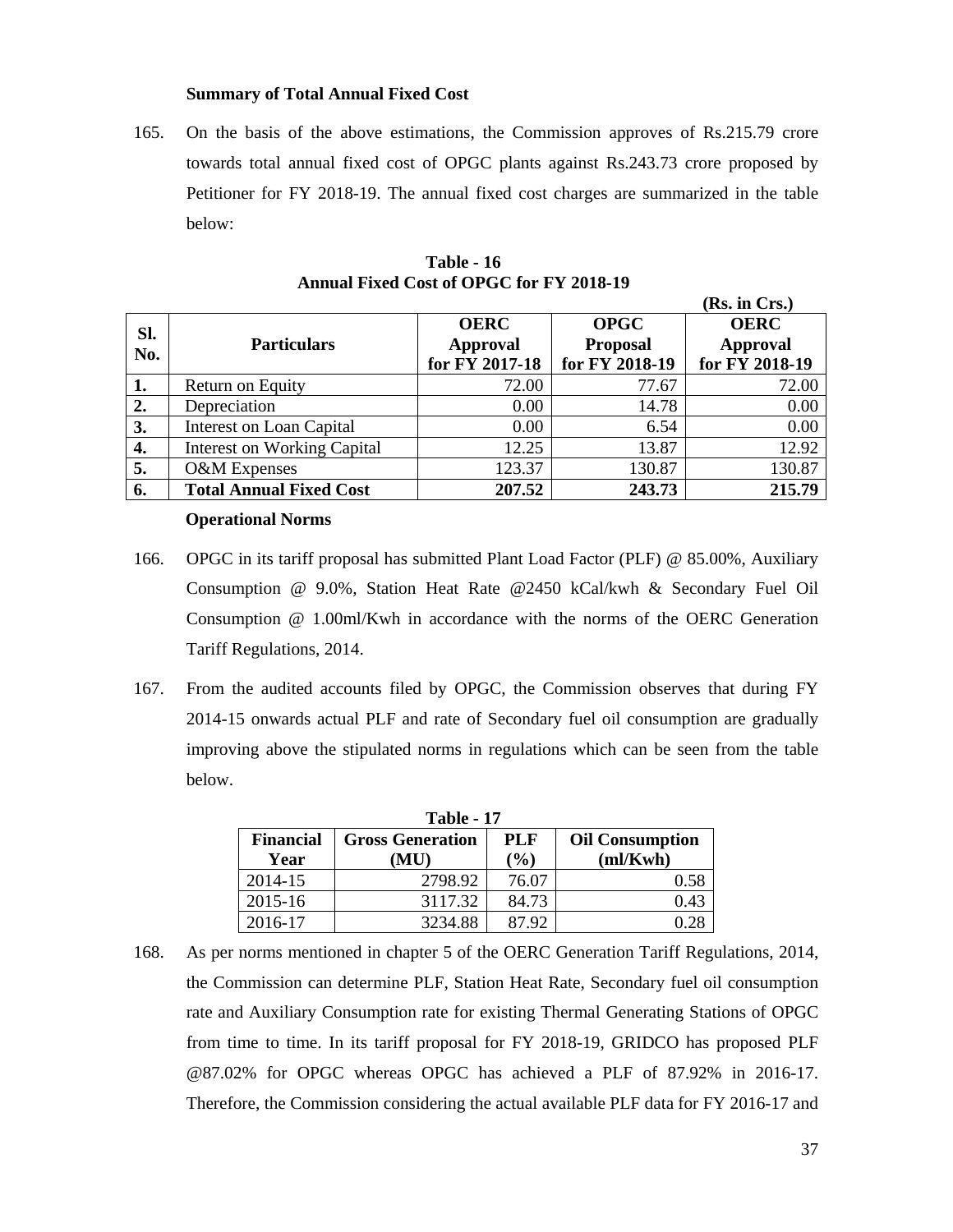noting increasing trend of PLF over past several years has estimated PLF of OPGC at 87% for 2018-19. The same is considered along with incentive as per Chapter 6 of the OERC Generation Tariff Regulations, 2014. The Commission also adopts the auxiliary consumption @ 9% of the gross generation and station heat rate @ 2450 kcal/kwh as per the Regulation. The secondary fuel oil consumption is studied for the last three completed years and weighted average @0.42 ml/Kwh is taken for ECR calculation.

#### **Generation of Power**

169. By taking the above parameters of PLF and auxiliary consumption the Commission calculates a gross generation of 3200.90 MU and 2912.82 MU of net generation.

# **GCV & Price of Coal**

170. While approving the previous year tariff of FY 2017-18, the Commission had approved a GCV of 3400 kCal/kg which is the lowest value of GCV range of G-13 grade of Coal. In the present application OPGC has requested the Commission to consider weighted average value of 'as fired' GCV of coal for a period from November, 2016 to October, 2017 to avoid seasonal variation of GCV. Subsequently OPGC has stated that Mahanadi Coalfields Limited (MCL) has revised grade of coal from G-13 to G-14 with effect from 01.04.2017 with concomitant change in price. Accordingly OPGC has requested the Commission to consider higher price of coal @ 1491.00/MT for G-14 grade coal. OPGC has further stated that though the GCV range of G-14 grade coal is from 3100 kcal/kg to 3400 kcal/kg, M/s. MCL is supplying coal below that GCV range i.e. at 2685.41 Kcal/kg on weighted average basis from October, 2016 to November, 2017. The trend of GCV and price of coal for FY 2016-17 and first eight month of current financial year 2017-18 are shown below:

| <b>Months</b> | FY 2016-17         |          |                          | FY 2017-18 |             |         |               |            |
|---------------|--------------------|----------|--------------------------|------------|-------------|---------|---------------|------------|
|               | <b>Consumption</b> | Price    | $\frac{6}{9}$            | <b>GCV</b> | Consumption | Price   | $\frac{0}{0}$ | <b>GCV</b> |
|               | (MT)               | (Rs/MT)  | <b>Change</b>            | (kCal/Kg)  | (MT)        | (Rs/MT) | <b>Change</b> | (kCal/Kg)  |
|               |                    | for      | in                       |            |             | for     | in            |            |
|               |                    | Grade -  | Price                    |            |             | Grade - | Price         |            |
|               |                    | 13       | over                     |            |             | 14      | over          |            |
|               |                    |          | base                     |            |             |         | base          |            |
|               |                    |          | month                    |            |             |         | month         |            |
| April         | 2,57,452.00        | 1,439.70 | $\overline{\phantom{a}}$ | 2,686.00   | 2,53,827.00 | 1510.53 |               | 2440.00    |
| May           | 1,80,711.00        | 1,406.80 | (2.29)                   | 2,690.00   | 2,47,361.00 | 1459.69 | (3.37)        | 2612.00    |
| June          | 2,30,373.00        | 1,497.41 | 4.01                     | 2,765.00   | 2,38,128.00 | 1454.72 | (3.69)        | 2993.00    |
| July          | 2,60,546.00        | 1,520.80 | 5.63                     | 2,614.00   | 2,57,062.00 | 1383.17 | (8.43)        | 2616.00    |
| August        | 2,54,281.00        | 1,532.55 | 6.45                     | 2,622.00   | 1,77,950.00 | 1364.08 | (9.70)        | 2482.00    |
| September     | 2,53,081.00        | 1,537.15 | 6.77                     | 2,435.00   | 1,08,774.00 | 1373.97 | (9.04)        | 2744.00    |

**Table - 18 Trend of Price and GCV of Coal**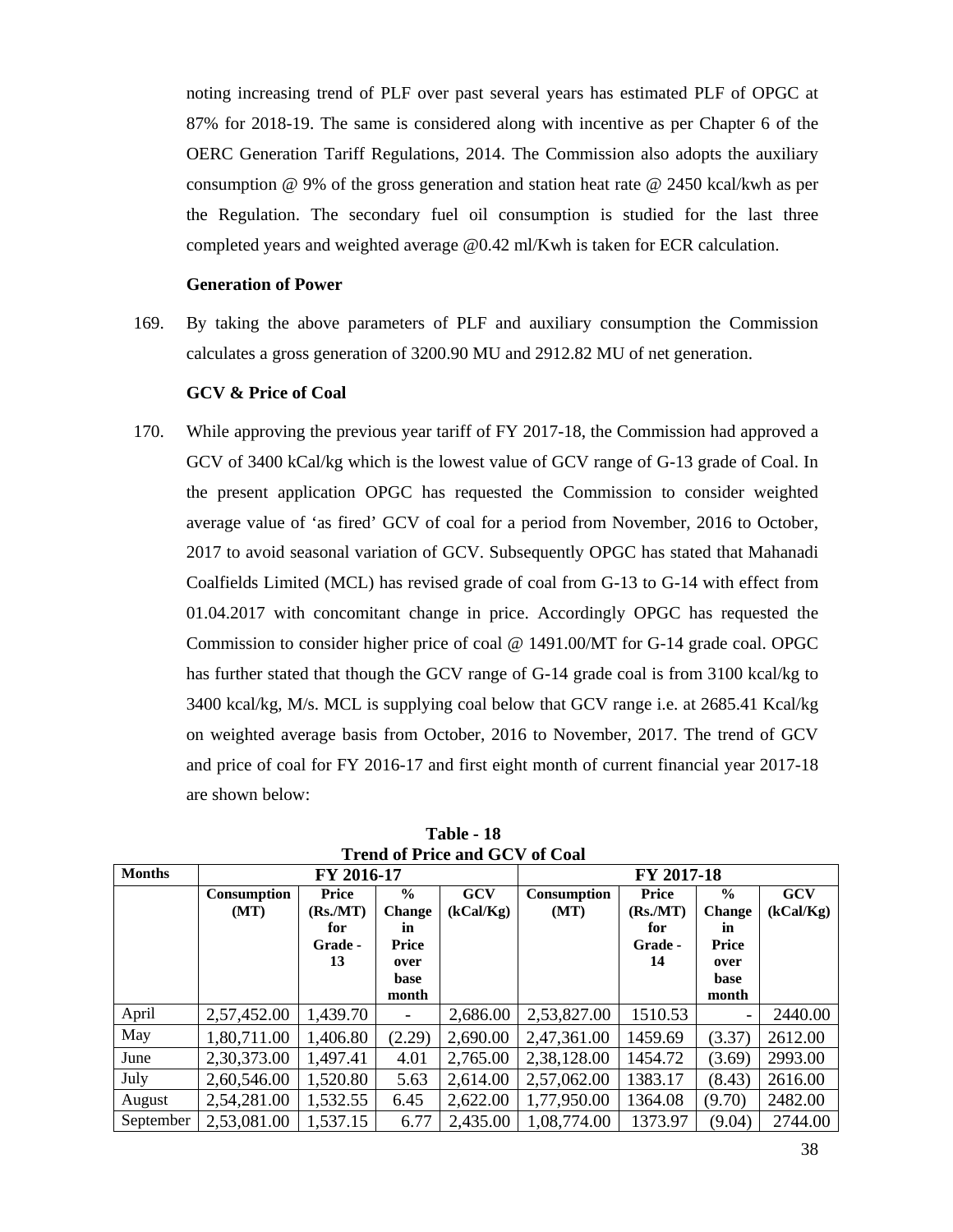| <b>Months</b> | FY 2016-17          |                                    |                                               | FY 2017-18              |                            |                                    |                                        |                         |
|---------------|---------------------|------------------------------------|-----------------------------------------------|-------------------------|----------------------------|------------------------------------|----------------------------------------|-------------------------|
|               | Consumption<br>(MT) | Price<br>(Rs/MT)<br>for<br>Grade - | $\frac{0}{0}$<br><b>Change</b><br>in<br>Price | <b>GCV</b><br>(kCal/Kg) | <b>Consumption</b><br>(MT) | Price<br>(Rs/MT)<br>for<br>Grade - | $\frac{6}{9}$<br>Change<br>in<br>Price | <b>GCV</b><br>(kCal/Kg) |
|               |                     | 13                                 | over<br>base<br>month                         |                         |                            | 14                                 | over<br>base<br>month                  |                         |
| October       | 2,55,976.00         | 1,538.95                           | 6.89                                          | 2,544.00                | 2,36,169.00                | 1369.19                            | (9.36)                                 | 2446.00                 |
| November      | 2,31,567.00         | 1,539.45                           | 6.93                                          | 2,586.00                | 1,34,491.00                | 1368.51                            | (9.40)                                 | 2981.00                 |
| December      | 2,55,721.00         | 1,539.58                           | 6.94                                          | 2,701.00                |                            |                                    |                                        |                         |
| January       | 2,45,818.00         | 1,539.60                           | 6.94                                          | 2,978.00                |                            |                                    |                                        |                         |
| February      | 2,29,319.00         | 1,735.70                           | 20.56                                         | 2,906.00                |                            |                                    |                                        |                         |
| March         | 2,59,346.00         | 1,871.94                           | 30.02                                         | 2,716.00                |                            |                                    |                                        |                         |
| Wtg Avg.      | 2,42,849.25         | 1,561.63                           | 8.47                                          | 2,684.00                | 2,06,720.25                | 1,419.00                           | (6.06)                                 | 2,642.00                |

171. The Commission feels that OPGC must make endeavours to avail compensation for this grade slippage from M/s. MCL as per FSA and pass the same to GRIDCO. However, GRIDCO shall pay the bill on 'as fired' basis of GCV as per Regulations. Now for tariff computation purpose we adopt 3100 Kcal/kg as GCV and price of the coal at Rs.1491/MT of corresponding grade.

# **Price & GCV of Secondary Fuel oil**

172. OPGC has proposed to use LDO as secondary fuel oil having GCV of 10,000 Kcal/liter and price of Rs.41,390/Kl basing on the last three months weighted average rate before the filing of the Petition. The Commission adopts the same.

# **Summary of Norms & parameters approved for computation Energy Charges of OPGC for FY 2018-19.**

173. In Accordance with OERC (Terms & Conditions for Determination of Generation Tariff) Regulations, 2014 and parameters arrived in this order we summarise the operational norms to be utilised for determination of tariff for FY 2018-19. The details are given in the table below:

|             | Operational Farameters for F 1 2010-19 |               |                     |                     |                     |  |  |  |  |  |
|-------------|----------------------------------------|---------------|---------------------|---------------------|---------------------|--|--|--|--|--|
| SI.         |                                        |               | <b>OERC</b>         | <b>OPGC</b>         | <b>OERC</b>         |  |  |  |  |  |
| N           | <b>Particulars</b>                     | Unit          | <b>Approval for</b> | <b>Proposal for</b> | <b>Approval for</b> |  |  |  |  |  |
| $\mathbf 0$ |                                        |               | FY 2017-18          | FY 2018-19          | FY 2018-19          |  |  |  |  |  |
|             | <b>Plant Load Factor</b>               | $\%$          | 85.00               | 85.00               | 87.00               |  |  |  |  |  |
| 2.          | <b>Gross Generation</b>                | MU            | 3,127.32            | 3127.32             | 3200.90             |  |  |  |  |  |
| 3.          | Auxiliary                              | $\frac{0}{0}$ | 8.50                | 9.00                | 9.00                |  |  |  |  |  |
|             | Consumption                            |               |                     |                     |                     |  |  |  |  |  |
| 4.          | <b>Net Generation</b>                  | MU            | 2,861.50            | 2845.86             | 2912.82             |  |  |  |  |  |

**Table-19 Operational Parameters for FY 2018-19**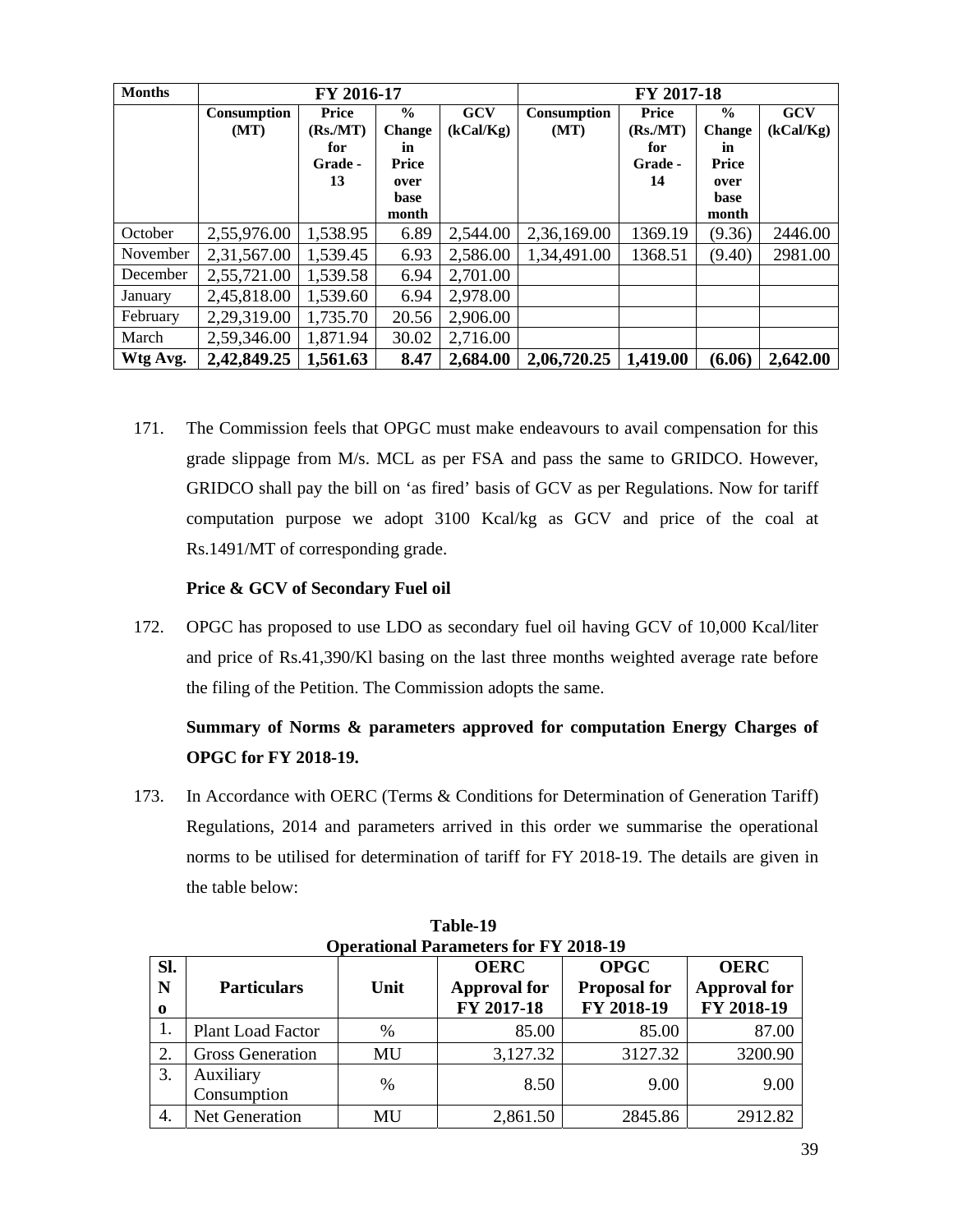| SI.<br>N<br>$\bf{0}$ | <b>Particulars</b>                                  | Unit          | <b>OERC</b><br><b>Approval for</b><br>FY 2017-18 | <b>OPGC</b><br><b>Proposal for</b><br>FY 2018-19 | <b>OERC</b><br><b>Approval for</b><br>FY 2018-19 |  |
|----------------------|-----------------------------------------------------|---------------|--------------------------------------------------|--------------------------------------------------|--------------------------------------------------|--|
| 5.                   | <b>Station Heat Rate</b>                            | kcal/kWh      | 2,450                                            | 2450                                             | 2,450                                            |  |
| 6.                   | Specific Fuel<br>Consumption                        | ml/kWh        | 1.00                                             | 1.00                                             | 0.42                                             |  |
| 7.                   | Price of Coal                                       | (Rs. /MT)     | 1539.00                                          | 1368.91                                          | 1491.00                                          |  |
| 8.                   | Price of Secondary<br>Oil                           | (Rs/KL)       | 27,730.00                                        | 41,390.00                                        | 41,390.00                                        |  |
| 9.                   | <b>Gross Calorific</b><br>Value of Coal<br>(GCV)    | (kCal/<br>kg) | 3,400.00                                         | 2685.41                                          | 3,100.00                                         |  |
| 10.                  | <b>Gross Calorific</b><br>value of Secondary<br>Oil | (kCal/<br>KL) | 10,000                                           | 10,000                                           | 10,000                                           |  |

# **Computation of Energy charges**

174. During FY 2017-18, the Commission had approved energy charges @ 123.74 paise/kwh against OPGC proposal of @181.90 paise/kwh. In the present petition OPGC has proposed an energy charges @ 141.23 paise/kwh for FY 2018-19. After consideration of the factors mentioned above, the Commission now approves energy charge of OPGC @ 131.18 paise/kwh for FY 2018-19. The details are given in the table below :

| Computation of Energy Charge for 2018-19 |           |                     |                     |                     |  |  |
|------------------------------------------|-----------|---------------------|---------------------|---------------------|--|--|
|                                          |           | <b>OERC</b>         | <b>OPGC</b>         | <b>OERC</b>         |  |  |
| <b>Particulars</b>                       | Unit      | <b>Approval for</b> | <b>Proposal for</b> | <b>Approval for</b> |  |  |
|                                          |           | FY 2017-18          | FY 2018-19          | FY 2018-19          |  |  |
| of<br>Generation<br>Gross<br>Power       | MU        | 3,127.32            | 3,127.32            | 3200.90             |  |  |
| <b>Auxiliary Consumption</b>             | MU        | 265.82              | 281.46              | 288.08              |  |  |
| Generation<br>After Aux.<br>Cons.        | MU        | 2,861.50            | 2,845.86            | 2912.82             |  |  |
| <b>GCV</b> of Coal                       | kCal/kg   | 3,400.00            | 2,685.41            | 3100.00             |  |  |
| GCV of Oil                               | kCal/kg   | 10,000              | 10,000              | 10,000              |  |  |
| Specific<br>Coal                         |           | 0.72                | 0.91                | 0.79                |  |  |
| Consumption                              | kg / kWh  |                     |                     |                     |  |  |
| Specific<br>Oil                          | ml/kWh    | 1.00                | 1.00                | 0.42                |  |  |
| Consumption                              |           |                     |                     |                     |  |  |
| Price of Coal                            | Rs./MT    | 1,539.00            | 1368.91             | 1491.00             |  |  |
| Price of Secondary Oil                   | Rs/KL     | 27,730.00           | 41,390.00           | 41,390.00           |  |  |
| Variable Charge for Coal                 | Paise/kwh | 120.71              | 136.68              | 129.17              |  |  |
| Variable Charge for Oil                  | Paise/kwh | 3.03                | 4.55                | 1.91                |  |  |
| <b>Energy Charge</b>                     | Paise/kwh | 123.74              | 141.23              | 131.18              |  |  |
| <b>Total Energy Cost</b>                 | Rs. Crs.  | 354.08              | 401.92              | 382.10              |  |  |

**Table - 20 Computation of Energy Charge for 2018-19**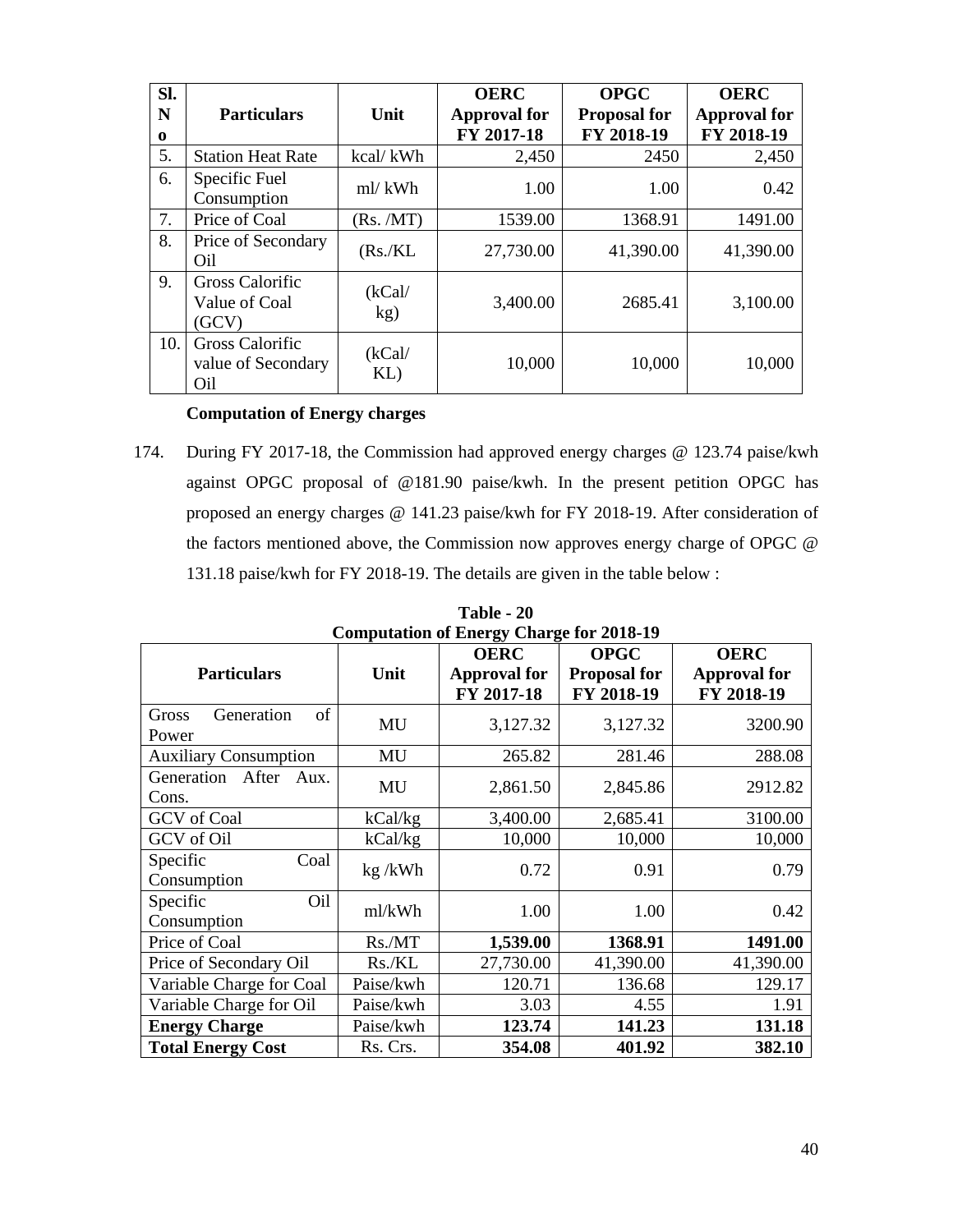#### **Reimbursement of Other Charges**

175. Apart from the Annual Fixed Cost and Energy Charges, OPGC has proposed to consider other charges of Rs.63.77 Crore for FY 2018-19 as part of the reimbursement from GRIDCO. These are examined one by one as mentioned below.

#### **Electricity Duty**

176. OPGC has proposed Electricity Duty of Rs.15.48 crore @ 0.55 per unit on 9% auxiliary Consumption of Gross Generation of 3127.32 MU at normative PLF @85% as per provisions of OERC tariff regulations. Since the Commission has estimated Gross generation of OPGC to be 3200.90 MU at normative PLF @ 87% for FY 2018-19, after considering 9% auxiliary Consumption of Gross Generation of 3200.90MU, the Commission approves Electricity duty of Rs.15.84 crore for FY 2018-19 as per Regulation 7.10 to 7.12 of OERC generation tariff Regulation 2014.

# **Water Cess & Water Charges:**

177. OPGC had proposed water cess & water charges of Rs.6.21 crore **(**water charges of Rs. 6.13 crore & water cess of Rs.0.08 crore) basing on actual amount incurred during FY 2016-17**.** Therefore the Commission provisionally allows water cess & water charges of Rs.6.21 crore for FY 2018-19 as per clause 7.10 to 7.12 of OERC generation tariff Regulation 2014.

# **Tax and Cess on land:**

178. The Commission allows tax and cess on land basing on the actual amount incurred by the Petitioner during the FY 2016-17. Accordingly, an amount of Rs.0.18 crore is allowed as tax and cess on land for FY 2018-19 as per Regulation 7.10 to7.12 of OERC generation tariff Regulation 2014.

# **System Operation Charges (SOC) & Market Operation Charges (MoC) for SLDC:**

179. OPGC has proposed Rs.0.33 crore towards SoC & MoC charges for SLDC as the same was approved in the tariff order dated 23.03.2017 for FY 2017-18. The Commission now approves Rs.0.37 crore @ Rs.8922.26/MW/year as approved in our SLDC Charges order for FY 2018-19 in Case No. 78/2017.

#### **ERPC Charges:**

180. OPGC proposed Rs.0.16 crore to be paid to them as ERPC charges for FY 2018-19 similar to the actual payment made by them during FY 2016-17. The Commission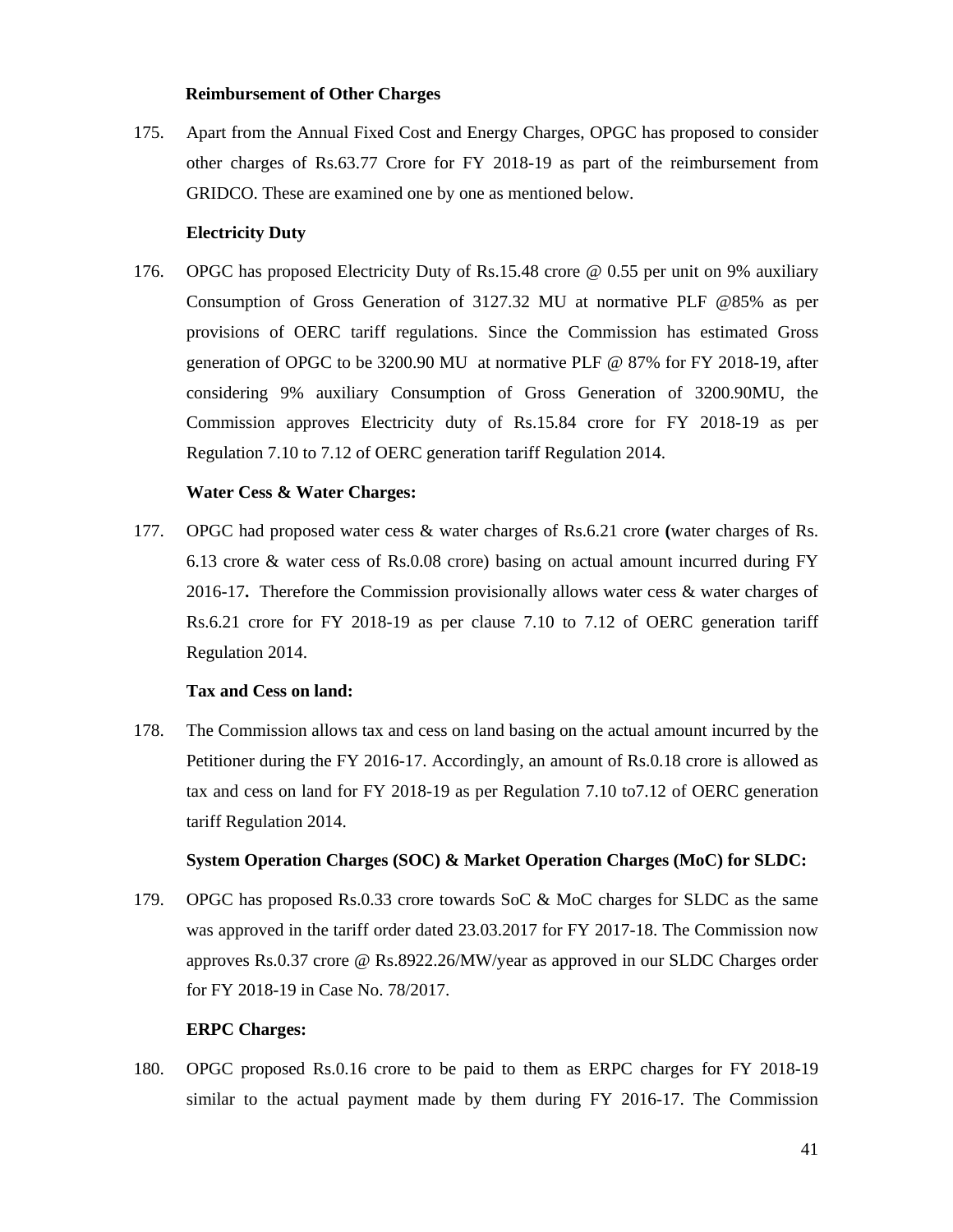accepts the same amount for FY 2018-19 as per clause 7.10 to 7.12 of OERC Generation Tariff Regulation 2014 towards ERPC charges.

### **Income Tax:**

181. OPGC has proposed Rs.41.11 crore towards income tax @ 34.61% on pre-tax return on equity for FY 2018-19. The Clause 4.7  $\&$  4.8 of OERC Generation Tariff Regulations, 2014 has stipulated that, the actual income tax paid by the generating company shall be recovered from the beneficiaries on account of generating business income only. Since the Commission has allowed RoE of Rs.72 crore (@16% on Equity Capital Rs.450.00 crore) and by considering the same as generating business income of OPGC, the Commission provisionally approves Income tax of Rs.38.67 crore @ 34.94% (including additional 1% Cess in Union Budget 2018) for FY 2018-19.

### **Recovery of ARR and Tariff Petition Fees & Publication Expenses:**

182. The Commission, at Clause 7.9 of the OERC (Terms & Conditions of Generation Tariff) Regulation, 2014 under the head Application & Publication Expenses has stipulated the following:

*"The application fees and the expenses incurred on publication of notices in the application for approval of Tariff, may in discretion of the Commission, be allowed to be recovered by the generating company, directly from the beneficiaries"* 

Accordingly the Commission approves Rs. 0.30 crore (@Rs.5000/MW for 420 MW plus publication expenses) towards tariff petition fees & publication expenses proposed by OPGC for FY 2018-19.

#### **Incentives**

183. OPGC has filed its tariff application by considering the exact normative PLF @85% in accordance with the provisions of OERC tariff Regulations, 2014. Therefore, for FY 2018-19, OPGC had not proposed any amount under the head Incentives. Since the Commission approves a PLF @87% for FY 2018-19, accordingly OPGC will be entitled to get incentive as per Regulation 6.9  $\&$  6.10 of OERC generation tariff Regulations, 2014. Accordingly the Commission provisionally approves incentives of Rs.3.35 crore under other charges for FY 2018-19.

#### **Summary of Other Charges including Incentives:**

184. A comparative summary statement of OPGC proposal on reimbursement of other charges and approval of the Commission including incentives is given below: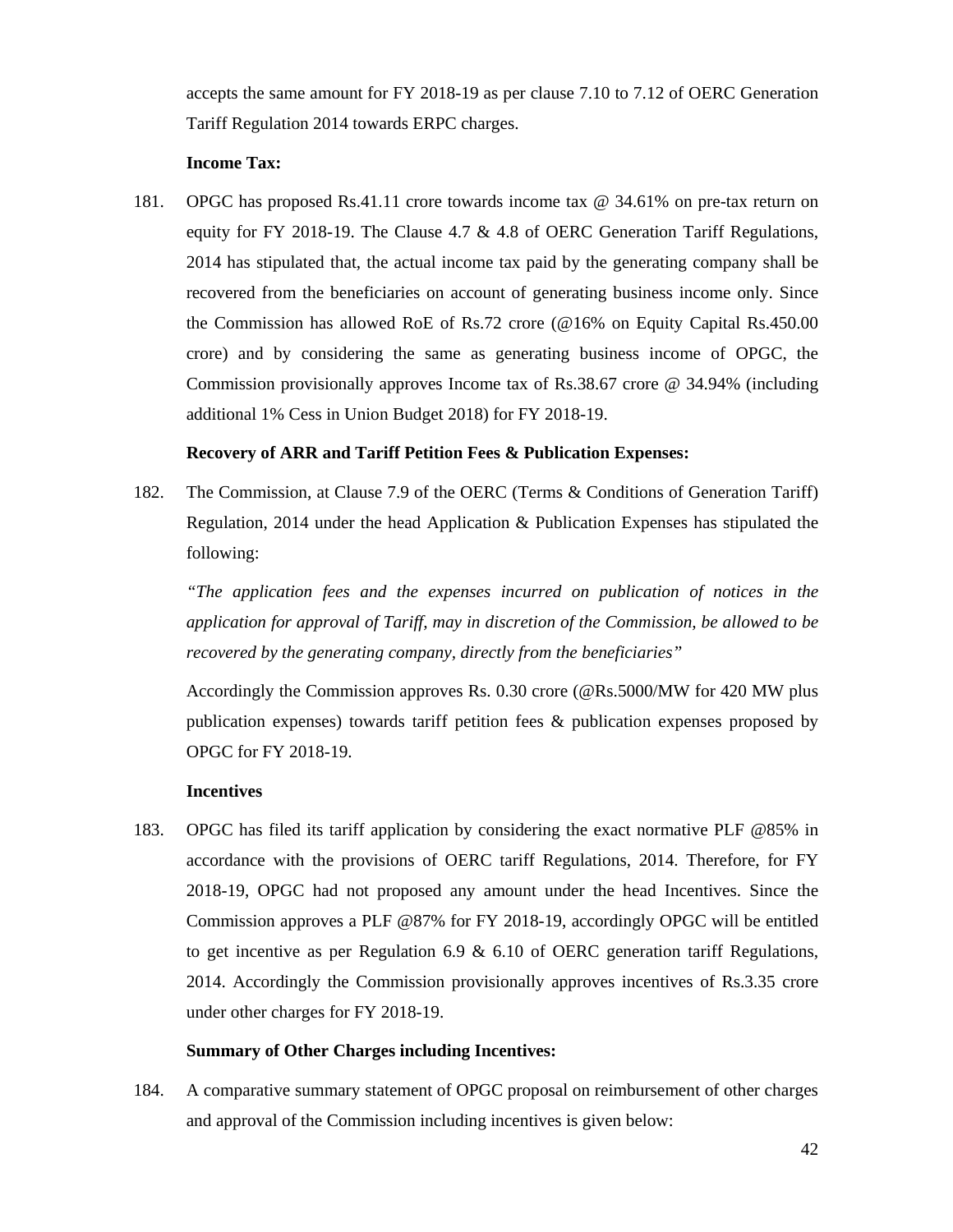| SI.<br>No.     | <b>Particulars</b>                                 | <b>OERC</b><br>Approval<br>for FY 2017-18 | <b>OPGC</b><br><b>Proposal</b><br>for FY 2018-19 | <b>OERC</b><br>Approval<br>for FY 2018-19 |
|----------------|----------------------------------------------------|-------------------------------------------|--------------------------------------------------|-------------------------------------------|
| 1              | <b>Electricity Duty</b>                            | 7.97                                      | 15.48                                            | 15.84                                     |
| 2              | Water Cess and Water Charges                       | 6.35                                      | 6.21                                             | 6.21                                      |
| 3              | Tax and Cess on land                               | 0.22                                      | 0.18                                             | 0.18                                      |
| $\overline{4}$ | SOC and MOC for SLDC                               | 0.33                                      | 0.33                                             | 0.37                                      |
| 5              | <b>ERPC</b> Charges                                | 0.16                                      | 0.16                                             | 0.16                                      |
| 6              | <b>Income Tax</b>                                  | 37.07                                     | 41.11                                            | 38.67                                     |
| 7              | Recovery of ARR and Tariff<br><b>Petition Fees</b> | 0.21                                      | 0.30                                             | 0.30                                      |
| 8              | Incentives                                         | 0.21                                      |                                                  | 3.35                                      |
|                | <b>Total</b>                                       | 52.31                                     | 63.77                                            | 65.08                                     |

**Table - 21 Reimbursement of Other Charges for 2018-19 (Rs. in Crs.)** 

Since the above charges are reimbursable do not constitute the part of ARR of OPGC. The charges due to their nature shall be reflected in the ARR of GRIDCO. OPGC is directed to reimburse the above fee, charges and expenses and incentive as mentioned in the above Table - 21 as per Regulation 7.10 and Regulation 6.09 & 6.10 respectively from GRIDCO as and when incurred with appropriate documentary evidences.

# **Summary of Generation Tariff Proposal and Approval of the Commission for OPGC for FY 2018-19**

185. The details of two part generation tariff proposed by OPGC and approved by the Commission for FY 2018-19 are depicted in the table below:

| Generation Tariff Proposal of OPGC & Approval of OERC for F Y 2018-19 |                             |           |                 |          |                 |                 |
|-----------------------------------------------------------------------|-----------------------------|-----------|-----------------|----------|-----------------|-----------------|
| Sr.                                                                   | <b>Particulars</b>          | Unit      | FY 2017-18      |          | FY 2018-19      |                 |
| No.                                                                   |                             |           | <b>Proposed</b> | Approved | <b>Proposed</b> | <b>Approved</b> |
|                                                                       |                             |           | by OPGC         | by OERC  | by OPGC         | by OERC         |
| 1                                                                     | <b>Net Generation</b>       | MU        | 2765.63         | 2861.50  | 2845.86         | 2912.82         |
| $\overline{2}$                                                        | <b>Total Annual Fixed</b>   | Rs Cr     | 226.80          | 207.52   | 243.73          | 215.79          |
|                                                                       | Cost                        |           |                 |          |                 |                 |
| 3                                                                     | <b>Total Energy Charges</b> | Rs Cr     | 503.05          | 354.08   | 401.92          | 382.10          |
| 4                                                                     | <b>Total Generation</b>     | Rs Cr     | 729.85          | 561.60   | 645.65          | 597.89          |
|                                                                       | tariff $(2+3)$              |           |                 |          |                 |                 |
| 5                                                                     | Capacity Charges per        | Paise/kwh | 82.00           | 72.52    | 85.64           | 74.08           |
|                                                                       | Unit $(2/1)$                |           |                 |          |                 |                 |
| 6                                                                     | <b>Energy Charges per</b>   | Paise/kwh | 181.90          | 123.74   | 141.23          | 131.18          |
|                                                                       | Unit $(3/1)$                |           |                 |          |                 |                 |
| $\overline{7}$                                                        | <b>Total Generation</b>     | Paise/kwh | 263.90          | 196.26   | 226.87          | 205.26          |
|                                                                       | tariff excluding            |           |                 |          |                 |                 |
|                                                                       | yearend charges tariff      |           |                 |          |                 |                 |
|                                                                       | $(5+6)$                     |           |                 |          |                 |                 |

**Table - 22 Generation Tariff Proposal of OPGC & Approval of OERC for FY 2018-19**